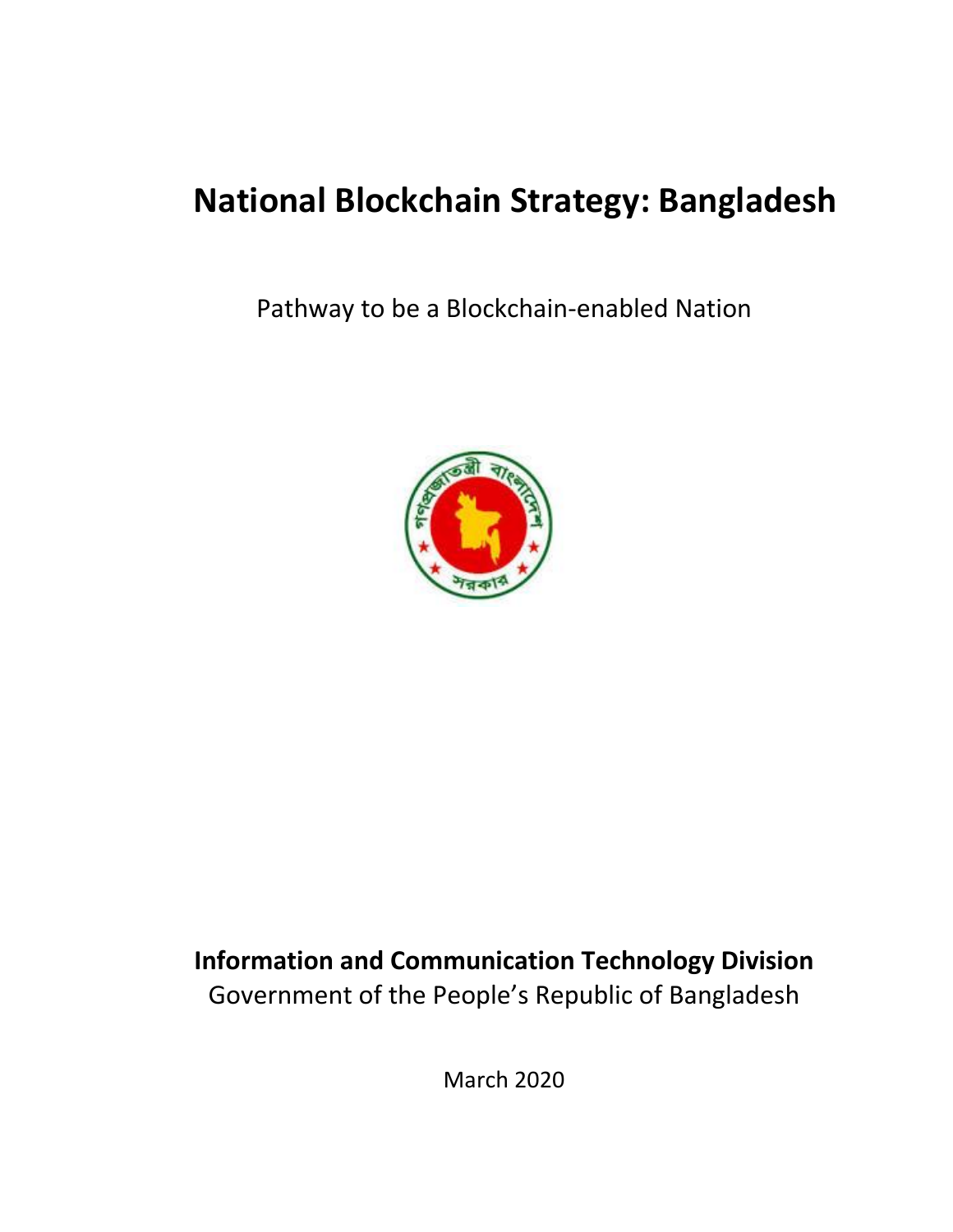# **Executive Summary**

With the advent of multiple emerging technologies, we are on the verge of informationdriven Fourth Industrial Revolution (4IR). This revolution exposes new challenges as well as exciting opportunities. Only the countries with expertise in these emerging technologies can successfully meet the challenges and exploit the opportunities. Blockchain technology is widely regarded as one of the core and foundational technologies that will be one of the driving forces for the upcoming 4IR. Realising its potential, many developed as well as developing countries around the world have started exploring how blockchain technology can prepare them for the future challenges and benefit them to solve many existing complex problems to achieve the Sustainable Development Goals (SDGs) by 2030. This strategy is an effort from the Government of Bangladesh that recognises the need to explore blockchain technology in order to advance its technical capacity, increase efficiency in e-Governances and foster innovations. Here, we would like to highlight our extraordinary ambition: to guide Bangladesh into a blockchain-enabled nation. With this vision in mind, this document explores different aspects of this vision with a particular focus on formulating the strategies and different long, mid and short-term goals to achieve this vision.

Blockchain or Distributed ledger technology (DLT) can be used to store permanent and tamper-proof records of digital data (digital assets). A blockchain is a distributed ledger consisting of consecutive 'blocks' of digital data chained together following a strict set of rules. The ledger is distributed and stored by the nodes (computers) of a peer-to-peer (P2P) network. Each block of data is periodically added to the ledger in a decentralised fashion. The order of the blocks is confirmed through the use of a distributed consensus algorithm. There are major two types of blockchain: private and public; both systems exhibit desirable properties such as immutability and irreversibility of ledger state, data persistence and provenance, accountability and transparency, etc. An extended overview of the types and properties of blockchain are presented in Section 2.

In our quest to create a blockchain-enabled nation, there must be some technological visions which will be essential ingredients to realise this notion of a blockchain-enabled nation. We also need to ensure that these visions enable the country to achieve and maintain a sustainable development growth. In Section 3, we present the technological visions and analyse how blockchain technology can be effectively leveraged to fulfil these visions. In addition, we also propose a few strategic blockchain agendas that lay down the pathway to guide Bangladesh towards a blockchain enabled nation.

Following the outlined pathway, we, at first, explore different use-cases in multiple application domains and briefly investigated the suitability of blockchain in Bangladesh perspective. This analysis is presented in Section 4. Then, we have surveyed different technical and organisational challenges that we may face in our blockchain adoption pathway. Next, we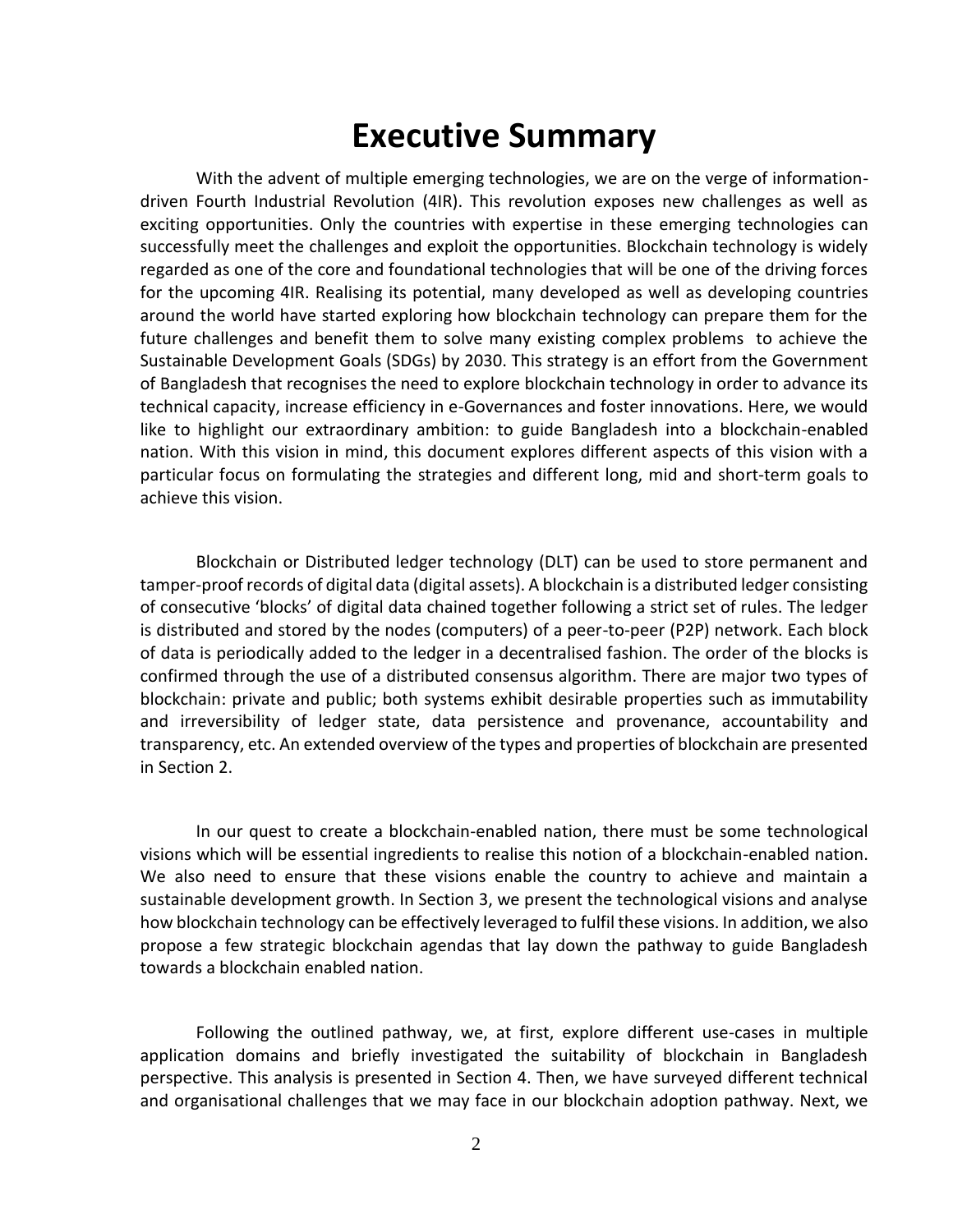have considered different other aspects of the proposed agendas. These challenges and a detailed discussion on the agendas are presented in Section 5.

To fulfil the desire of a blockchain-enabled nation, we must strive to achieve the outlined visions and take appropriate measures to address the agendas. Transforming visions and agendas into measurable goals is often useful as goals are easy to track and are more concrete in nature in comparison to visions and agendas. Therefore, we have formulated a series of long, mid and short-term goals. Long-term goals are mostly visionary in nature and generally can be achieved in six to ten years. Short-term goals, on the other hand, are preparatory in nature and easier to achieve in less than three years. Mid-term goals can act as a bridge between short and long-term goals and can be useful in transition phases. These goals are then transformed into action points for subsequent follow-up. The goals and their corresponding action points are presented in Section 6.

#### **Summary of action points**

Here, we summarise the key action points.

- Build a team of blockchain experts, seasoned technologists, academicians, government officials and other stakeholders.
- Prioritise use-cases for initial piloting. Highlight those use-cases that can bring huge benefits to government service delivery models.
- Formulate plans to develop a blockchain integrated national information infrastructure.
- Develop plans to integrate the most relevant online services with a suitable blockchain platform.
- Develop capacity by promoting research, innovation and training and by increasing awareness.
- Release funds to initiate and maintain these activities.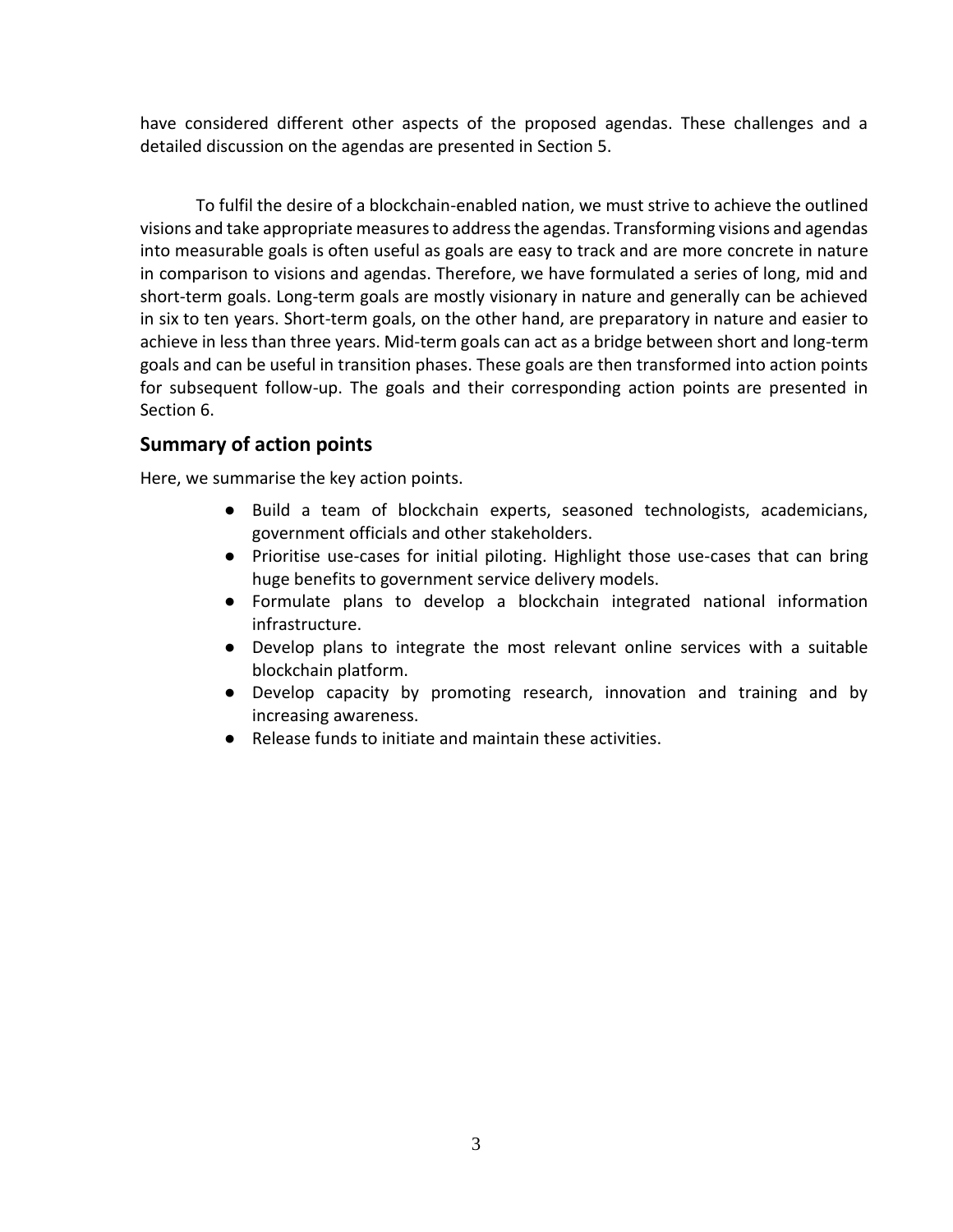## **Table of Contents**

| 1.    | Introduction                                                            | 6  |
|-------|-------------------------------------------------------------------------|----|
| 1.1   | <b>Scope of the document</b>                                            | 7  |
| 1.2   | <b>Structure of the document</b>                                        | 7  |
| 2.    | <b>Blockchain in Brief</b>                                              | 7  |
| 2.1   | <b>Blockchain Ideology</b>                                              | 7  |
| 2.2   | <b>Blockchain Proposition</b>                                           | 8  |
|       | <b>Technical property</b><br>2.2.1                                      | 8  |
|       | <b>Organisational value</b><br>2.2.2                                    | 9  |
| 2.3   | Public blockchain systems: Bangladesh perspective                       | 10 |
| 2.4   | <b>Blockchain misconceptions</b>                                        | 11 |
| 3.    | <b>Blockchain Agendas of Bangladesh</b>                                 | 12 |
| 3.1   | <b>Technological Visions</b>                                            | 12 |
| 3.2   | <b>Blockchain Agendas</b>                                               | 14 |
| 4.    | <b>Potential Blockchain Application Domains: Bangladesh Perspective</b> | 14 |
| 4.1   | <b>Identity Application Domain</b>                                      | 17 |
| 4.2   | <b>Finance Application Domain</b>                                       | 18 |
| 4.3   | <b>Land Application Domain</b>                                          | 18 |
| 4.4   | <b>Expatriates Application Domain</b>                                   | 19 |
| 4.5   | <b>Agriculture Application Domain</b>                                   | 19 |
| 4.6   | <b>Commerce Application Domain</b>                                      | 20 |
| 4.7   | <b>Health Application Domain</b>                                        | 21 |
| 4.8   | <b>Banking/Insurance Application Domain</b>                             | 21 |
| 4.9   | <b>Judiciary Application Domain</b>                                     | 22 |
| 4.10  | <b>Supply Chain Application Domain</b>                                  | 22 |
| 4.11  | <b>Document Verification Application Domain</b>                         | 23 |
| 4.12  | <b>Smart City Application Domain</b>                                    | 23 |
| 4.13  | <b>Infrastructure Application Domain</b>                                | 23 |
| 5.    | Pathway to a blockchain-enabled nation                                  | 24 |
| 5.1   | <b>Challenges</b>                                                       | 24 |
| 5.1.1 | <b>Technical challenges:</b>                                            | 24 |
| 5.1.2 | <b>Organisational challenges:</b>                                       | 25 |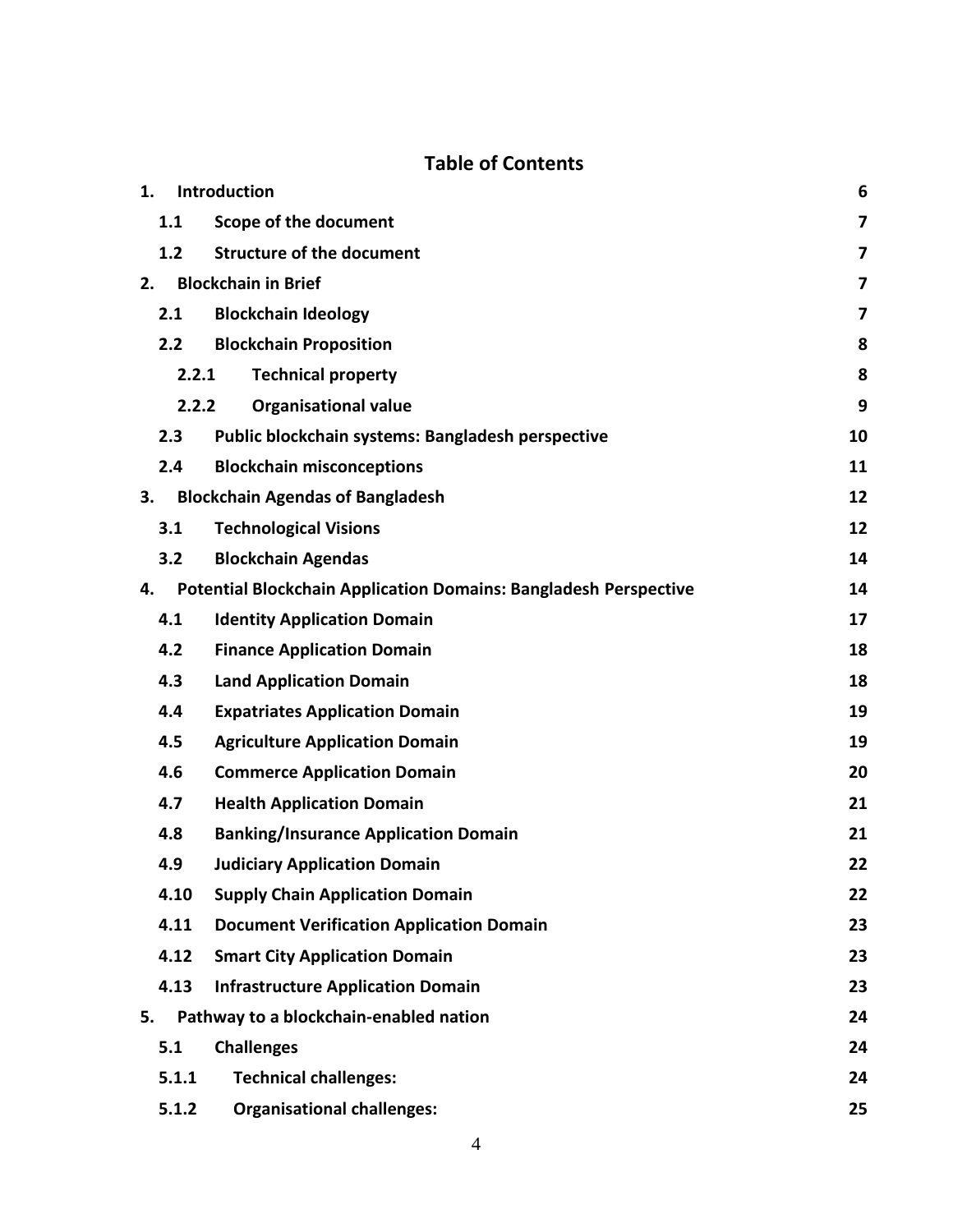|    | 5.2               | <b>Technical Readiness &amp; Adoption</b>                             | 26 |
|----|-------------------|-----------------------------------------------------------------------|----|
|    | 5.2.1             | <b>Adoption pathway</b>                                               | 27 |
|    | 5.2.2             | <b>Prioritisation of use-cases</b>                                    | 27 |
|    | 5.2.3             | <b>Technical framework</b>                                            | 27 |
|    | 5.3               | <b>Capacity Development</b>                                           | 28 |
|    | 5.3.1             | <b>Identifying experts</b>                                            | 28 |
|    | 5.3.2             | <b>Training &amp; increasing awareness</b>                            | 28 |
|    | 5.3.3             | <b>Research &amp; innovation</b>                                      | 29 |
|    | 5.3.4             | <b>Expansion of Centre of Excellence</b>                              | 29 |
| 6. |                   | <b>Strategic Goals</b>                                                | 30 |
|    | 6.1               | <b>Short-term Goals: Foundational</b>                                 | 30 |
|    | 6.2               | <b>Mid-term Goals: Transitional</b>                                   | 31 |
|    | 6.3               | Long-term Goals: Sustainability and Continuity                        | 31 |
|    | 6.4               | <b>Action Points</b>                                                  | 32 |
| 7. |                   | <b>Conclusion</b>                                                     | 38 |
|    | <b>References</b> |                                                                       | 39 |
|    |                   | <b>Appendix: Government Blockchain Initiatives in Other Countries</b> | 41 |
|    | Asia              |                                                                       | 41 |
|    |                   | <b>North America</b>                                                  | 42 |
|    | <b>Europe</b>     |                                                                       | 43 |
|    | <b>Africa</b>     |                                                                       | 43 |
|    | Oceania           |                                                                       | 44 |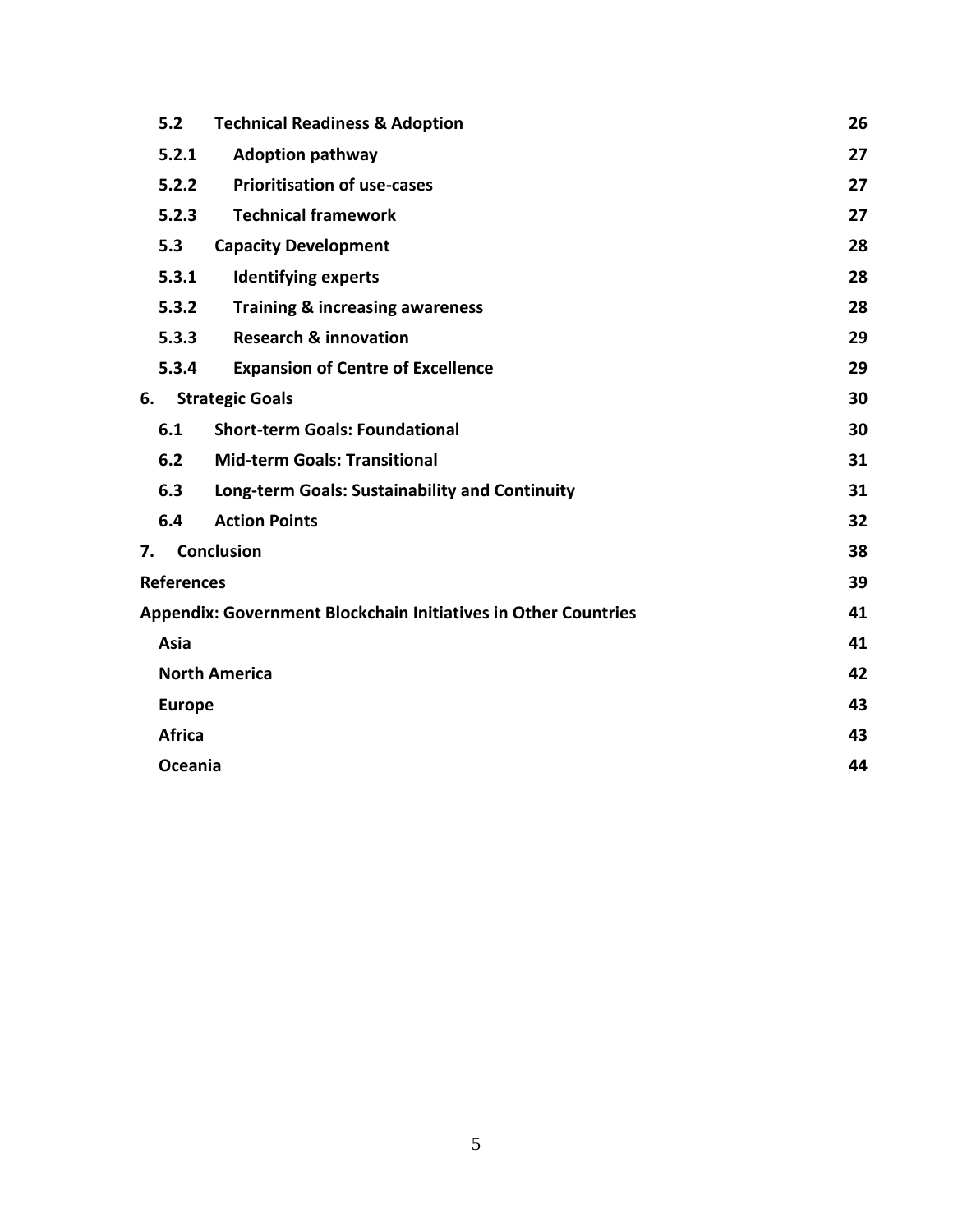## <span id="page-5-0"></span>**1. Introduction**

The pace at which fourth industrial revolution (4IR) is moving is unprecedented and this will only keep moving faster in the future. There are some technologies that when introduced, have the potential to make obsolete what is currently new-age. The impact on the societies and the economy is providing novel ways by which we can address Sustainable Development Agendas 2030 [1]. According to the Digital Economy Report 2019 by UNCTAD (United Nations Conference on Trade and Development) [2], only the countries that have prepared themselves can meet these challenges and exploit the opportunities. To cope up and, most importantly, leverage the 4IR so that the gain from the transformation is far more than loss, there is a sincere effort from Mr. Sajeeb Wazed, honourable Adviser on ICT Affairs to the honourable Prime Minister to leverage the ubiquitous and empowering force of ICTs to keep pace with the changes and prepare to emerge as a global leader among developing countries by 2021 and among all countries by 2041.

An impossibility was achieved in the form of independent Bangladesh in nine months when Bangabandhu Sheikh Mujibur Rahman instructed seven crores of his countrymen in March 1971 to "build a fortress in each and every home and face the enemy with whatever you have." Turning an impossibility into a reality was the realization that the nation possessed the resources and talents necessary to make that leap. Bangladesh is already on the verge of information-driven Fourth Industrial Revolution (4IR). In this regard, the Government seeks to ensure that the various sectors in the country make the highest utilization of the emerging technologies and create the right skills to create future generation technologies and minimizing future disruption from 4IR.

Blockchain technology is an emerging and foundational technology which is regarded as one of the core ingredients of the Fourth Industrial Revolution (4IR). Blockchain provides a novel mechanism to store data and facilitate transactions in a distributed and decentralised fashion without relying on a single trusted intermediary. It can provide resiliency in the face of adversity and has strong support for data integrity, authenticity and provenance. With all these advantages, blockchain has opened up the door of opportunities in different domains and has the potential to disrupt a wide range of existing applications domains.

Realising its potential, many countries in the world have either explored the ways to harness blockchain technology or in the process of initiating the procedure. Many of these countries have already published their national blockchain strategies to highlight how each of the countries is going to explore the blockchain technology.

With an impressive track record for forward progress, Bangladesh has become a role model for growth and development for the whole world. However, it still faces a lot more challenges. Many of them can be effectively tackled with proper and intelligent usage of emerging technologies such as blockchain.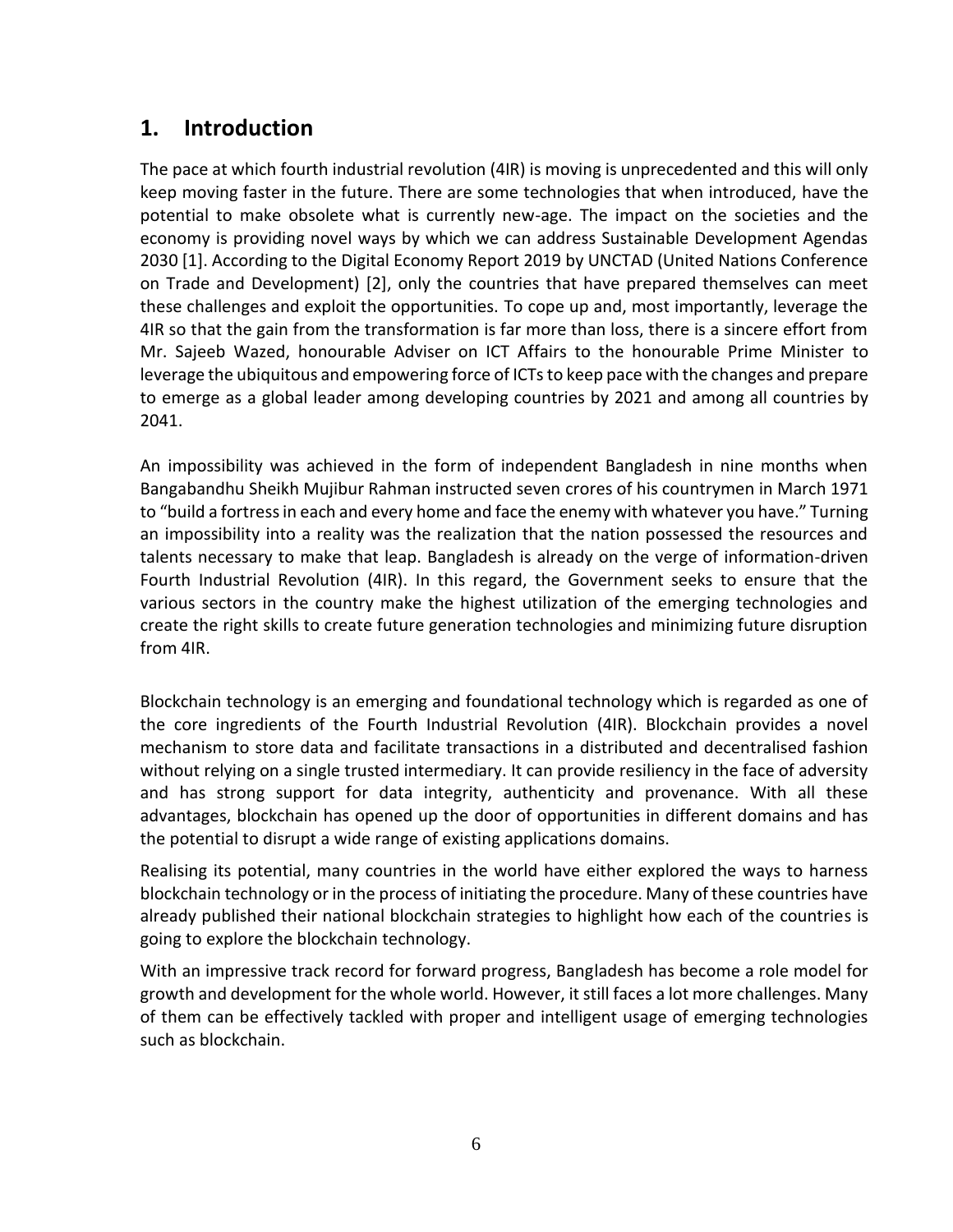## <span id="page-6-0"></span>**1.1 Scope of the document**

The principal motivation of this document is to explore different aspects of blockchain technology, its advantages, limitations and misconceptions and how this technology help Bangladesh to achieve its development goals. This document outlines a series of agendas to outline a visionary idea: blockchain-enabled Bangladesh. Towards this aim, it identifies a series of technical visions to realise this ground-breaking idea and sketches out the challenges to realise these visions. Then, it discusses different strategies to tackle these challenges. Finally, the document lays down a number of long, mid and short-term goals to advance towards a blockchain-enabled nation.

## <span id="page-6-1"></span>**1.2 Structure of the document**

We present a brief introduction and different aspects of blockchain technology in Section 2. Section 3 presents technological visions and blockchain agendas. We discuss different use-cases in multiple application domains and briefly investigate the suitability of blockchain in Bangladesh perspective in Section 4 whereas Section 5 elaborates on the identified agendas and technical challenges to fulfil these agendas. In Section 6, we present a series of long, mid and short-term trackable goals and a series of action points to realise the notion of a blockchain-enabled Bangladesh. Then, we conclude in Section 7. Finally, we present different blockchain initiatives carried out in different governments of different countries in the appendix.

# <span id="page-6-2"></span>**2. Blockchain in Brief**

In recent years, blockchain technology, also known as Distributed Ledger Technology (DLT), has received widespread attention among the industry, the Government and academia. Many regard it as a foundational technology that can revolutionise the landscapes of several application domains. It was introduced in 2009 as the underlying technology of Bitcoin [3], the world's first widely used digital currency and since then, it has been used in a wide range of applications. A blockchain is a ledger consisting of consecutive blocks chained together following a strict set of rules. The ledger is then distributed in a P2P (Peer-to-Peer) network which is then stored by all nodes within the network. Each block is created at a predefined interval in a decentralised fashion by using a consensus algorithm.

Advancing from the Bitcoin blockchain, a new class of blockchain has emerged which enables the deployment and execution of computer programs, known as *smart-contracts*, on top of the respective blockchain. Using these smart-contracts, a new breed of applications, the so-called *de-centralised applications* (DAPPs), can be created that allows the execution of autonomous programs without relying on any central entity.

## <span id="page-6-3"></span>**2.1 Blockchain Ideology**

Generally, Blockchain, as its name suggests, is a chain of blocks where every block contains transaction data (not necessarily financial transactions) and each of the blocks linked with a cryptographic hash (generated by a mathematical algorithm which acts as a pointer) of its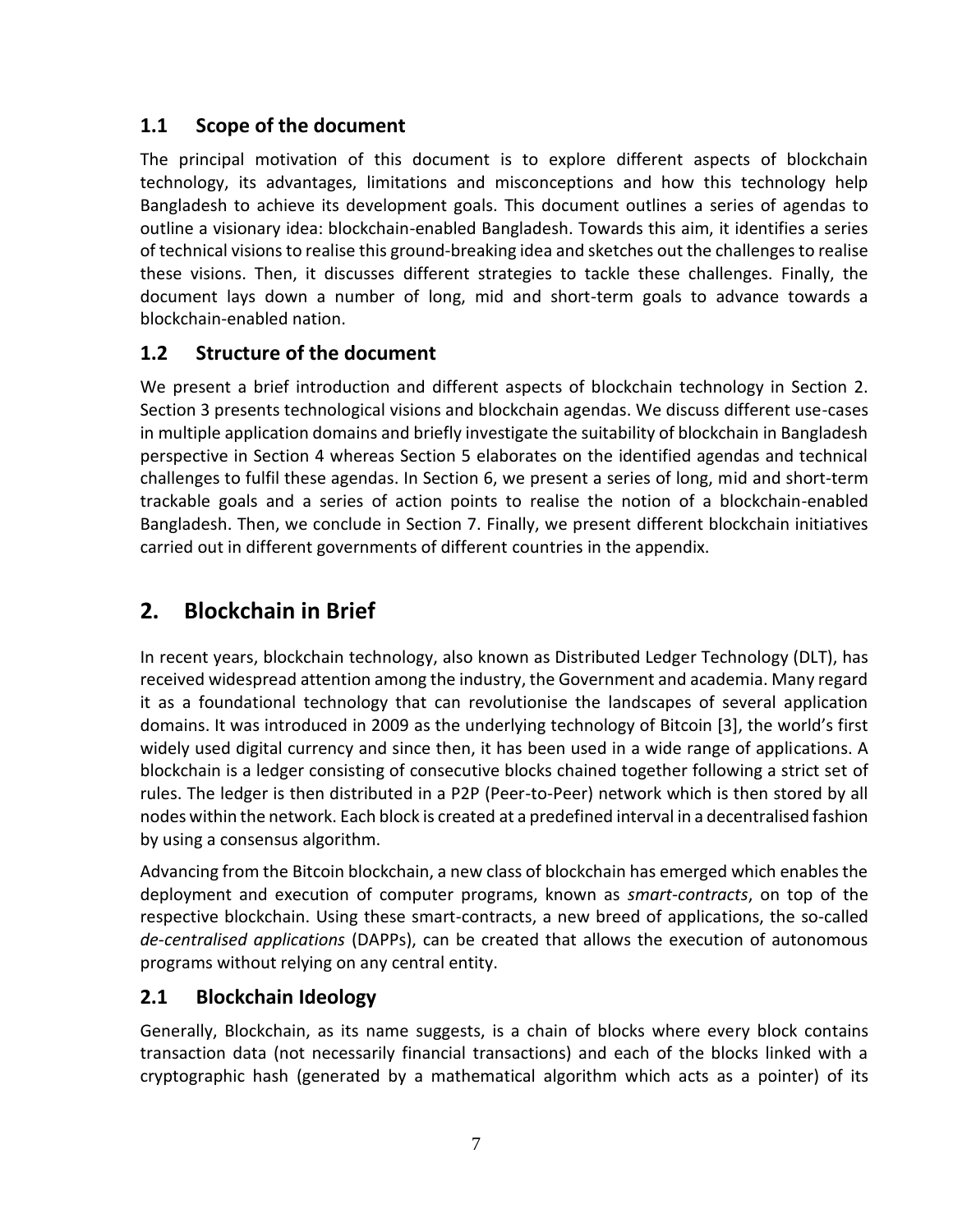previous block. Each "block" on the blockchain is made up of digital pieces of information. There are three parts of information in each block [4]:

- information about transaction such as date, time and amount (if it is a financial transaction),
- information about participants (identities of participants in the transactions and their digital signature) and
- in case of a public blockchain, information that makes a block unique from other previous blocks (a unique code called 'hash').

Depending on the type of a blockchain, different mechanisms are required to add a block in the blockchain. However, a generalised mechanism will require, basically, four things to take place:

- I. A digitally signed transaction (not necessarily financial) must be submitted by a participant
- II. The submitted transaction must be verified by other participants of the network
- III. The verified transaction must be stored in a block and finally,
- IV. The block must be added into the blockchain following a strict set of rules, unique for each blockchain and a consensus algorithm.

Based on the required application, there are two predominant types of blockchain, i.e. public, and private. These are discussed below:

- **Public Blockchain**: A public blockchain allows anyone to create and validate blocks as well as participate in the network. Nobody here has control over the network. This means that the transactions and the corresponding data remain transparent, visible and accessible to everyone. No single person can manipulate the data as the control is equally divided among the network.
- **Private Blockchain:** A private blockchain can be restrictive in nature in the sense that it allows only authorised and trusted entities to participate in the activities within the system. In this way, a private blockchain system can ensure the privacy of blockchain data, which might be desirable in some use-cases. The trust in a private blockchain, however, is not measured using the mechanism of a public blockchain systems. Instead, only trusted and authorised participants are allowed to join the network and participate in the block creation process.

## <span id="page-7-0"></span>**2.2 Blockchain Proposition**

Blockchain has some exciting properties which are sought after in different application domains. Next, we highlight a few of such exciting properties.

#### <span id="page-7-1"></span>**2.2.1 Technical property**

Blockchain has some exciting properties which are sought after in different application domains. Next, we highlight a few of such properties [5].

● **Distributed consensus on the ledger state**: A crucial properties of a blockchain is how it achieves a distributed consensus on the blockchain state without relying on any Trusted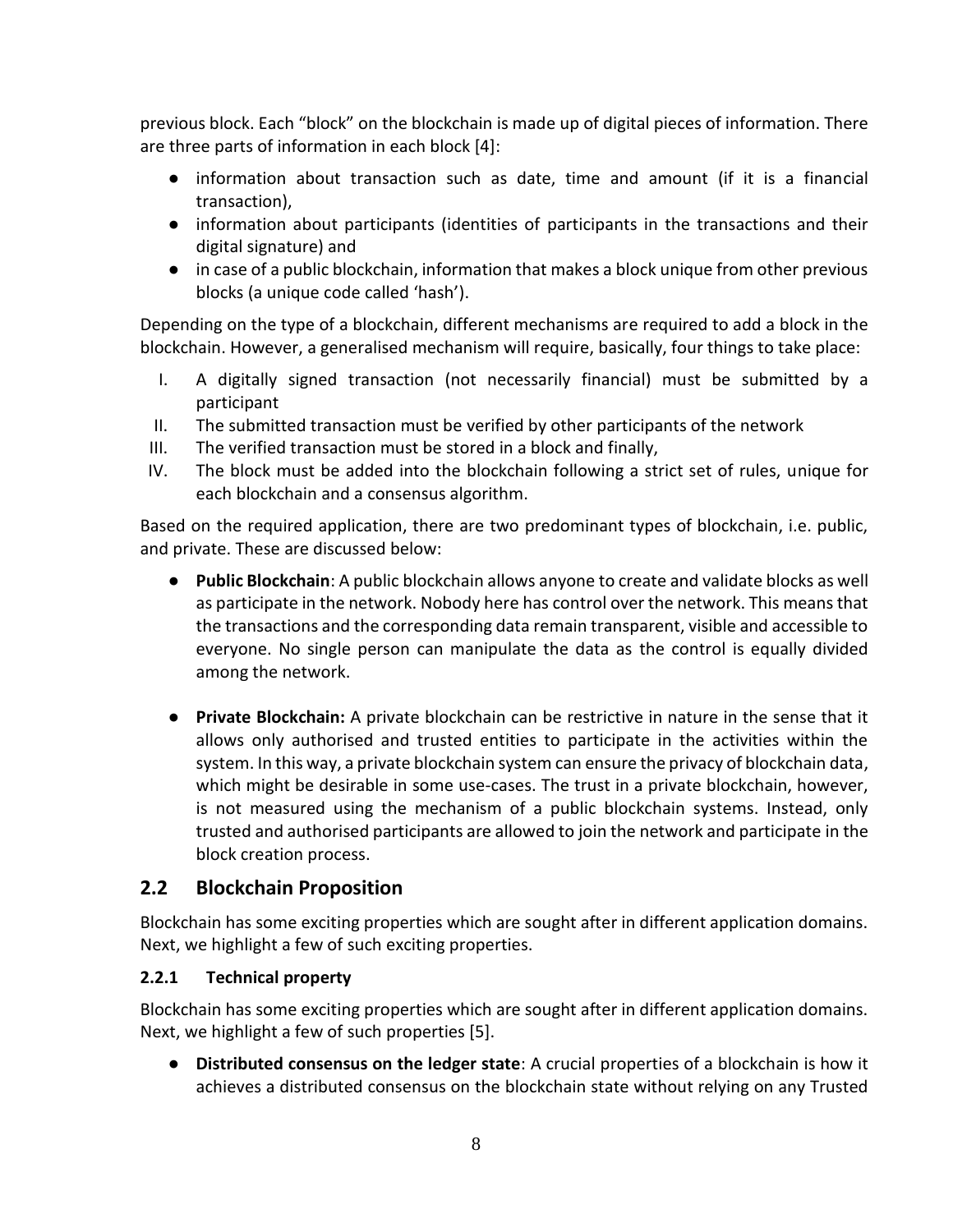Third Party (TTP). This important property can open up the door of opportunities for a system where every interaction is verifiable by any authorised entities.

- **Immutability and irreversibility of ledger state**: A distributed consensus achieved using a large number of nodes ensures that the blockchain and its data becomes practically immutable and irreversible after a certain period of time. This is true for smart-contracts, thus facilitating the deployment and execution of immutable computer programs.
- **Data (transaction) persistence**: Data in a blockchain is stored in a distributed fashion. This ensures data persistency as long as the blockchain remains functional.
- **Data provenance**: Each data in a blockchain is stored by means of a transaction which must be digitally signed using public key cryptography. This facilitates data provenance as well as data authenticity of the source of data. By combining this with the immutability property, a blockchain can be an important tool for non-repudiation for any data stored in the chain.
- **Distributed data control**: A blockchain enables the storage and retrieval of data in a distributed fashion. This can guard against a single point of failure as blockchain data can be retrieved even in the presence of a number of nodes.
- **Accountability and transparency:** Since the blockchain data, every transaction and the interactions among the participants are all visible to any authorised node, it promotes accountability and transparency.

#### <span id="page-8-0"></span>**2.2.2 Organisational value**

In an organisation, business or functional value depends on the enhancement of organisational performance through improving productivity, gaining competitive advantage, ensuring transparency, achieving cost-efficiency and gaining profit. Different blockchain properties can facilitate a number of values for any organisation as discussed below.

- **Increased trust:** A blockchain system can increase the level of trust among the users of an organisation. This is because of the unique technical advantages, such as data immutability, verification by multiple nodes, accountability, transparency and so on.
- **Removal of intermediate-authorities:** The state and data of blockchain is updated using a consensus algorithm in a distributed fashion without relying on a single party. Thus, blockchain essentially removes the need for an intermediate authority which is traditionally being used to enforce trust or carry out any validation work, most notably in financial domains.
- **Reduced cost:** The exploitation of smart-contract and the removal of intermediate authorities can reduce the associated cost significantly for any organisation, particularly for financial applications.
- **Avoiding fraud and manipulation:** Fraudulent activities and unauthorised manipulation become difficult to carry out. This is because blockchain data is stored in multiple places and unauthorised tampering data in just one copy of the blockchain will essentially be eradicated by the underlying consensus algorithm. This is a major benefit for any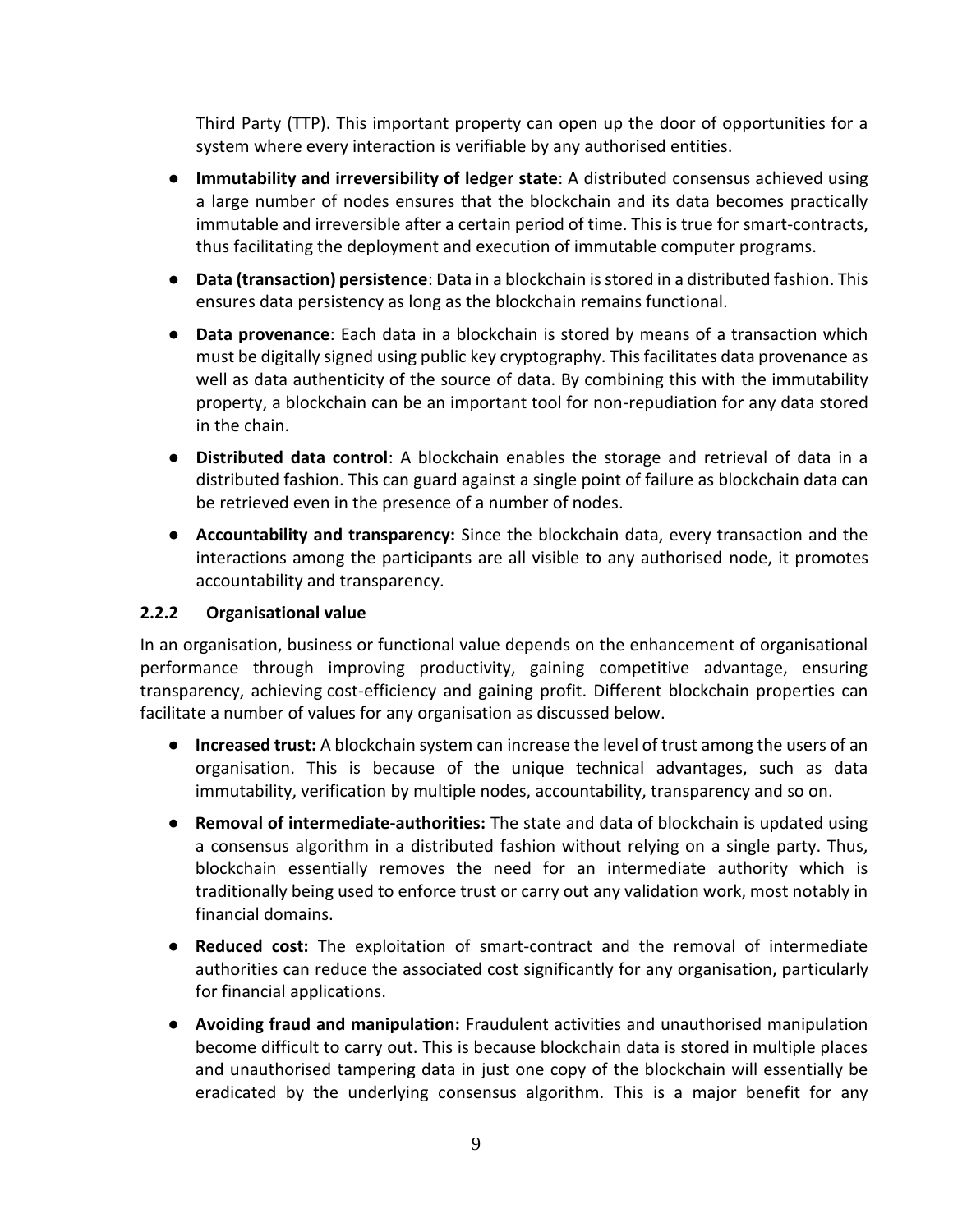organisation as this is an extremely difficult task to maintain in any existing transaction systems.

- **Reducing corruption:** Blockchain systems provide unparalleled accountability and transparency. The utilisation of smart-contracts for carrying out complex transactions automatically will foster the notion of immutable code that cannot be manipulated. All these can attribute towards corruption reduction in many application domains.
- **Increasing productivity:** Blockchain can reduce the burden of transactional work for the administrative staff. Therefore, they can focus more on decision making sectors. Ultimately, by eliminating errors in clerical areas and by speeding up the process, the productivity of an organisation can be increased.

## <span id="page-9-0"></span>**2.3 Public blockchain systems: Bangladesh perspective**

Even though there are different ways public blockchain systems can be utilised, crypto-currency still remains the most widely used application not only in public blockchain domain, but also for the whole blockchain domain in general. Bitcoin is the mostly wide-used crypto-currency so far, however, Ethereum, the world's first fully-fledged smart-contract platform, provides exciting propositions. It is in fact Ethereum that is leading the innovation in the public blockchain domain and is being explored in a multitude of application areas.

Unfortunately, Ethereum and other public blockchain-based smart-contract platforms heavily rely on their underlying crypto-currencies. One major concern, particularly in the governments throughout the world, for these crypto-currencies is their support for pseudonymous or even fully anonymous payment mechanisms. Such mechanisms, being untraceable to a legal entity, often are abused by criminals for a wide range of criminal activities. Because of this, many governments remain extremely cautious for adopting any public blockchain system. Bangladesh, like a few other countries, have explicitly banned the usage of Bitcoin and other crypto-currencies in Bangladesh.

Despite all these negativities, public blockchain domain is considered one of the very few domains with strong disrupting capabilities. This is indicated by the amount of investments attracted by this domain. A recent study reports that (mostly public) blockchain start-ups have managed to raise a huge 23 Billion USD of investments since 2013 [6] which is expected to grow in the future. These investments are used in legitimate existing propositions aiming to disrupt many existing application domains. There is an opportunity for Bangladeshi software industries to grab a certain portion of these investments. Banning the usages of any crypto-currency ultimately prevents our software industries to explore this lucrative domain. We also understand that, without a proper technical, legal and policy framework in place, opening up this domain might open up the door of many hard-to-tackle criminal activities. Therefore, we should adopt a "curious-but-cautious" approach and explore how this dilemma can be effectively tackled.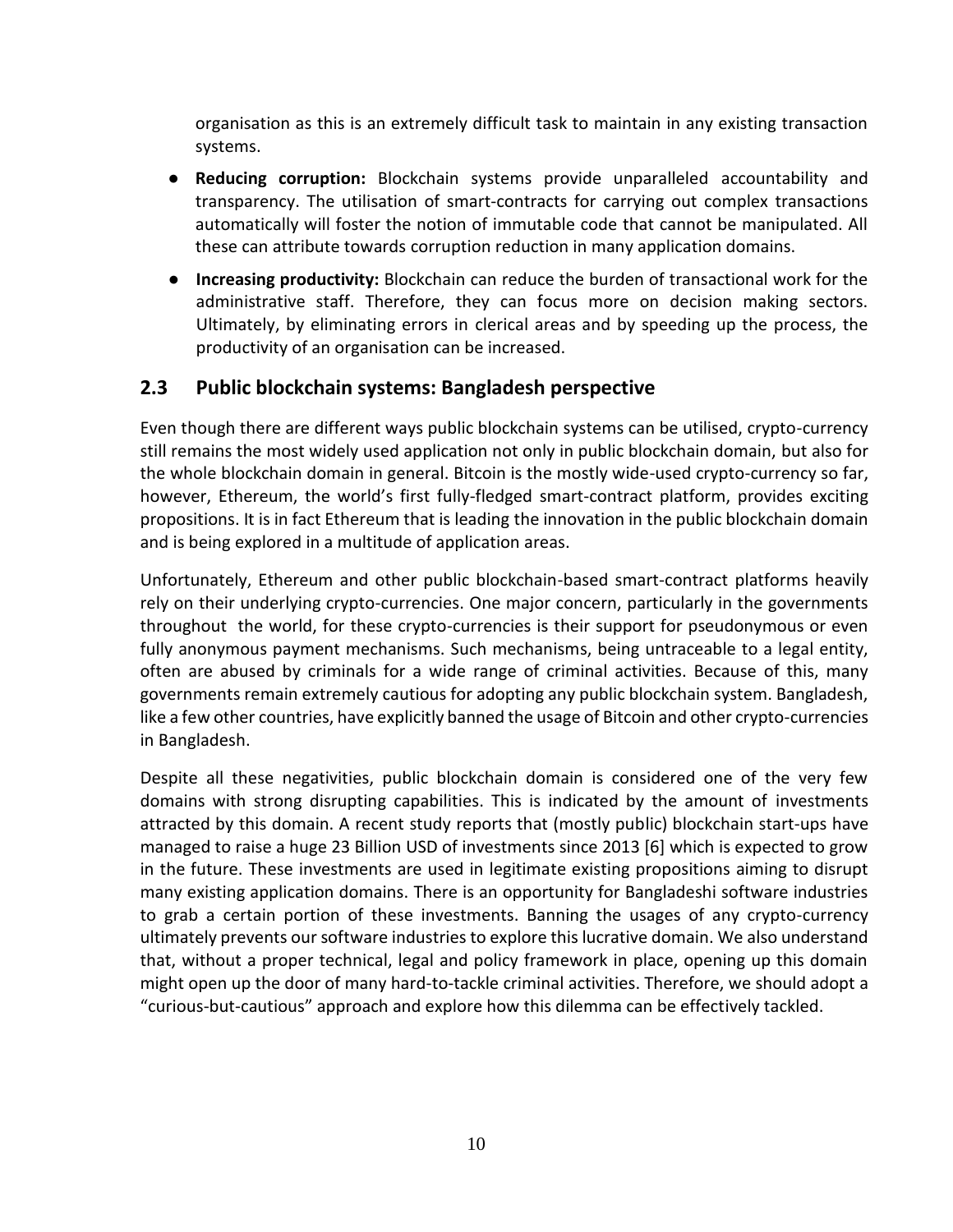## <span id="page-10-0"></span>**2.4 Blockchain misconceptions**

There is no doubt that Blockchain technology has the potential of heralding a new era in multiple application domains. However, due to misconceptions and lack of knowledge, it is sometimes hyped in wrongful ways. In order to harness the true potential of blockchain technology, it is imperative to have a clear understanding of these misconceptions. Next, we present some of these misconceptions with appropriate clarification.

- **Crypto-currency and blockchain:** Many have the misconception that the notion of crypto-currency and blockchain is synonymous. One cannot live without the other. However, a crypto-currency, in reality, is just, and currently the most popular, application of a blockchain system. There are many other applications of a blockchain system which do not rely on or require any crypto-currency to function.
- **Data immutability:** Data stored in blockchain is considered immutable. However, there are two types of data that can be stored in a smart-contract supporting blockchain. One is related to any transactional data that is recorded when a certain amount of cryptocurrency of a particular blockchain system is transferred between two accounts. Another type can be considered as a smart-contract data that is required to execute the smartcontract code. A smart-contract utilises such data using a variable and a variable, as its name suggests, can be updated with different values. Interestingly, such data transferred to a smart-contract using a transaction is recorded in the blockchain in an immutable fashion. All this means is that a transactional data is immutable, however, a smartcontract data can be changed. But, the ways the value of a variable change is recorded in an immutable and auditable fashion.
- **Large-scale data storage:** The data immutability feature tempts many to store as much as possible data in the blockchain. However, as explained before, a blockchain is not a database and should not be considered as such. The rate by which data can be stored and accessed in any traditional database is far better than any blockchain system as of now. This applies not only to any public blockchain system, but also to any private system. Therefore, it is advisable to store as minimum data as possible in the blockchain.
- **Data integrity:** A blockchain can guarantee the integrity of data only after it is stored in the blockchain. It cannot provide any such guarantee if the data is corrupted in the source or during transmission. In this sense, a blockchain system is essentially a "*Garbage-ingarbage-out*" system where a corrupted data will be stored and remain as corrupted.
- **Data encryption:** Many believe that a blockchain provides data encryption by default. This is a serious misconception. A blockchain system strongly depends on cryptographic mechanisms, such as digital signature and cryptographic hash, to function. Digital signature is used for data provenance while a cryptographic hash is used to ensure data integrity. In a blockchain system, data encrypted is never provided. However, anyone can use any encryption algorithm to any data before it is stored in a blockchain.
- **Power consumption:** Because of the huge power consumption by a number of popular public blockchain systems, many people believe that every blockchain system consumes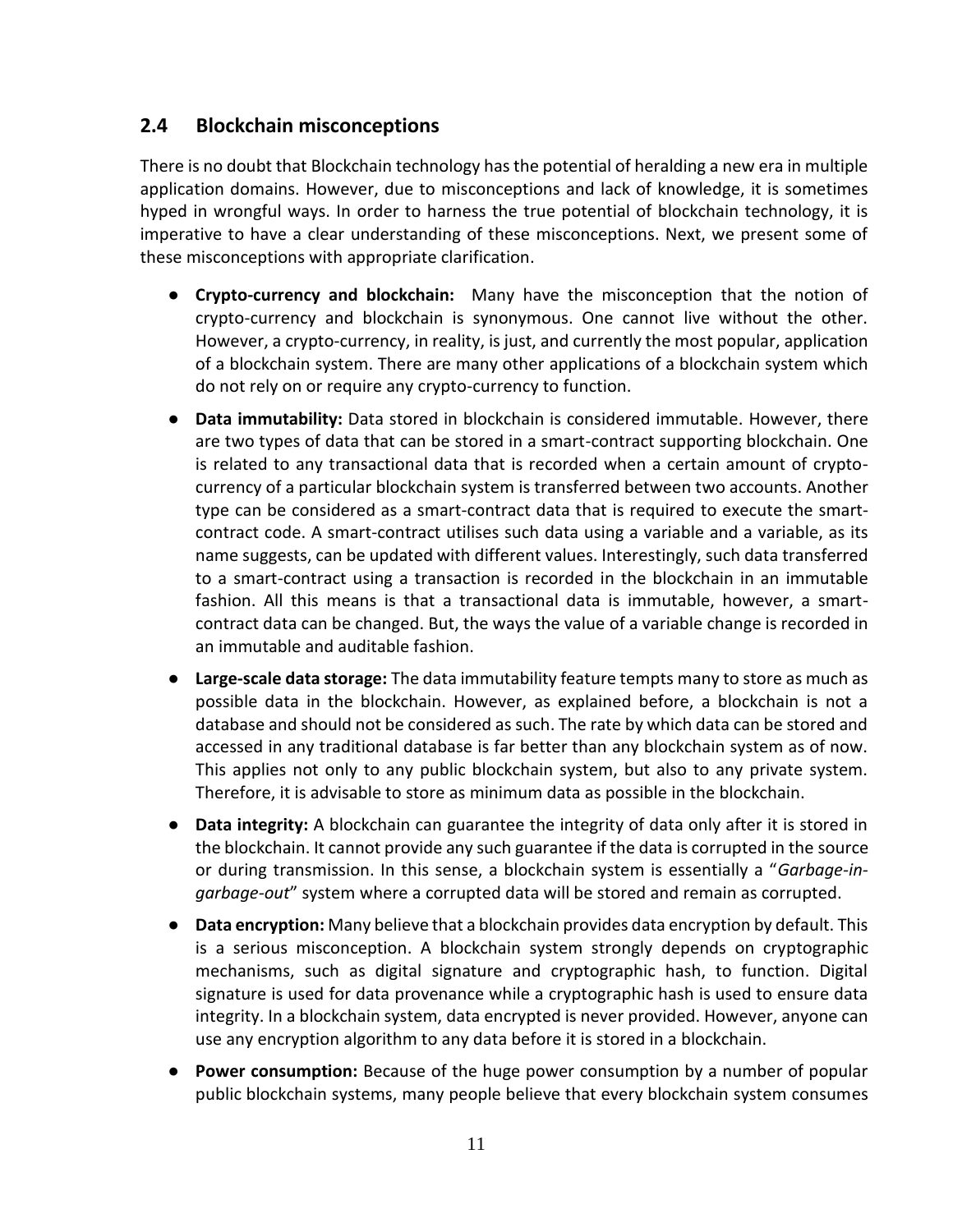considerable electricity. As explained before, the power consumption of any private blockchain system will be comparable to any existing system. Hence, this concern can be effectively addressed by leveraging a private blockchain system.

# <span id="page-11-0"></span>**3. Blockchain Agendas of Bangladesh**

With an impressive track record for growth and development, Bangladesh is marching forward to become a higher middle-income country in the next few years and have become a role model for growth and development for the whole world. However, Bangladesh still faces a lot of challenges that need to be effectively addressed to continue its tremendous growth to achieve the SDG goals by 2030 and become a developed nation by 2041. It is undeniable that the proper usage of cutting-edge technology, such as blockchain technology, will play a significant role to meet these challenges.

To elaborate this argument, we consider the case of SDGs (Sustainable Development Goals). The SDGs are a set of 17 global goals which are designed to be a "blueprint to achieve a better and more sustainable future for all". These goals, set by the United Nations General Assembly in 2015, are intended to be achieved by the year 2030. Bangladesh has a strong commitment to achieve these goals as much as possible within the stipulated time period. In this regard, we highlight one crucial yet relevant goal regarded as *SDG 9*.

"SDG 9: Build a resilient infrastructure, promote inclusive and sustainable industrialization and foster innovation"

Throughout this document, we will explore how the resilient and transparent nature of the blockchain technology can help to create and maintain a resilient and inclusive information infrastructure and to foster innovation.

## <span id="page-11-1"></span>**3.1 Technological Visions**

In the long run, Bangladesh has an ambitious dream which is not only to realising the SDG goals, but also to promote itself in the same stature of a developed nation in the next few decades. Information technology being a crucial enabler to achieve this ambitious dream, it is important to assume a few crucial technological visions. Next, we elaborate a few of such visions:

- a) **Develop resilient infrastructure:** A resilient information infrastructure will act as the backbone upon which we can create, deploy and manage different applications and services. Decentralisation of applications can add another dimension to the resiliency as it can counteract the issue of a single point of failure which is prevalent in traditional legacy online systems.
- b) **e-Governance:** e-Governance (Electronic Governance, also known as Digital Governance) outlines the method in which information and communication technologies are used to provide public services to citizens and other entities within a country. It enables digital interactions in different modes between a citizen and the government (C2G or G2C), among different government agencies (G2G), between the government and other private businesses (G2B) and so on. e-Governances can ensure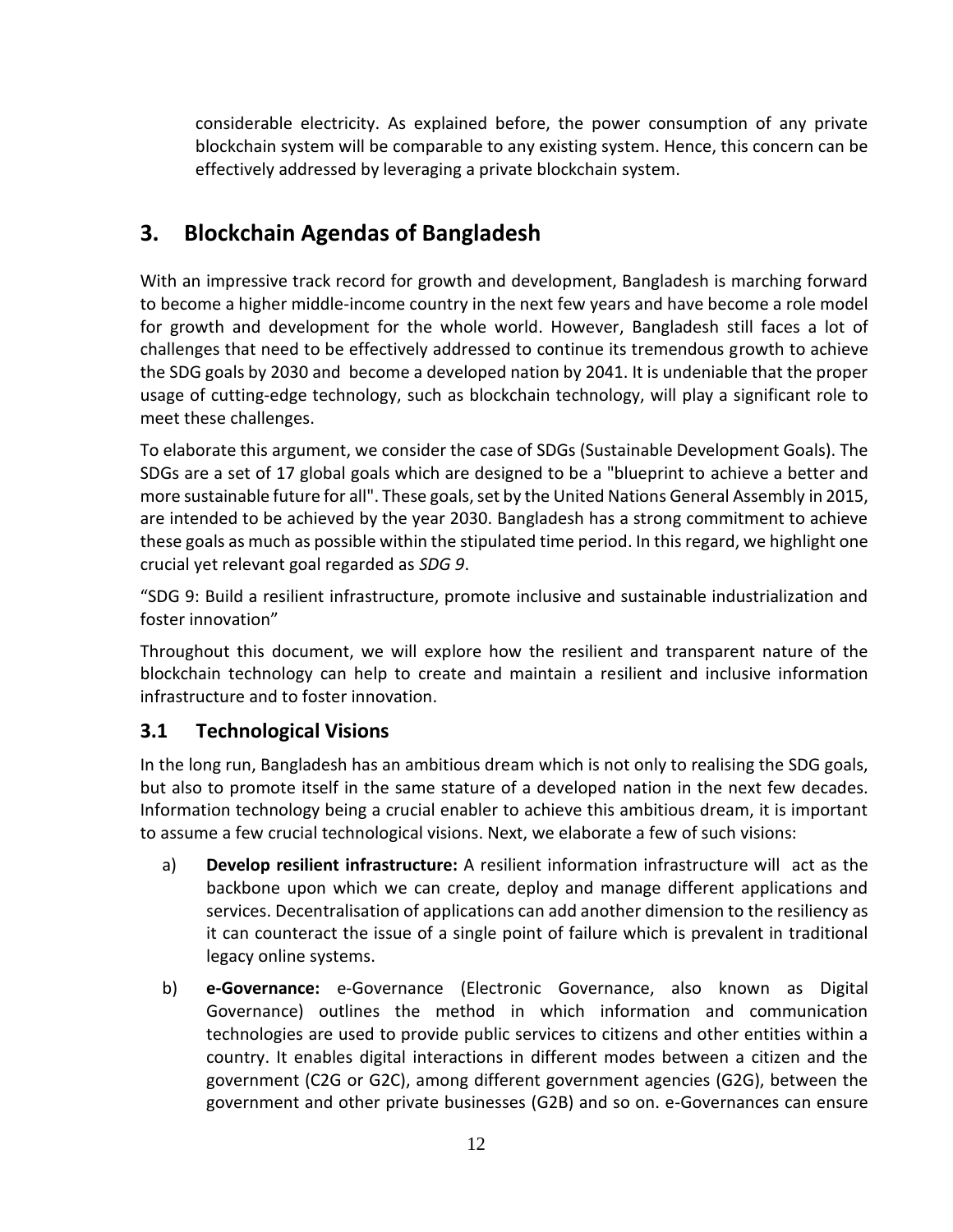functional and financial efficiencies and reduce corruption. Hence, it is considered an indispensable part of sustainable development.

- c) **Promote innovation:** Many obstacles to accomplish SDGs will require out-of-the-box solutions which can only be achieved with innovative ideas. The more innovationfriendly a country is the more chance it has to achieve the SDGs. Therefore, it is crucial that innovations are promoted in different ways.
- d) **Facilitate fair competition:** Innovative ideas can only thrive in an environment which supports a fair competition. It is therefore the duty of the government to ensure a fair competition everywhere within the corresponding country. It is even more applicable in the technology sphere where ideas often emerge from small start-ups and can grow very fast. Unfortunately, the inadvertent side effect is that such ideas may die even faster if the competition is not fair.
- e) **Reduce intermediary:** There are necessities for intermediaries in a few applications domains. However, they can create huge bottlenecks, introduce inefficiencies and attain additional monetary burden in many application domains such as agricultural and financial sectors. A sustainable development will need to reduce intermediary as much as possible in a wide-range of application domains.
- f) **Ensure accountability and transparency:** One of the key obstacles in any developing country is the lack of accountability and transparency both in the public and private sectors. For a sustainable development of a country, it is imperative to adopt mechanisms that will increase the accountability and transparency in different sectors.
- g) **Increase trust:** Ensuring accountability and transparency has added advantages. For example, it increases trust and instils confidence in the Government and public sectors. That is why it is important that the Government adopts mechanisms by which trust can be increased.
- h) **Guarantee information security and privacy:** A fundamental requirement for any technology adoption is to ensure that different security and privacy issues are properly considered. With more and more reliance on technology to carry out businesses and financial transactions, hackers and attackers are more interested in abusing a system to attain financial gain.
- i) **Involve all stakeholders:** Technological solutions often consist of heavy technical jargon which might be difficult for different stakeholders to understand. This may lead to a situation when an application fails to fulfil its objective. That is why it is important to involve the representatives of different groups of stakeholders when developing a technical solution.

Blockchain technology with its wide range of advantages can be the most effective tool to realise the most of these technological visions. For example, a blockchain integrated national information infrastructure can provide the required level of resiliency and decentralisation which effectively can handle the issue of any single point of failure. Any blockchain based application can ensure accountability and transparency which in turn can increase trust. Furthermore, such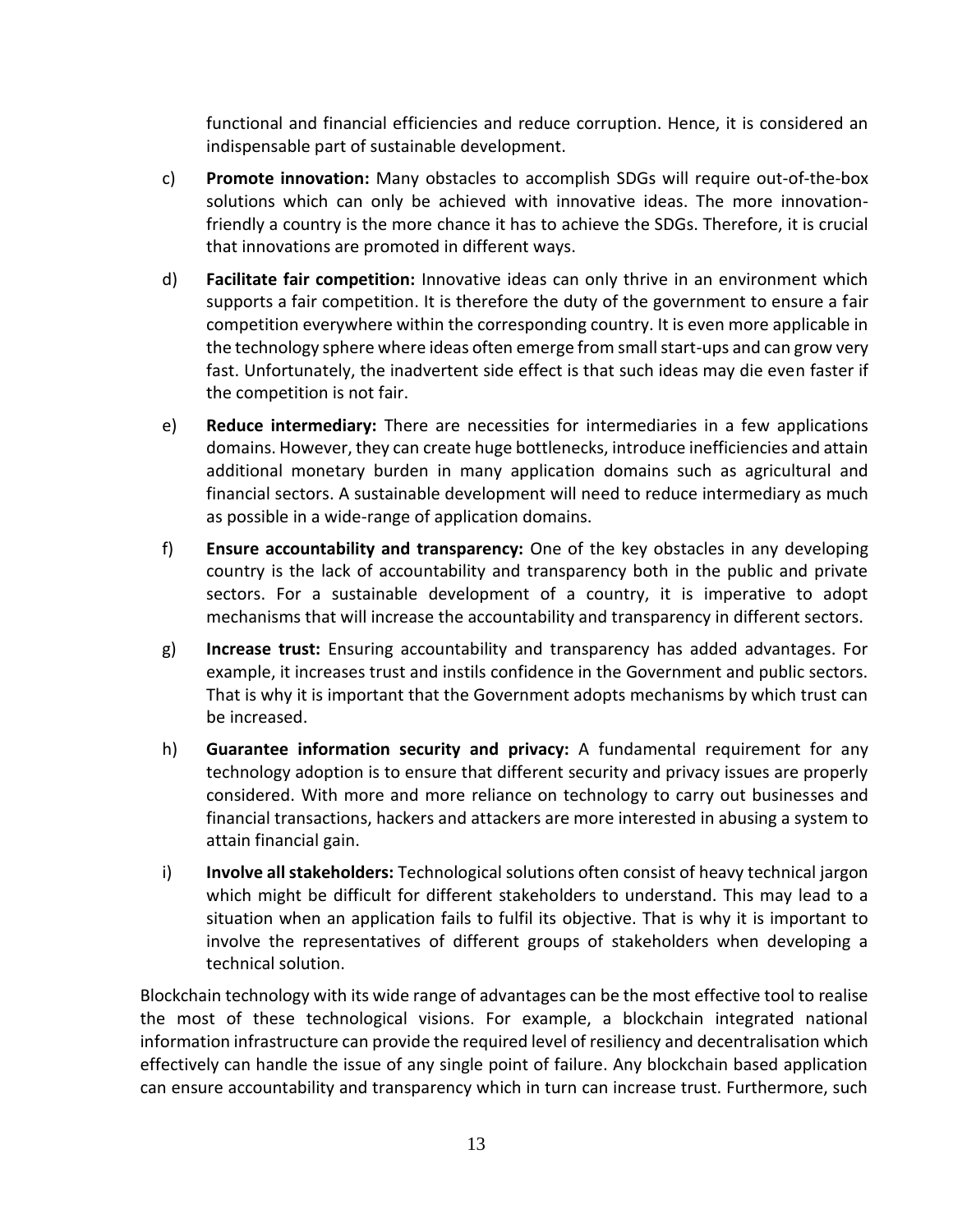a system can reduce intermediary and facilitate a fair competition. A clever integration with a blockchain system can guarantee different security and privacy properties of an application. All these will also help to facilitate and maintain e-Governance in an effective way. However, not all these visions can be realised by technical means. Indeed, visions like "*Promote innovation*" and "*Involve all stakeholders*" will require strategic plans and well-formulated roadmaps both from the Government and the private sectors.

## <span id="page-13-0"></span>**3.2 Blockchain Agendas**

Because of the prominent role the blockchain technology can play in realising the abovementioned visions, it is important to explore the ways how it can be achieved. Different countries have already explored this avenue and formulated different strategies suitable for them. In a similar vein, we must investigate how we can take advantage of this foundational technology for realising the identified visions. Towards this goal, we propose a set of agendas for Bangladesh that, we believe, will lay down the pathway for a blockchain enabled nation. The agendas are presented next:

- Identifying application domains and use-cases where blockchain technology can play a vital role.
- Identifying the challenges to create a blockchain-enabled nation with a strong root of e-Governance.
- Formulating mitigating strategies for the identified challenges.
- Increasing awareness so that the stakeholders know the benefits of a blockchain-based solution.
- Fostering blockchain-based innovations in order to mitigate issues in the existing systems which ultimately will create the demand for blockchain workforces
- Developing capacity in order to cater to the demand.

In the subsequent sections, we will explore these agendas in a detailed fashion.

# <span id="page-13-1"></span>**4. Potential Blockchain Application Domains: Bangladesh Perspective**

It has been envisioned that blockchain technology can disrupt a wide range of application domains. These application domains cover a plethora of use-cases. It will be an overwhelming experience to assess the impact of blockchain technology over all these use-cases. Instead, a more practical approach would be to prioritise a subset of use-cases, among the whole set of use-cases, which are fundamental as well as hugely important with respect to Bangladesh in order to achieve the vision and goals as outlined in Section 3. Towards this aim, we have identified a number of application domains and their respective use-cases. All these application domains are envisioned to be implemented by 2030 concentrating our short-term and mid-term goals. A tentative roadmap for the next ten years are shown in Figure-1 based on the value of use cases,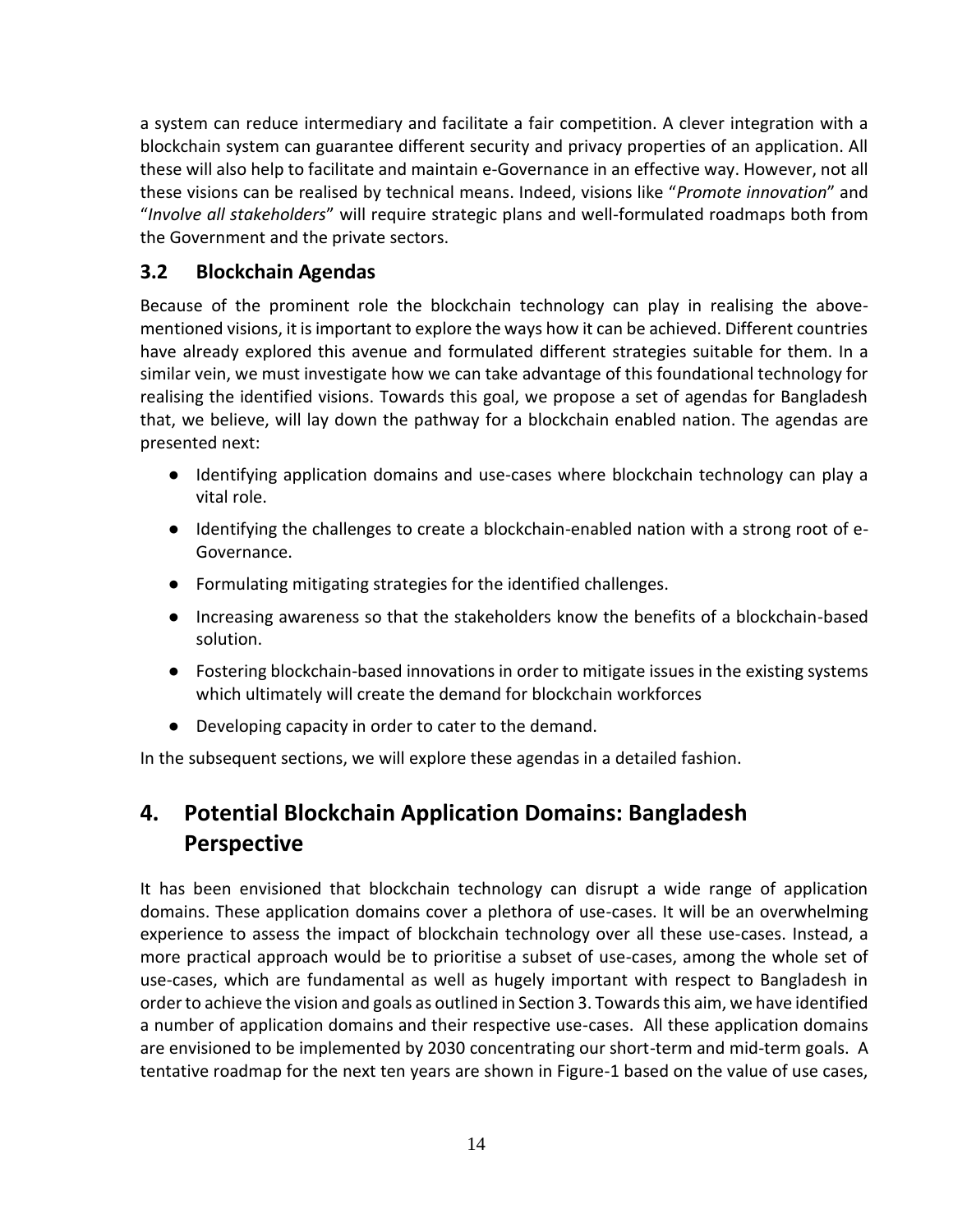provable implementation benefits towards different ministries of Bangladesh and considering the benefits of other stakeholders.



Figure 1: A tentative roadmap of different application domains

Following Table-1 also provides an outlook of the uses-case that will provide values to different ministries of Bangladesh.

| <b>Application Domain</b>          | Use-cases                | <b>Potential Stakeholders</b><br>(Ministries)   |
|------------------------------------|--------------------------|-------------------------------------------------|
|                                    | E-KYC                    | Ministry of Information;<br>Ministry of public  |
| <b>Identity Application Domain</b> | <b>Reputation System</b> | administration; Ministry<br>of commerce         |
|                                    | Pension                  | Ministry of Finance;                            |
|                                    | Payment                  | Ministry of Commerce;                           |
| <b>Finance Application Domain</b>  | <b>Stock Market</b>      | Ministry of disaster and<br>relief; Ministry of |
|                                    | <b>Subsidies</b>         | Education;                                      |
|                                    | Mutation                 |                                                 |
| <b>Land Application Domain</b>     | Registration             | Ministry of Land;                               |
|                                    | Verification             |                                                 |
|                                    | Employment               |                                                 |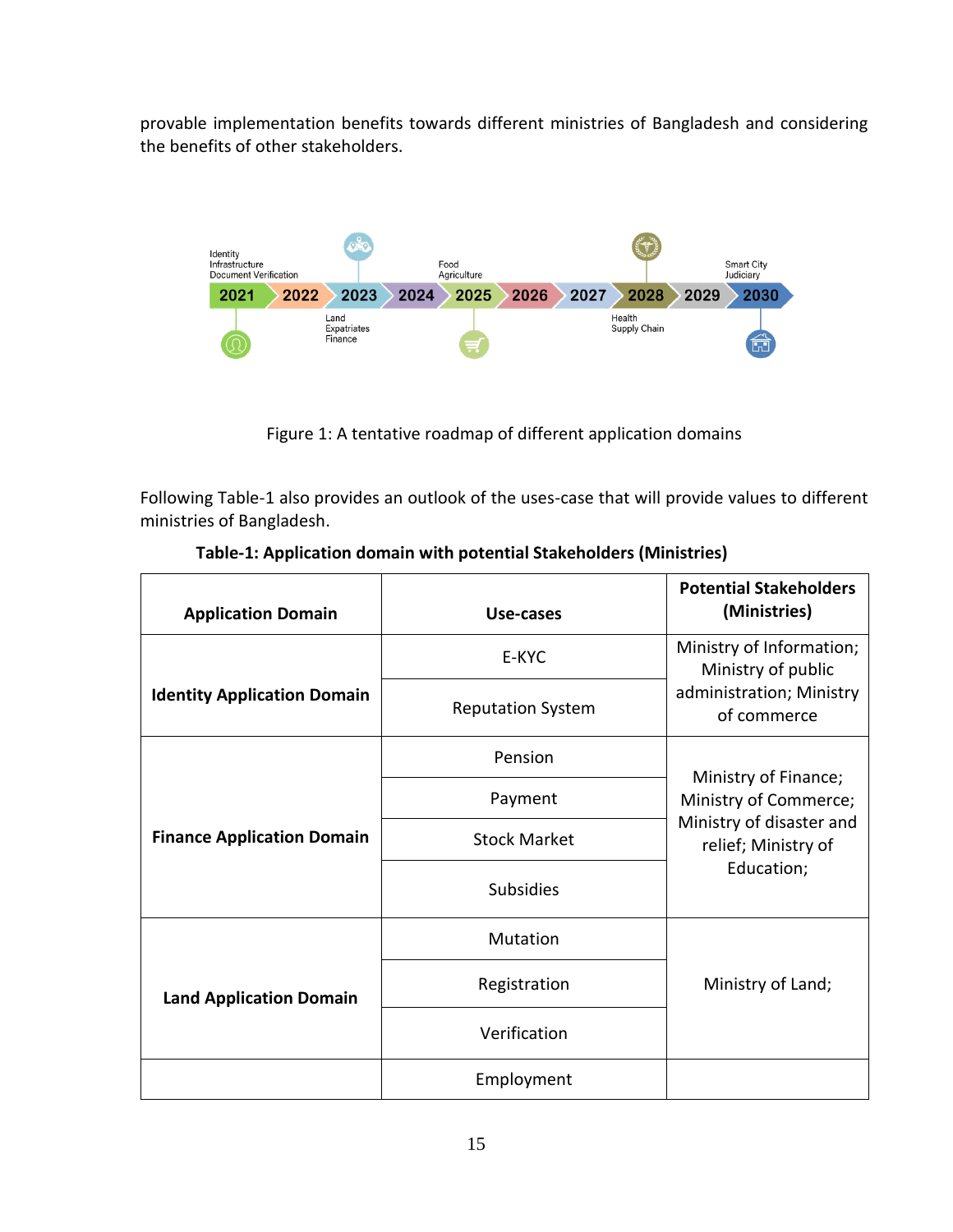|                                                                                                               | Welfare                                        | Ministry of Expatriates'<br>welfare and overseas           |  |
|---------------------------------------------------------------------------------------------------------------|------------------------------------------------|------------------------------------------------------------|--|
| <b>Expatriates Application</b><br>Domain:                                                                     | Remittance                                     | <b>Employment; Ministry</b><br>of Labour and<br>Employment |  |
|                                                                                                               | Procurement                                    | Ministry of Agriculture;                                   |  |
| <b>Agriculture Application</b><br><b>Domain</b>                                                               | Disintermediation                              | Ministry of Food;<br>Ministry of Fisheries                 |  |
|                                                                                                               | Agricultural Insurance                         | and livestock;                                             |  |
|                                                                                                               | <b>Consumer Protection</b>                     |                                                            |  |
|                                                                                                               | <b>VAT</b>                                     | Ministry of Commerce;                                      |  |
| <b>Commerce Application</b><br><b>Domain</b>                                                                  | <b>Fraud Detection of Consumer</b><br>Products | Ministry of Finance;                                       |  |
| Privacy-preserving collection,<br>storage and retrieval of health<br><b>Health Application Domain</b><br>data |                                                | Ministry of Health and<br><b>Family Welfare</b>            |  |
|                                                                                                               | Digital Asset Management                       |                                                            |  |
|                                                                                                               | Inter-bank Settlement                          |                                                            |  |
|                                                                                                               | Trade finance                                  |                                                            |  |
|                                                                                                               | P2P Lending                                    | Ministry of Commerce;                                      |  |
| <b>Banking/Insurance</b><br><b>Application Domain</b>                                                         | Anti-Money Laundering                          | Ministry of Finance,                                       |  |
|                                                                                                               | <b>Digital Currency</b>                        |                                                            |  |
|                                                                                                               | Credit rating                                  |                                                            |  |
|                                                                                                               | Insurance                                      |                                                            |  |
| <b>Judiciary Application</b><br><b>Domain</b>                                                                 | <b>Securing Digital Evidence</b>               |                                                            |  |
|                                                                                                               | <b>Agricultural Supply Chain</b>               |                                                            |  |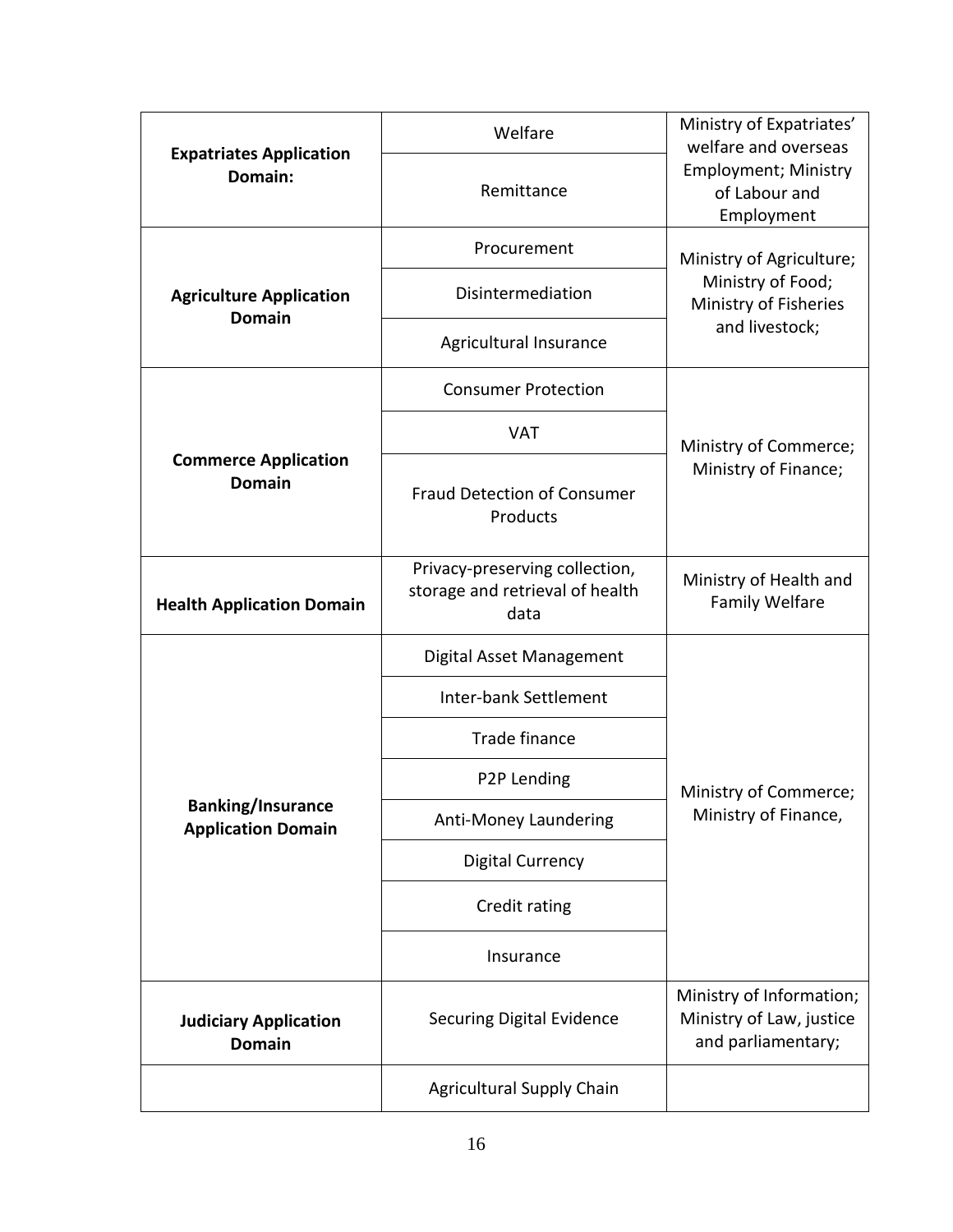| <b>Supply Chain Application</b><br>Domain                                            | Medicine Supply Chain        | Ministry of power,<br>energy and mineral<br>resources;                     |  |
|--------------------------------------------------------------------------------------|------------------------------|----------------------------------------------------------------------------|--|
|                                                                                      | Government Certificate       | Ministry of Education;                                                     |  |
| <b>Document Verification</b><br><b>Application Domain</b>                            | Educational Certificate      | Ministry of Primary and<br>Mass education,                                 |  |
|                                                                                      | <b>Smart Infrastructures</b> | Ministry of posts,<br>telecommunications<br>and information<br>technology; |  |
| <b>Smart City Application</b><br>Domain                                              | Citizen Services             |                                                                            |  |
| <b>Protection of Critical Information</b><br><b>Infrastructure</b><br>Infrastructure |                              | Ministry of road,<br>transport and bridges;                                |  |

#### <span id="page-16-0"></span>**4.1 Identity Application Domain**

● **E-KYC:** KYC refers to Know Your Customer which is a mandatory procedure to carry out by maximum financial institutions for the customers. In order to comply with KYC, banks and other Financial Institutions must dedicate a huge amount of resources. This is particularly wasteful since each single financial institution has to satisfy KYC requirements for each new customer, even though that customer has probably completed a KYC process somewhere else before. A blockchain-based KYC solution will enable a seamless exchange of KYC state between different financial institutions. The transparency of a blockchain system provides a perfect opportunity for any financial institution to streamline the KYC process and enhance and speed up the customer on boarding experience are clear [7]. It is particularly a lucrative proposition for Bangladesh, since the KYC process is mainly carried out manually and sharing KYC data is almost non-existent.

**Reputation System:** Currently, consumers rely heavily on online reputation systems (such as rating and recommendation through social media) in order to make online purchase decisions. Unfortunately, there are several issues in the existing online reputation systems as the manipulation of reputation data can be easily carried out by malicious entities to make customers fool. Some fake customers even give fake ratings based on payments. A blockchain-enabled reputation system can obsolete this malicious activity and aggregate reputation data across the web through verifying and creating unique digital identities for all users. Therefore, the trust and transparency in the reputation system will be ensured [8]. With respect to Bangladesh, online shopping is just starting to get popular. The trust and confidence of the consumers in this emerging domain will be a key factor to ensure its long-term sustainability. A blockchain-based reputation system can be a huge catalyst in this regard.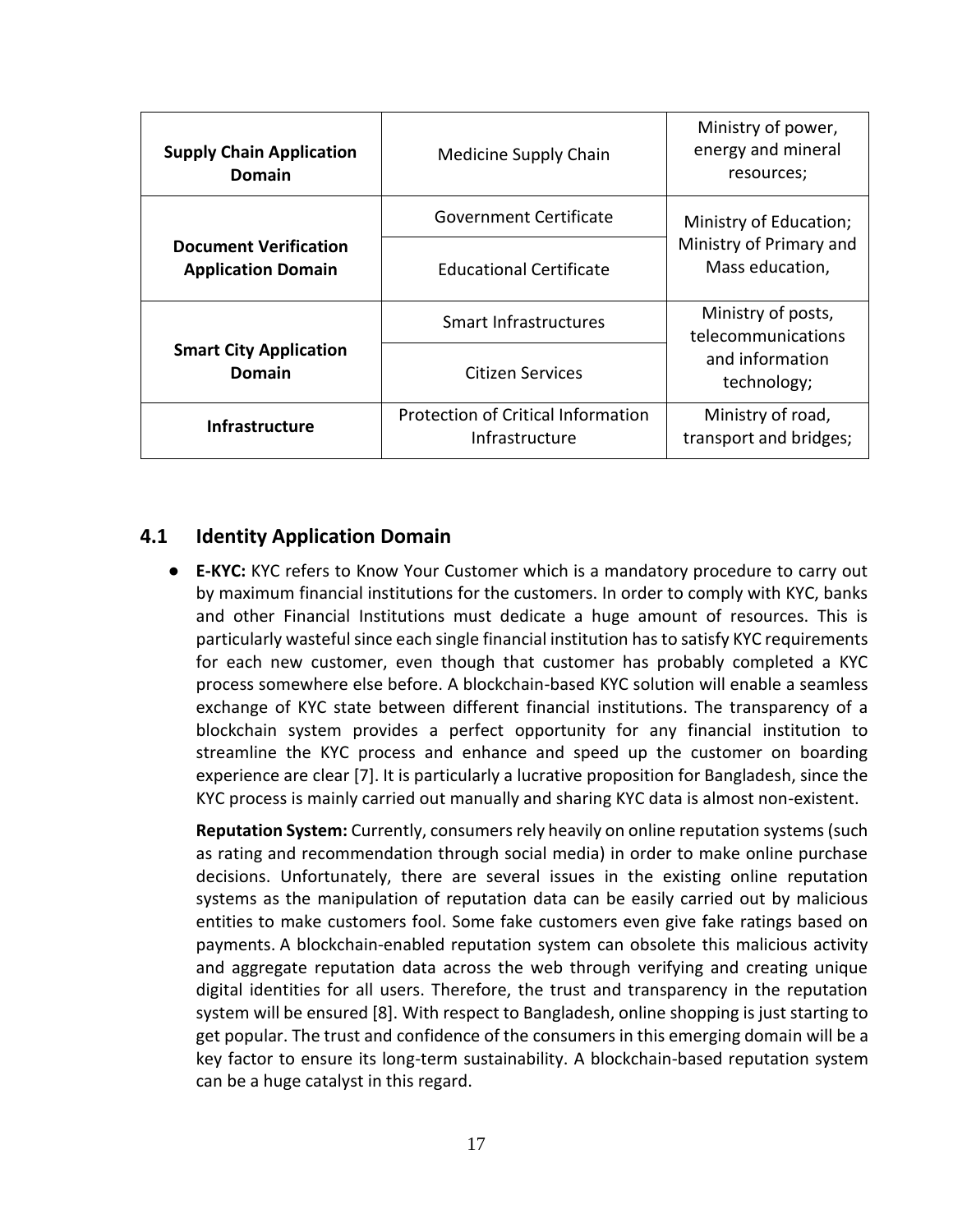### <span id="page-17-0"></span>**4.2 Finance Application Domain**

- **Pension:** In Bangladesh, the retirement system is reconciled on the time of paying pensions. During this time, the calculation of pension is done manually where there always remains a chance to manipulate data. In some cases, pensions were even paid to dummy workers by manipulation and fraud which ultimately cost millions to the Bangladesh government. A blockchain-based pension system can guard against this manipulation and guarantee transparency.
- **Payment:** There is a huge potential for blockchain technology in the payment industry. Traditionally, financial institutions rely heavily on middlemen to conduct any type of settlement. A blockchain-based payment system can facilitate a more direct approach which effectively could cut out any middlemen during the settlement process. This can ensure huge savings for such institutions. Furthermore, international payments can be carried quickly and cheaply in comparison to how long it takes and how much it costs now. The payment system can also be revolutionised using a blockchain-based payment system.
- **Stock Market:** Currently, the transaction settlement process in the stock market mainly depends on the presence of intermediaries, such as brokers, regulators and so on. Overall, the settlement process takes time and the presence of intermediaries entails additional cost to the trader and the organisation. A blockchain based system can reduce the cost by eliminating intermediaries, increase speed by regulating and settling transactions without a need for central authority through smart contracts. Bangladeshi stock markets are no exception and can easily be benefited with a blockchain-based solution.
- **Subsidies:** In economic systems subsidies are often used as a tool to deal with deficit and short time poverty. In order to assess the eligibility of recipients of the fund and the utilisation of the fund, the government needs proper tracking systems. With a blockchain subsidy distribution platform, governments can easily assess the eligibility of recipients to get various forms of subsidies and track them easily. This will be particularly useful for Bangladesh where there are manipulations during subsidy assessment and delivery.

#### <span id="page-17-1"></span>**4.3 Land Application Domain**

- **Mutation:** In Bangladesh, the property documents can be easily counterfeit and manipulated by malicious people. Blockchain technology can play a key role to guard against such unauthorised manipulations because of its immutability and transparency properties. The introduction of a blockchain-based system thus can enhance trust in the trade of property in Bangladesh.
- **Registration:** Land registration generally describes systems by which different associated activities such as ownership, possession or other rights in land can be carried out with a respective government agency. Such systems must facilitate transactions and to prevent unlawful disposal of land [9]. A blockchain based system can be beneficial by reducing Land selling/buying processing time from months to few days through eliminating paperwork and in purchase system, preventing fraud, manual intervention, and providing a high level of security in ownership by digital signature. Blockchain technology can be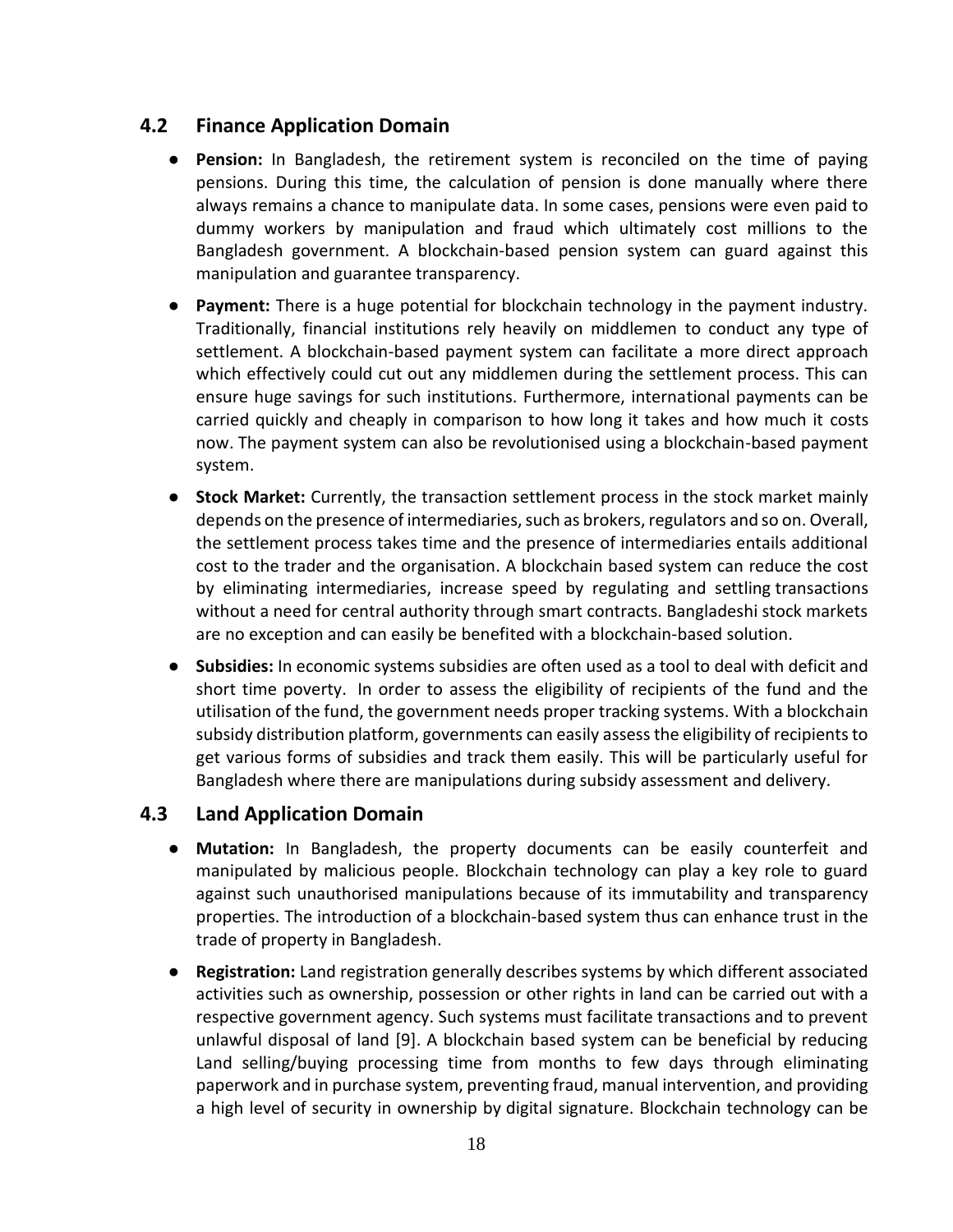really promising for Bangladesh as land registration and ownership transfer are still manual and less transparent.

● **Verification:** Once the registration of property is completed using a blockchain based solution, a legal authority which has access to the same system can easily verify it. In addition to this, such a system can be used to provide the title certification and right of ownership deeds and land recording [9]. In Bangladesh, where verification can be quite challenging because of the manual and error-prone process, such a solution will be really useful.

#### <span id="page-18-0"></span>**4.4 Expatriates Application Domain**

- **Employment:** In Bangladesh, the government manages various employment opportunities for the citizens in different countries. However, all the activities related to employment are not interconnected and monitored. Sometimes the agency charged a huge amount of money for providing these government services, which threaten the reputation of the government service provider. Through blockchain, it is possible to create employee profiles and track all the steps in the employment process. Government can then track the amount of money taken by the agency and remove the unauthorized middlemen. By smart contract, inter-government can decide the terms and conditions of the employment exchange process. Based on this the records of the employment payment made by employee, training and certificate provided to the employee can be tracked and facilitated.
- **Remittance:** Remittance is one the potential sectors of Bangladesh where blockchain technology can play a crucial role. Because of the excessive expense of sending through banks and legal channels, many expats send money through personal channels or illegally. The implication is that this reduces government revenue substantially and the actual remittance income of Bangladesh cannot be properly tracked. A blockchain-enabled remittance service will have no-intermediaries which ultimately will reduce cost and expats will be encouraged to send money through a proper channel. The currency fluctuation risk also can be minimised with the help of digital currency on top of a blockchain.
- **Welfare: The Government** of Bangladesh conducts various activities to ensure the welfare of the overseas employee. However, it is challenged by the proper maintenance of integrated databases, exploitation by middlemen, tracking after arrival employee management etc. therefore, Blockchain can be one solution to all these issues. proper wages, allowances and other benefits can be ensured based on the terms of the smart contract. The employment status can be monitored and various after arrival service, i.e. employment periods extension, help in crisis moment, etc. can be provided with proper track record.

#### <span id="page-18-1"></span>**4.5 Agriculture Application Domain**

● **Procurement:** The main challenge for the agriculture sector is proper tracking of agricultural products and ensuring payment after product delivery. The whole process of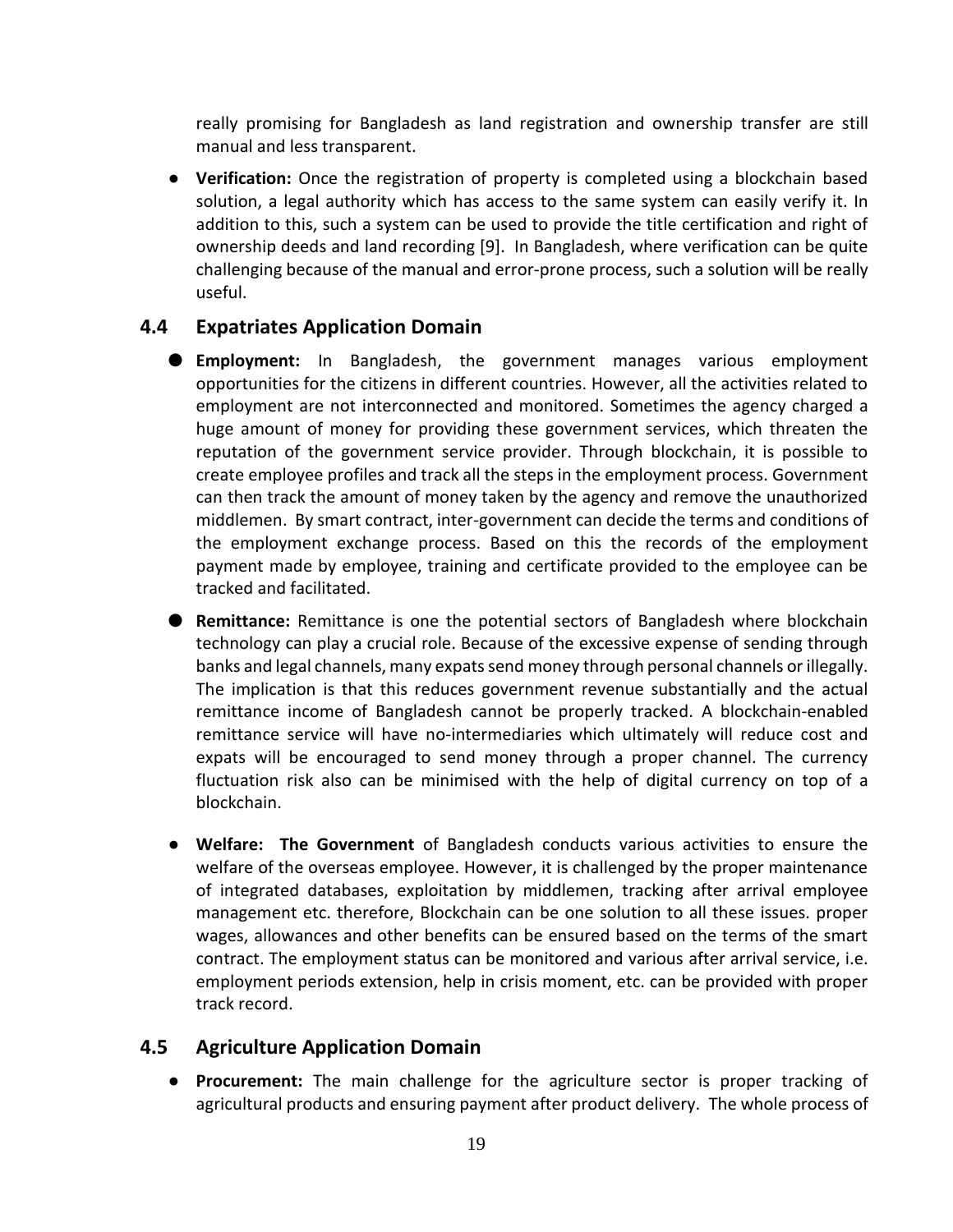coordination currently depends on third parties. Both the seller and the buyer have their agent for delivery and payment of food, ultimately these agents add additional cost to the system. If blockchain technology can be leveraged, buyers and sellers can directly interact with each other which would speed up the process and reduce time and cost for the farmers. A blockchain system thus will ensure that farmers will receive a large share of sale [10]. In Bangladesh, it is a common phenomenon that farmers do not get fair price of their products. To handle this situation, a blockchain system will be highly impactful.

- **Disintermediation:** With the features like traceability and auditability of Blockchain, farmers of Bangladesh can directly sell crops or foods to the consumers, thereby reducing the need for intermediaries. Therefore, it will reduce the cost incurred by intermediaries and ensure proper distribution of agro-products within Bangladesh and surplus in foreign countries.
- **Agricultural insurance:** In Bangladesh Agricultural insurance systems are mainly the collection of non-formal private mutual and community-based crop and livestock initiatives. For ensuring social protection to various natural disasters affected people, still some low-cost agricultural insurance schemes are used. The adoption rate of insurance is very low as the benefits are not well communicated. A blockchain based insurance system can help the insured farmer to get the benefit instantly in adverse weather though automatic data feed and local hype data without the need for any claim assessment [11].

#### <span id="page-19-0"></span>**4.6 Commerce Application Domain**

- **Consumer protection:** In Bangladesh, consumer rights are not always protected from fraud and dishonest sellers. When transparency will be provided, fraud sellers can be detected and the consumer rights will be protected. Through a blockchain based system consumer information and overall rights also can be protected from any misuse.
- **VAT:** Currently, in Bangladesh VAT collection is ensured through a challan number in every transaction of registered point only. However, there are lots of pitfalls and scope for manipulation exit in the payment of VAT. If a smart-contract supported blockchain system can be integrated with the VAT collection system, VAT can be automatically calculated, collected and recorded without any human intervention. This will reduce manipulation and ensure the timely collection of VAT during each sale of a product.
- **Fraud detection of consumer products:** Fraud happens when there is no presence of transparency. As transparency is one of the major benefits of Blockchain, therefore it can be used in prevention of fraud in consumer products. Bangladeshi organisations face a lot of loss for the dishonest sellers who sell counterfeit products. If a product record is stored in a blockchain which can only be updated by authorised entities, it will prevent any fraudulent occurrence or if this happens, it can be easily detected. In addition, such information recorded on a blockchain can easily be traced back to its origin because the information is shared in the distributed ledger.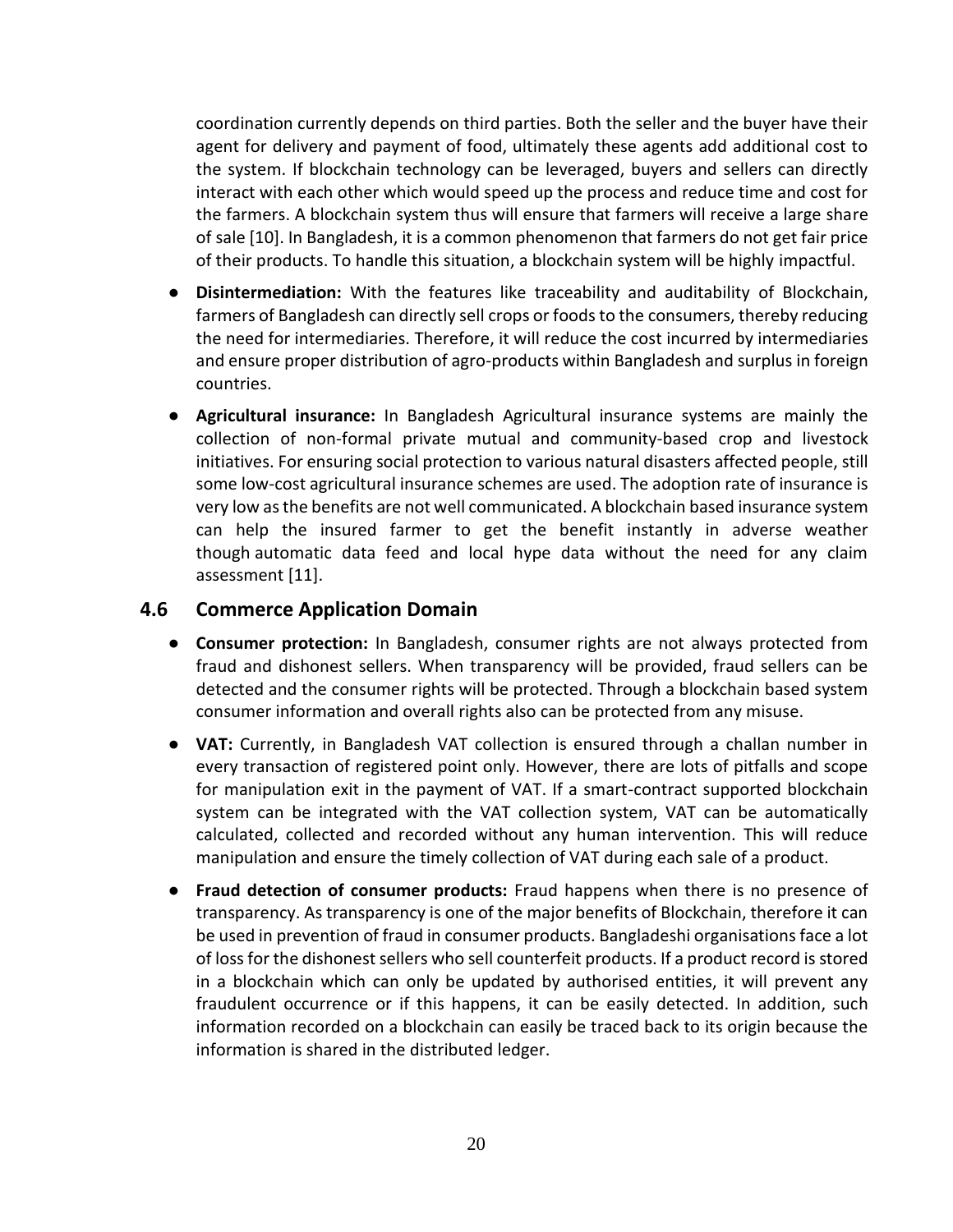## <span id="page-20-0"></span>**4.7 Health Application Domain**

● **Privacy-preserving collection, storage and retrieval of health data:** Health data is collected when a patient undergoes some medical treatments including tests and diagnosis. Generally, in Bangladesh, the results are signed by the doctor and are delivered to the patient which they can keep with full control. Unfortunately, such a process imposes several challenges: it has a very limited scope to preserve, storage and retrieve such information for further consultation. An automated system is the solution; however, a centralised system has a single point of failure and they do not promote transparency. A blockchain based solution which stores and retrieves medical data in a privacy-friendly way is the perfect solution in this scope.

#### <span id="page-20-1"></span>**4.8 Banking/Insurance Application Domain**

- **Digital Asset Management:** Nowadays organisations are being transformed digitally where the management of digital assets have become a crucial part. Many Bangladeshi organisations are also focusing on asset digitisation. However, the concern lies on managing those assets through controlling misuse and protecting privacy. A blockchainbased system can be used to manage the ownership and transfer of intellectual property of these digitised assets and to guard against the misuse of the assets.
- **Inter-bank settlement:** In Bangladesh, the inter-bank settlement is mainly done through the reconciliation process which is time-consuming. We can speed up and enhance this process by using a blockchain system that will streamline the transaction process through their shared ledger. Therefore, we can get rid of the reconciliation process by which a settlement is not carried out manually and separately.
- **Trade finance:** Trade finance refers to financial transactions that relate to both domestic and international trade. In Bangladesh, the whole trade finance mechanism currently is composed of complex lengthy process through the presence of intermediaries. A blockchain-based trade finance could streamline this process as soon as transactions occur in the network. There is no need to have multiple copies of documents related to a single transaction in the database of different stakeholders. Ultimately, it will speed up the transaction settlement time, increasing transparency between all parties. In this way, the available capital, that in the traditional setting waiting to be transferred between concerned parties in the transaction, can be unlocked, thereby increasing efficiency [12].
- **P2P lending:** Through Blockchain borrowers and lenders can exchange funds without a need of intermediaries such as bank, underwriter and others. This will reduce the time and cost. The rate of interest will also be determined according to the profile of the borrower in the smart contract. Therefore, the lending process in Bangladesh will be more efficient and effective.
- **Anti-money Laundering:** When customer data such KYC data is kept in a blockchain, it will be beneficial for Anti-Money Laundering (AML) procedure as well. In Bangladesh, as the KYC data is still not shared with various financial organisations, it is impossible to keep track of individual transaction records. Blockchain technology can help immensely in this regard and will be an essential tool to track any illegal financial activities.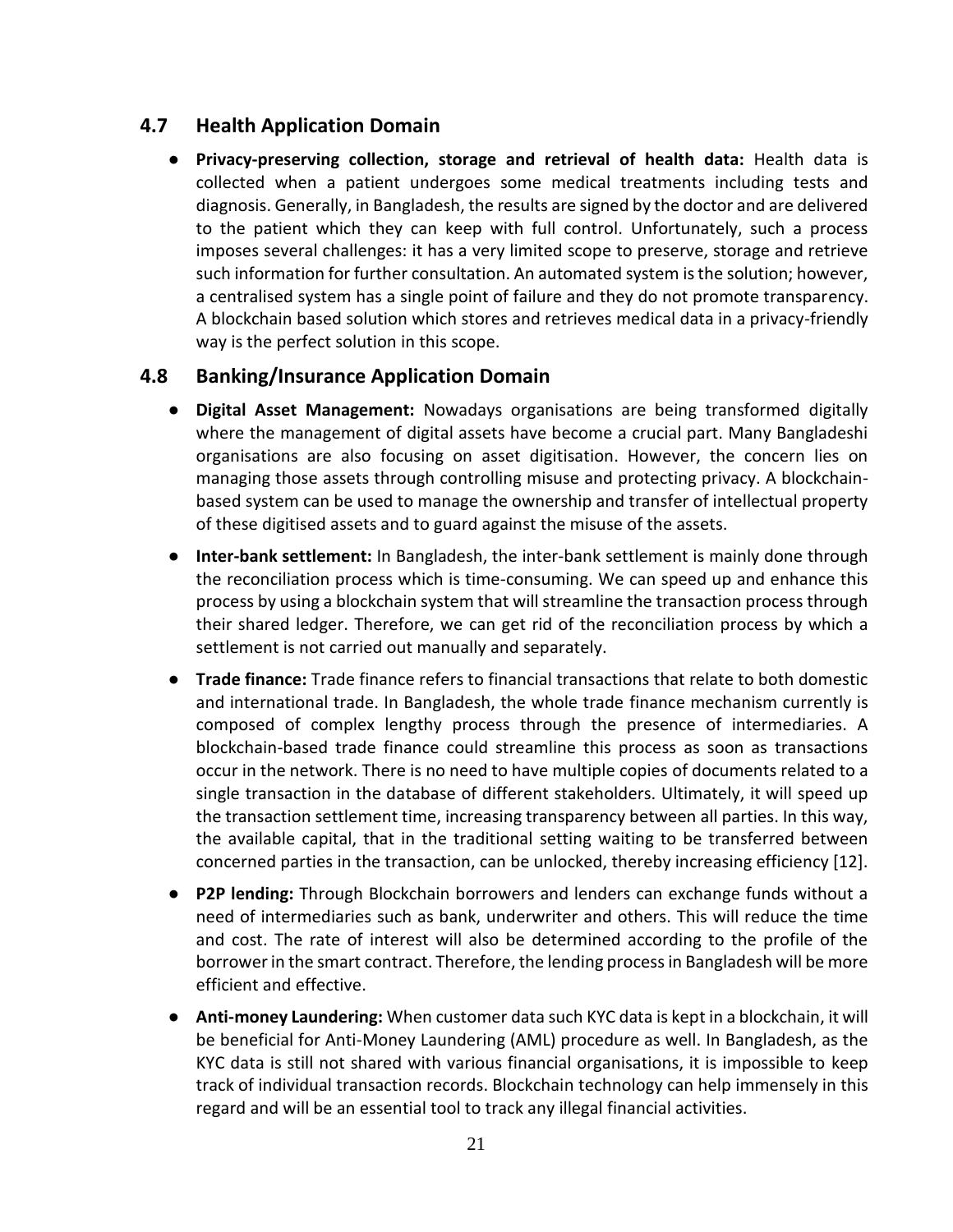- **Digital Currency:** A blockchain-based digital currency (not a crypto-currency) can be beneficial for the banking and financial industry. In Bangladesh we have already experienced the emergence of several digital currency services such as bKash, Rocket and so on. However, all of them are centralised in nature providing less transparency than desired. A blockchain-based digital currency can be more efficient than the existing and could provide better transparency and accountability.
- **Credit rating:** Currently, the credit rating mechanism in Bangladesh is mostly manual and is done without accurate data about borrowers and investors. A blockchain-based rating will be better than the manual system with a decentralised credit rating agency, the credit rating process is transparent to all parties including the regulators and would leave no room for manipulation [13].
- **Insurance:** The claim settlement process in Bangladesh is a complex manual. In a blockchain-based insurance system, an insurance claim cannot be modified. It can facilitate a faster claim settlement. The terms and conditions will be in the smart contract, the claim settlement process will be executed automatically and the fund will be released to the policyholder instantly. In the case of reinsurance, data sharing can be done between insurers and reinsurers [14]. Ultimately, blockchain technology will unlock the lots of hassle-free insurance opportunities to insurance companies and potential policy takers.

#### <span id="page-21-0"></span>**4.9 Judiciary Application Domain**

● **Securing digital evidence:** Blockchain technology can be used to secure digital evidence. For example, CCTV footage, mobile phone data, internet usage data, important files retrieved from the seized computes all represent important evidence which can be used as evidence in many countries in the world. However, digital evidence can be manipulated easily, thereby the authenticity and integrity of such evidence is often questioned. Blockchain technology can be an effective tool to mitigate this situation. Currently, in Bangladesh, digital evidence has limited opportunities to be used as evidence for judiciary purposes. However, with the increasing usage of computers, mobile phones and the Internet, such evidence will be crucial in Bangladesh. A blockchain-based solution will open many ways to verify and secure digital evidence when this happens.

#### <span id="page-21-1"></span>**4.10 Supply Chain Application Domain**

- **Agricultural supply chain:** In agricultural supply chain Blockchain can help to remove the intermediaries and ensure that the Bangladeshi farmers get the proper payment as discussed earlier.
- **Medicine supply chain:** In the medicine industry of Bangladesh, there is a constant risk for the supply of fake and adulterant medicine. This is very hazardous for the customers and is also risky for the medicine manufacturers. Through blockchain technology, the origin of the medicine can be tracked and the risk of fraud can be reduced. Ultimately, both the customer and medicine producer will be benefited.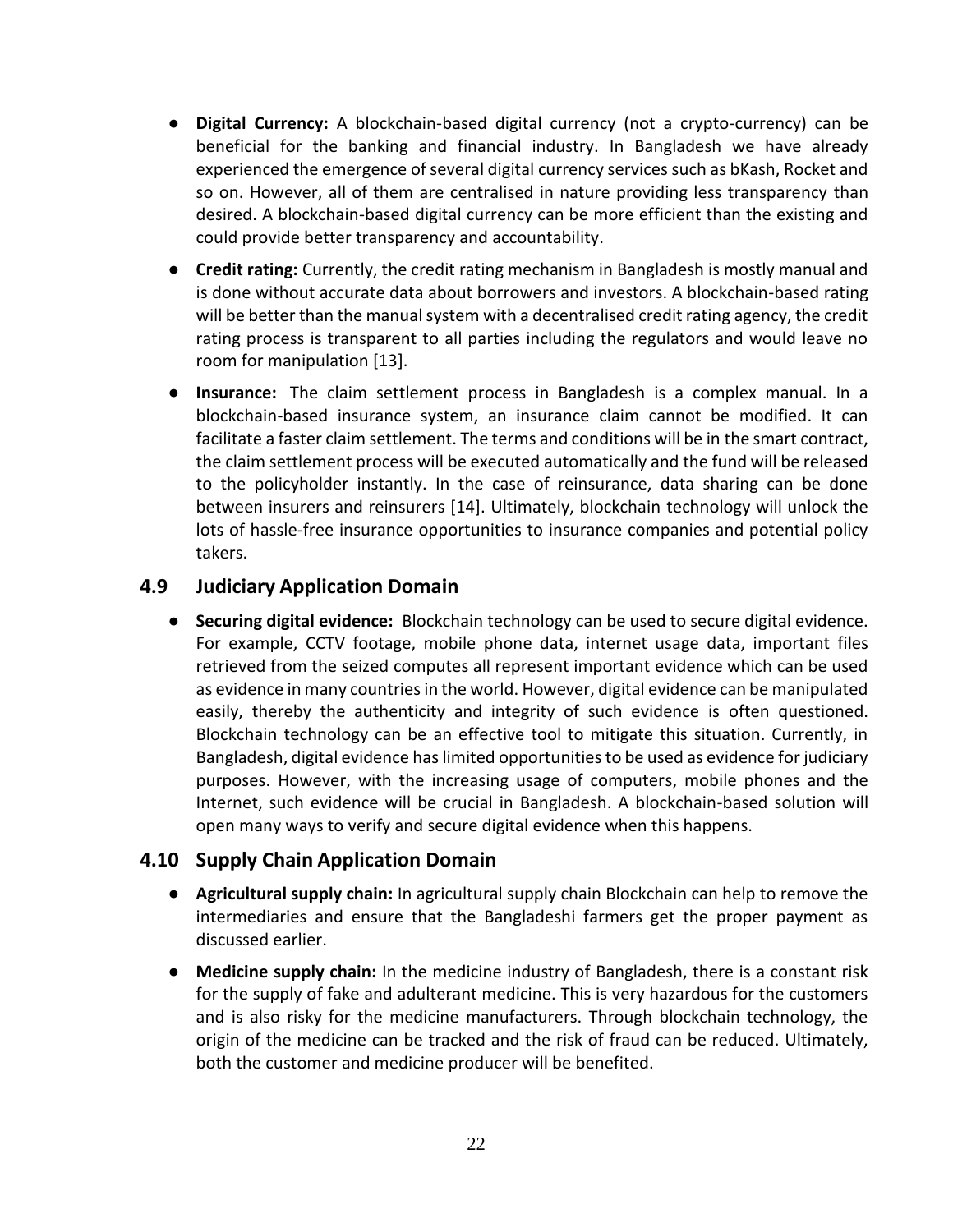## <span id="page-22-0"></span>**4.11 Document Verification Application Domain**

- **Government certificate:** In Bangladesh, government certificates and documents can be counterfeit easily for dishonest purposes, which is challenging to deal with. Here, a blockchain-based system can be used as a solution to issue different certificates with a proper verification mechanism which is impossible to counterfeit. This will help various Bangladeshi government organisations to eliminate the risk, thereby increasing trust and transparency to the concerned authority.
- **Educational certificate:** Educational certificates in Bangladesh are used for different purposes. However, it is not free from the risk of fake and falsified certificates. A blockchain-based solution can be used to store educational certificates on a distributed ledger so that people can access it anytime, anywhere without the fear of unauthorised modifications. Such a solution can also ensure that only authorised entities can verify the certificates. It will ultimately help to track any fake certificate holders in the job market of Bangladesh and other important positions within and outside of Bangladesh.

## <span id="page-22-1"></span>**4.12 Smart City Application Domain**

- **Smart infrastructure:** In a smart city all the resources are integrated using information technology to ensure effective and efficient use of the resources. With the help of emerging technology i.e. IoT, cloud computing, machine learning, real time direct benefit can be provided by the government to the citizens. Blockchain technology can add more values by connecting all the technologies together. It will also provide additional security. Bangladesh in her march towards a developed nation, should embrace a blockchainbased smart infrastructure.
- **Citizen services:** A blockchain-enabled smart city can facilitate many citizen services in an automated and decentralised fashion. Such services can issue e-ID for identity verification for their citizens which in turn can be used for e-voting systems, recording and sharing medical information, property management, the use of crowdfunding platforms and so on. Therefore, for the future planned smart-city of Bangladesh, blockchain technology can help to unlock the above advantages for its citizens.

#### <span id="page-22-2"></span>**4.13 Infrastructure Application Domain**

● **Protection of Critical Information Infrastructure:** Blockchain technology can be utilised to protect the national information infrastructure which is critical to digitise different aspects of the country and to facilitate e-Governance.

Above are some potential application domain of blockchain in perspective of Bangladesh. However, these are not the only application domain where blockchain can bring enormous positive change. There are more application domain like- uniformity management of citizens, managing energy sector through managing energy uses, in the educational sector to manage learning outcome and degree awards, enforcing laws and regulations, voting, ensuring food safety etc. Overall, the promising blockchain is a boon to achieve the technological vision and performing the functions of different ministry of Bangladesh.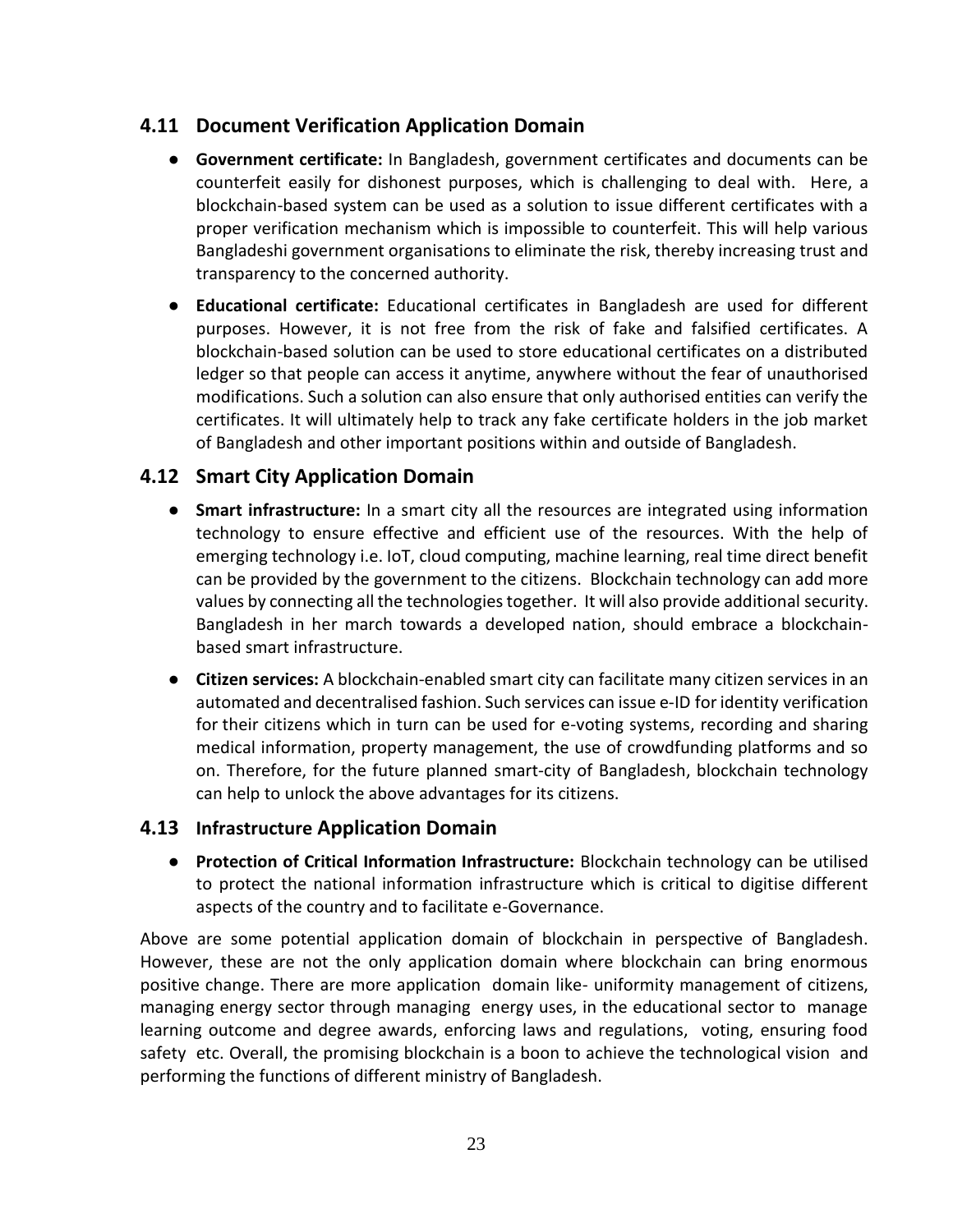## <span id="page-23-0"></span>**5. Pathway to a blockchain-enabled nation**

The Fourth Industrial Revolution demands a technology-infused paradigm and cultural shift in societies. It will create new models of economy and business and unprecedented value propositions. All these can be pursued only with right preparations and accessed only with proper technologies. Blockchain technology being a foundational technology for the upcoming fourth industrial revolution, Bangladesh must prepare herself to embrace it wholeheartedly. In this document, we lay down our ambition towards a blockchain-enabled nation where every aspect of the government is one way or another integrated and managed with a blockchain system as to create a corruption free, transparent and accountable society. Next, we explore the challenges we might face and present a pathway towards realising this dream.

## <span id="page-23-1"></span>**5.1 Challenges**

It is always a challenging task to disrupt any established paradigm. The scenario becomes more complex when the major tool for disruption is completely nascent and evolving technology like Blockchain. Understandably, there will be many challenges to face. Some of these challenges are technical while others are more organisation oriented. We explore these challenges below.

#### <span id="page-23-2"></span>**5.1.1 Technical challenges:**

- **Immaturity:** One major limitation of blockchain technology is that it is still evolving. The majority of the existing blockchain systems are still immature and not production-ready for any wide-scale adoption. However, there are just a few, particularly in private blockchain domains, which have matured to be used in production-ready environments.
- **Vendor lock-in:** Because of only a few production-ready blockchain systems, there is always the risk of locking to the product (a blockchain system) of a particular vendor. If a system is built upon such a product, the risk is that the system ceases to function when the product is removed from the market. The lack of option is thus a major hurdle for the wide-scale adoption of any new technology. The adoption of a fully-open source technology can effectively handle this challenge.
- **Scalability:** As discussed previously, the scalability of major public blockchain systems is not satisfactory. In theory, the private blockchain systems seem to offer better scalability. However, there is no conclusive proof of their scalability as it is not well documented so far for any large-scale adoption.
- **Privacy:** A private blockchain system does not allow everyone to access the blockchain data, only authorised users can access it. Nevertheless, it must be noted that anyone, who has access to the blockchain network, can access every single piece of data in the blockchain, unless special measures are taken. This may undermine the privacy of different organisations who are part of the same private blockchain network, but do not want to share sensitive information with one another. There are advanced cryptographic solutions such as Zero-knowledge Proof that can be used to tackle this challenge. Alternatively, a privacy overlay can be created on top of a blockchain platform to ensure the privacy of data between different organisations.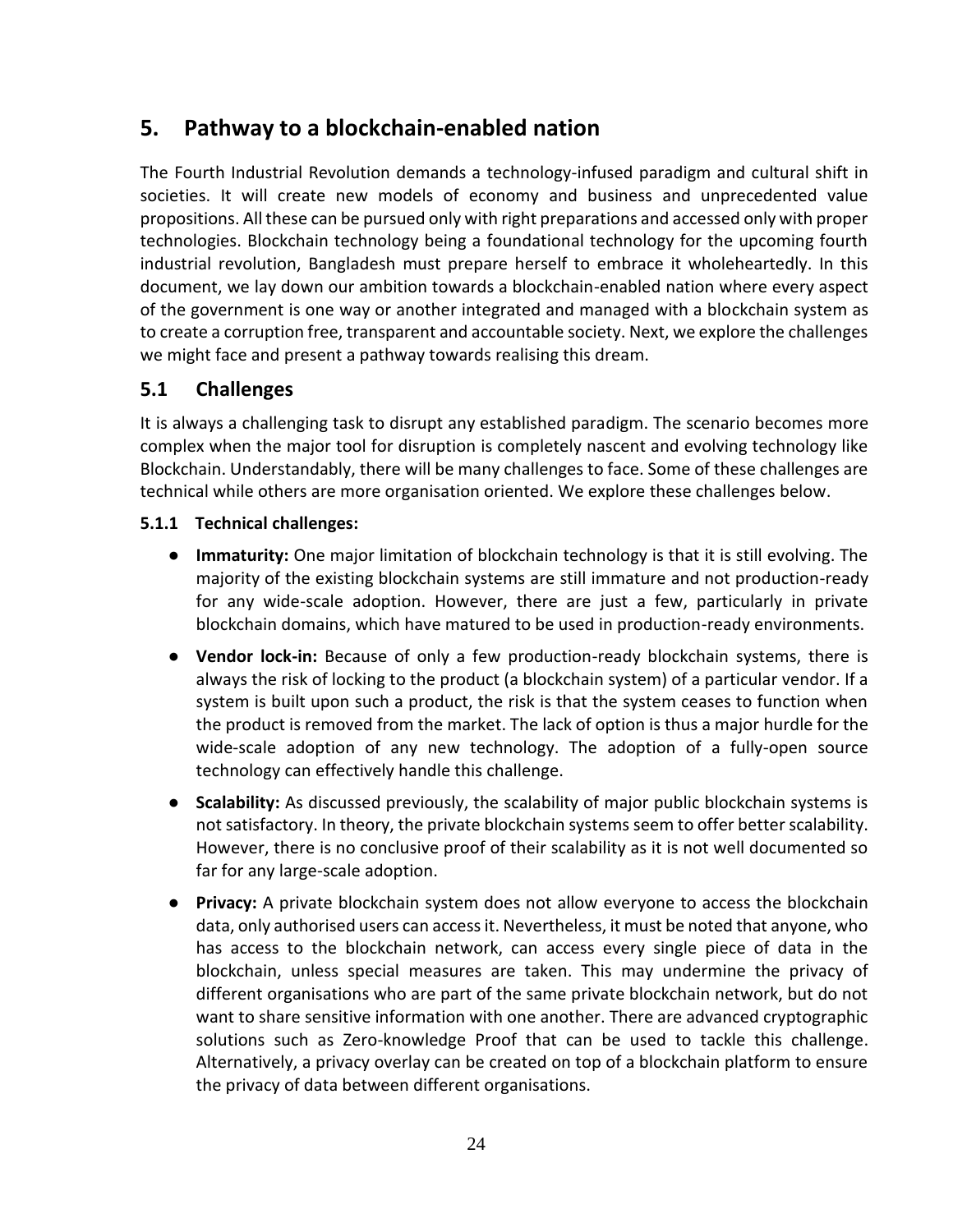- **Lack of interoperability/compatibility:** The existence of different blockchain systems provide a wide-range of options for organisations. It also offers an opportunity for them to select the appropriate one for their particular use-cases. On the other hand, the inadvertent side-effect of this is the creation of blockchain silos that might need to be inter-connected in future. However, the lack of interoperability and compatibility among these blockchain systems will be a major hurdle to bridge these disconnected silos. An interoperability framework can be created to bridge different silos and address this challenge.
- **Lack of technical expertise:** Every new technology faces a shortage of expertise, especially during its evolving period. Blockchain technology is no exception; there is an acute shortage of blockchain experts all over the world. This is even more true in Bangladesh. In addition, the lack of knowledge about blockchain and its benefits among the practitioners, both in private and government organisations in Bangladesh, is a major challenge for a wide-scale blockchain adoption.
- **Support infrastructure:** Because of the lack of required technical expertise or lack of other technical resources, many organisations are hesitant to explore the ways a blockchain system can help them. This is prohibiting them from harnessing the potential benefits of any blockchain system. A support infrastructure provided by the government would be a great enabler in such cases.
- **Usability:** The usability aspects of any customer-facing software, such as online services, is often overlooked in many developing countries like Bangladesh. Blockchain is a cuttingedge technology which is full of technical jargon which even the seasoned techenthusiasts and programmers find hard to grasp. For any successful adoption of any blockchain-based service, it is absolutely imperative that the usability of such service is analysed so that all types of users can use it effectively.

#### <span id="page-24-0"></span>**5.1.2 Organisational challenges:**

- **Lack of awareness:** Many organisations are not aware of the advantages private blockchain technology can bring for their businesses. Many regard cryptocurrencies as the only application for blockchain and hence they treat these two synonymously. Also, the lack of expertise and local resources also play a key role to demotivate an organisation towards a blockchain-based solution. All this makes it challenging for these organisations to adopt blockchain to transform their business models.
- **Organisational acceptability** & **readiness:** The organisational acceptability and readiness for blockchain technology will depend on several factors: their understanding of the blockchain technology and the advantages it might bring to them, the motivation to adapt to changes accordingly, access to technical expertise and the blockchain-friendly government incentives and policies. The lack of a combination of these factors impose a challenge to embrace blockchain technology for any organisation.
- **Governance:** The governance of any blockchain system is a critical issue which is often overlooked. How a blockchain is governed defines its success and adoption in many ways. Interestingly, different aspects of a blockchain governance is analogue to how an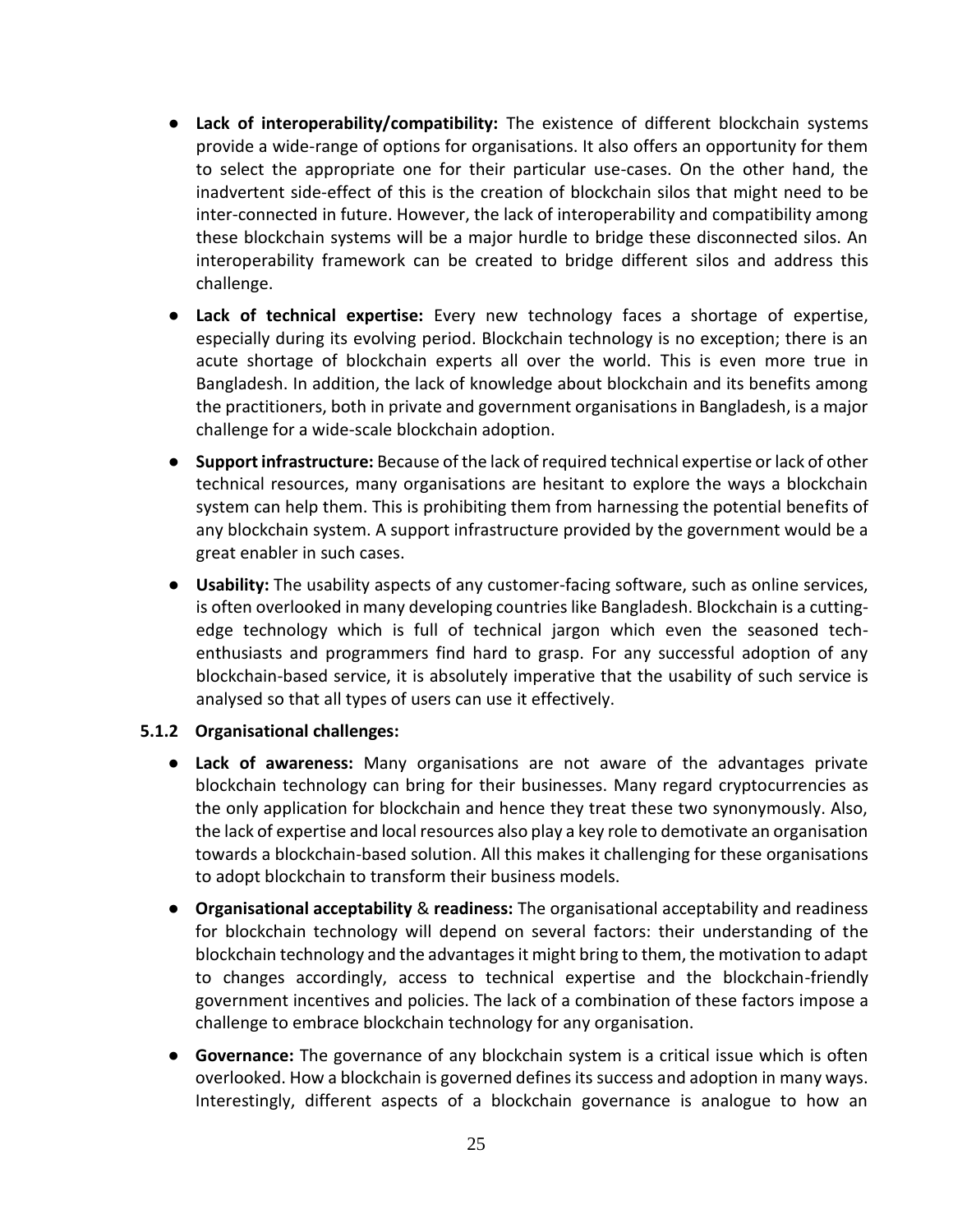organisation or a consortium or organisations distribute responsibilities among themselves. Each organisation must understand this before they decide to adopt blockchain for their solutions. This calls for a new governance model which itself might be challenging for any organisation. A managed blockchain platform (either by the government or by any private organisation) can be an immense help for other organisations as they do not need to worry about any governance issue.

- **Lack of regulatory framework:** A regulatory framework surrounding any novel technology instils confidence among the adopters. On the contrary, the lack of any such framework creates uncertainties. This is why a blockchain-friendly regulatory framework can be an effective tool to overcome many challenges within an organisation.
- **Legal Issues:** Since it is possible for the nodes of a decentralised (particularly public) ledger to span multiple locations around the world so it becomes tough to establish a specific application of jurisdictions' laws and regulations. But the risk of transaction of an organisation falling under every jurisdiction still remains. This results in an overwhelming number of rules and regulations that can be applicable on transactions in a blockchain based system. The laws that might apply to transactions of public blockchain systems have to be considered beforehand so that necessary measures can be taken to mitigate the risks. On the contrary in a private or permissioned blockchain the process is quite easy because it has the provision of creating a form of legal framework and internal governance structure [19].
- **Integration with legacy systems:** One of the crucial challenges for any organisation to adopt a blockchain system will come to this factor: how easy it is to integrate with their legacy systems. If it is too complicated which outweighs its benefits according to their business model, it is unlikely that they will adopt it. A simple mechanism for integration will thus be invaluable to drive changes for any organisation.
- **Business model transformation:** A blockchain adoption for any organisation implicates a new model of thinking which would require to transform their business model. If a drastic transformation is required, many business organisations will be unwilling to adopt any blockchain system soon.
- **Risk estimation:** Risk estimation is an intrinsic process for any organisation when it decides to adopt a new technology which would require significant business model transformation. The challenges to estimate risks in adopting the blockchain technology for any organisation are manifolds: i) the technology is not mature enough, ii) it evolves rapidly and thus volatile in nature and iii) its understanding is not clear.

Next, we elaborate on different strategies to overcome these challenges.

#### <span id="page-25-0"></span>**5.2 Technical Readiness & Adoption**

The major challenges that we will face to achieve our vision of a blockchain-enabled nation will be difficult to address within a short period of time. It will require a combination of a clear strategy and substantial investment with a short and long-term planning to overcome these challenges. Many of the challenges presented above tend to be technical, however, there are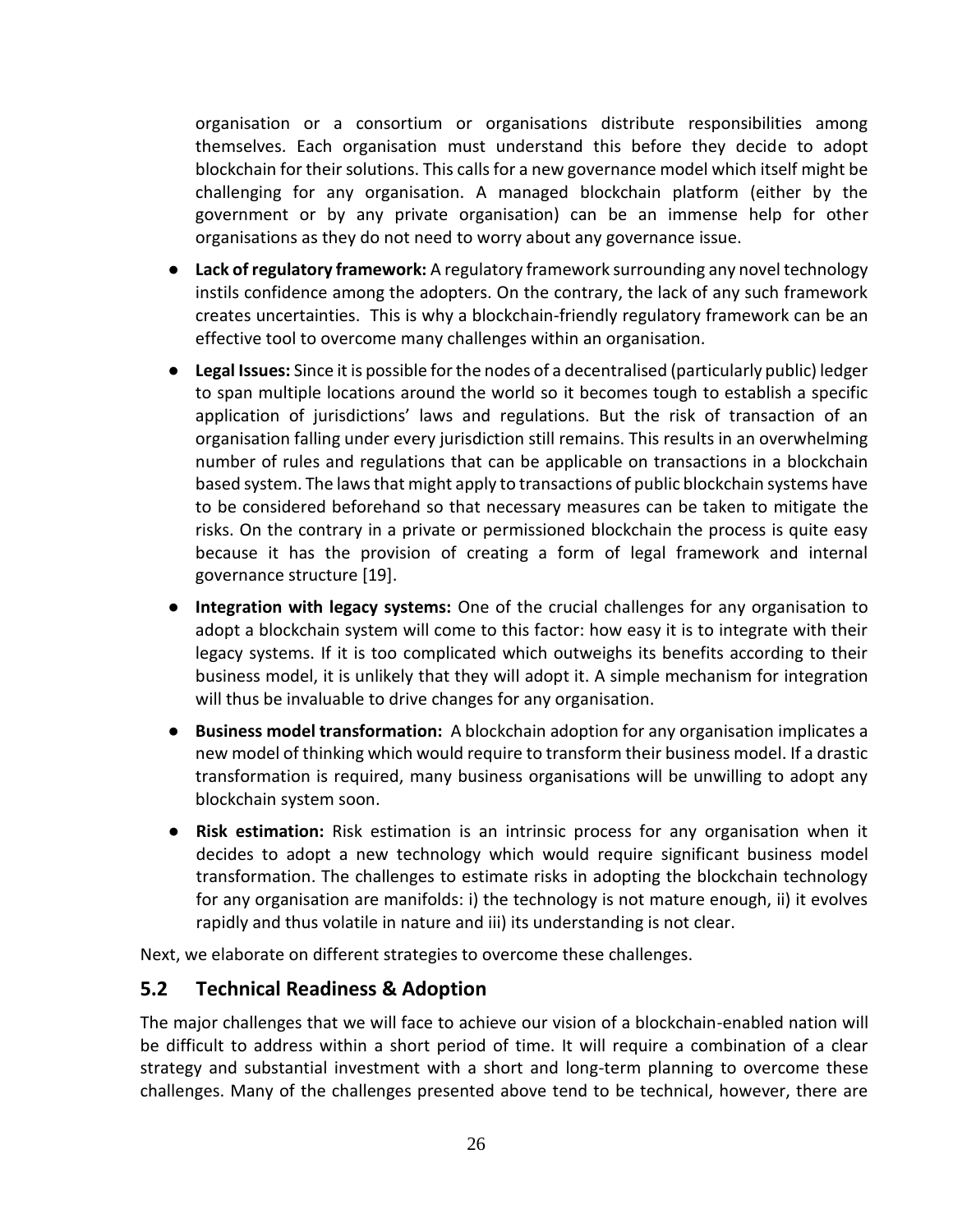other challenges that can be linked to capacity development, regulatory and legal framework, policy formulation and so on. In this section, we focus on mostly technical challenges, analyse how we can make ourselves technically prepared to meet these challenges and finally, highlight the guidelines for adoption pathways. Other challenges are explored in the subsequent sections.

#### <span id="page-26-0"></span>**5.2.1 Adoption pathway**

The first step towards the adoption pathway is a clear understanding on blockchain technology. However, the knowledge on blockchain is not wide-spread and there is an acute shortage of competitive and knowledgeable workforces in this domain, both in Bangladesh and around the world. In addition, blockchain technology has many perspectives which may not be clear in the first instance. Because of these issues, it becomes a challenging task for anyone inexperienced to understand how blockchain technology can help someone to solve a particular problem or enhance the existing method in a corresponding use-case. The long-term solution for this problem is capacity building which has been explored in details in Section 6.3. Here, we outline an alternative short-term solution to mitigate this issue. We propose to create a blockchain feasibility testing framework according to certain criteria. If someone has the domain knowledge on a particular use-case he/she should be able to use this framework to test if blockchain technology is suitable for the respective use-case. SWOT analysis can also be an effective companion to this framework. Other additional capabilities that can be integrated with the framework are threat modelling and risk analysis so that the framework will cover a wide spectrum of perspectives. This framework needs to be developed by a team of experts on blockchain technology with at least one of the members having expertise in SWOT analysis, threat modelling and risk analysis. This team can then be leveraged for different associated blockchain related activities.

#### <span id="page-26-1"></span>**5.2.2 Prioritisation of use-cases**

As per our analysis in Section 5, there are a plethora of use-cases for which we can leverage blockchain technology. However, it will be impractical to rush and to try to develop blockchainenabled solutions for all these use-cases all at once. A reasonable approach would be to prioritise a subset of use-cases from a few applications domains which will have the maximum impact in Bangladesh. Then, we should focus on developing prototypes or MVP (Minimum Viable Products) for these use-cases by allocating a certain amount of funds which can be competitively distributed according to the plan discussed in the next section.

#### <span id="page-26-2"></span>**5.2.3 Technical framework**

Blockchain technology is currently in an evolving stage at a very fast rate. Many of its aspects are rudimentary in nature and in many ways are regarded as immature by many blockchain experts. Because of these issues, it is a challenging task even for an expert programmer to handle and develop a blockchain system, particularly at the initial stage. Unfortunately, the number of blockchain experts is few and far between throughout the world. In addition, the distributed nature of a blockchain system imposes significant cost, in comparison to any traditional system, to maintain such a system, particularly for the storage of transactions and the underlying blockchain across multiple nodes. All these contribute to the reason that many organisations do not have access to the proper computing, storage and human resources to explore this avenue.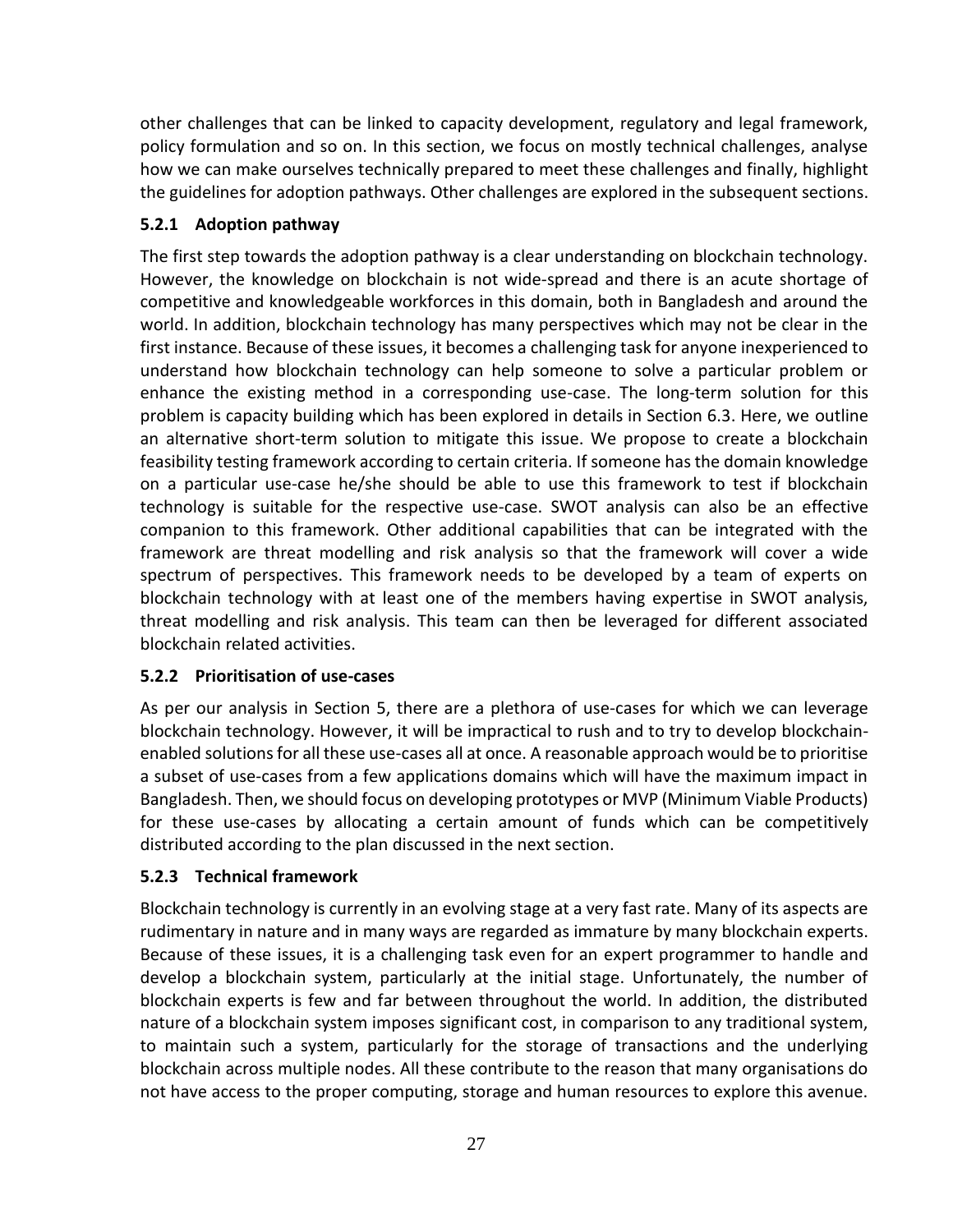This often can be regarded as one of the major technical obstacles to materialise the vision of a blockchain enabled nation. A quick solution to this is to utilise the managed blockchain platforms provided by different cloud service providers. Major cloud providers such as Amazon, IBM, Azure and others provide services for such managed blockchain platforms which are relatively easier to deploy and maintain. However, one crucial issue to consider in this regard is the Bangladesh Digital Security Act which does not allow the storage of sensitive data into any public cloud server. This unfortunately limits the usage of such managed blockchain platforms. All these issues can be effectively addressed if there would be a National Blockchain Platform, a cloud-based managed and private blockchain platform hosted under the authority of the corresponding agency of the Government of Bangladesh. Such a platform could facilitate a Blockchain-as-a-Service provisioning mechanisms that other Bangladeshi organisations, both public and private, could leverage to experiment, deploy and maintain different blockchain based services. The associated data then could be stored in the national fourth-tier data centre, thus ensuring the compliance of the Digital Security Act. In order to streamline the integration process with the national blockchain platform, we envision the creation of a blockchain integration framework which would be the enabler tool that will help any organisation to integrate their applications into the hosted blockchain platform. Another useful mechanism would be to provide a sandboxed environment within the blockchain platform for different organisations supporting different blockchain systems. This environment would be made accessible to these organisations so that they can deploy and test their blockchain Proof of Concept (PoC) applications, in a safer environment, utilising the blockchain integration framework and their associated APIs, before these applications are released commercially. Initially, the blockchain platform should be released on a trial basis accessible only to a highly selective public and private organisations and its performance should be continuously monitored for a certain period of time. Based on the performance data, different levels of tweaks might be required. Once a satisfactory level of performance is achieved, the blockchain platform, the integration framework and their associated APIs should be opened for a wider range of organisations.

## <span id="page-27-0"></span>**5.3 Capacity Development**

The core of many challenges highlighted above can be attributed to a single source: lack of expertise in blockchain within the country. There is indeed an acute shortage of experts who have a deeper understanding on the technology with hands-on experiences. If we are to build a blockchain-enabled nation, it is of high priority that this shortage is addressed and its technical capacity is developed. There are many ways the capacity can be developed which are discussed next.

#### <span id="page-27-1"></span>**5.3.1 Identifying experts**

The first step in this regard should be to identify existing blockchain experts within the country. Measures must be taken so that we can utilise their expertise and leverage their experiences in as many ways as possible.

#### <span id="page-27-2"></span>**5.3.2 Training & increasing awareness**

One of the key mechanisms for capacity building is training which can facilitate the re-skilling and up-skilling of the existing as well as new workforce and students for developing a talent pool for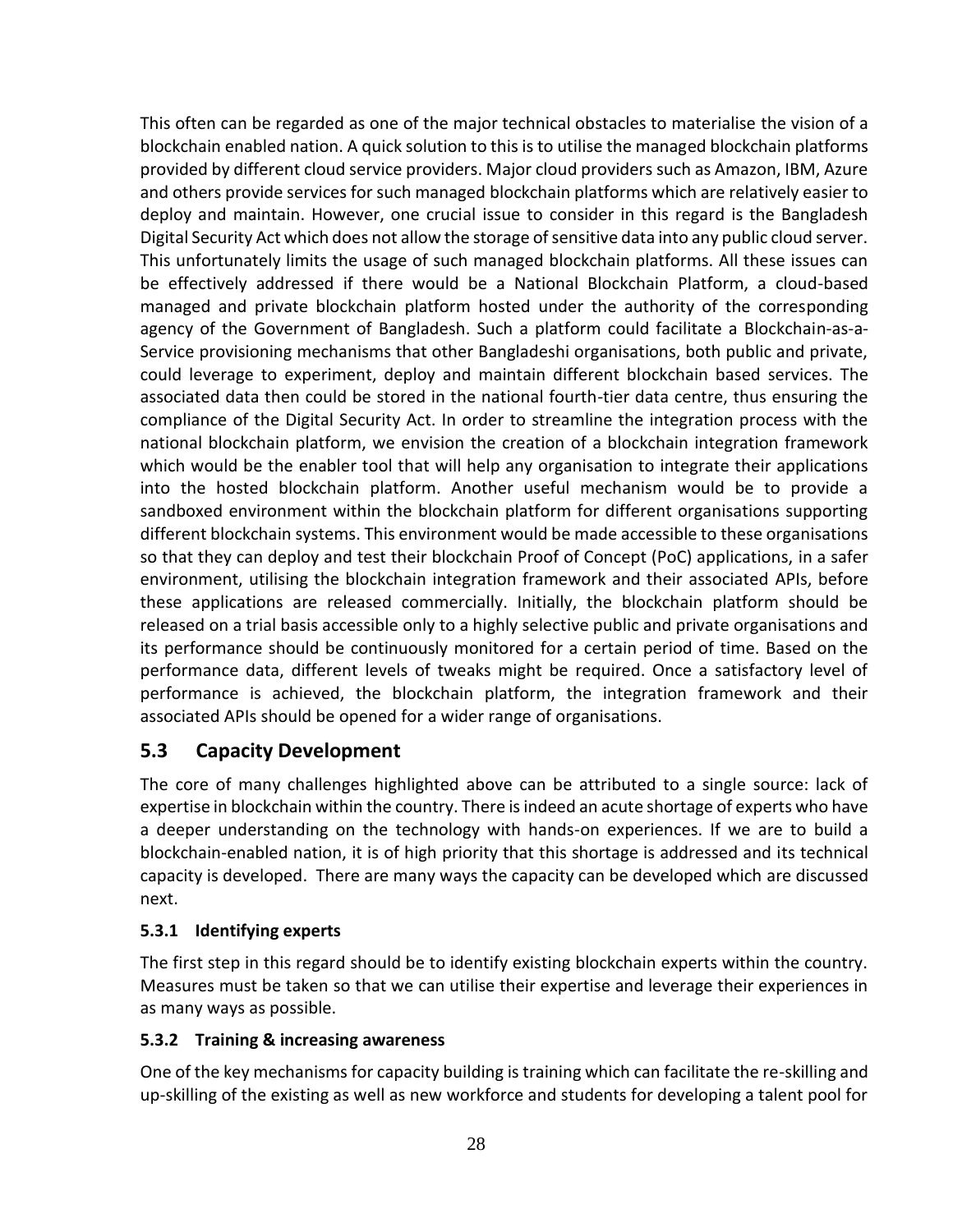the future demand.. The training itself can be divided into different categories: beginner, intermediate and advanced. In addition, there are different aspects to consider for a blockchain system, e. g. core blockchain development, smart-contract development, blockchain governance, blockchain integration & deployment, blockchain testing and so on. Depending on the category, different aspects need to be covered. For example, an advanced training should cover all these aspects whereas a beginner level training should mostly concentrate on the core blockchain development. Local experts and academicians can play a crucial role for developing the course contents for this training program. Another important aspect is that the high level practitioners and policy makers, located both in public and private sectors, do not have proper knowledge about blockchain. They might be not aware of the potential a blockchain system may offer. To increase awareness, the dissemination of blockchain potentials to the correct stakeholders is crucial. In addition, creating a common knowledge base both in English and Bangla might help to increase awareness among the general people and the practitioners. The government will partner with the industry to establish an ecosystem to exchange technical knowledge among industry experts, blockchain enthusiasts, interested IT professional, academicians and students. Government with will encourage its industry partners to offer internships to students who may secure a pre-placement offer at the end of the internship.

#### <span id="page-28-0"></span>**5.3.3 Research & innovation**

Promoting research and innovation plays a key role for developing capacity in any domain. This culture helps to create new knowledge which often proves invaluable. This is particularly true for any disruptive technology such as blockchain. For example, disrupting any existing mode of government service delivery will require to develop a new model which was not explored before. In such cases, it is often the case that there will be no blue-print to follow; it might often feel like travelling to an uncharted territory. Carrying out research in many ways will be the only way to move forward in such situations. Therefore, it is imperative that research on blockchain is highly promoted. Supporting research also fosters exciting innovations which can create novel services and delivery methods which in turn can generate revenues. Local universities, research centres and industries have crucial roles to play in this regard. Government can provide a platform for Academic institutions and Industry to come together and provide students hands-on industry experience through internships on the real-life implementation and problem solving around the technology. Universities and technical institutions will be promoted and encouraged to build partnerships with the technology companies to undertake research in this technology and build solutions and skills supporting the future initiatives of the private and public sectors. Government, in partnership with the industry and academia, will organize an annual conference for all Blockchain researchers, practitioners, industry experts, and government stakeholders to showcase their innovative activities in this area. All research, innovation and prototype development activities should be promoted and recognized in this type of yearly event.

#### <span id="page-28-1"></span>**5.3.4 Expansion of Centre of Excellence**

The activities and their related action points suggested above are of wide varieties. To get the best result out of these, an effective coordination will be essential. The Centre of Excellence (CoE) established at BCC can play a leading role in this regard. To widen the reach of this CoE, several other Centres of Excellence can be established in different universities across the country. These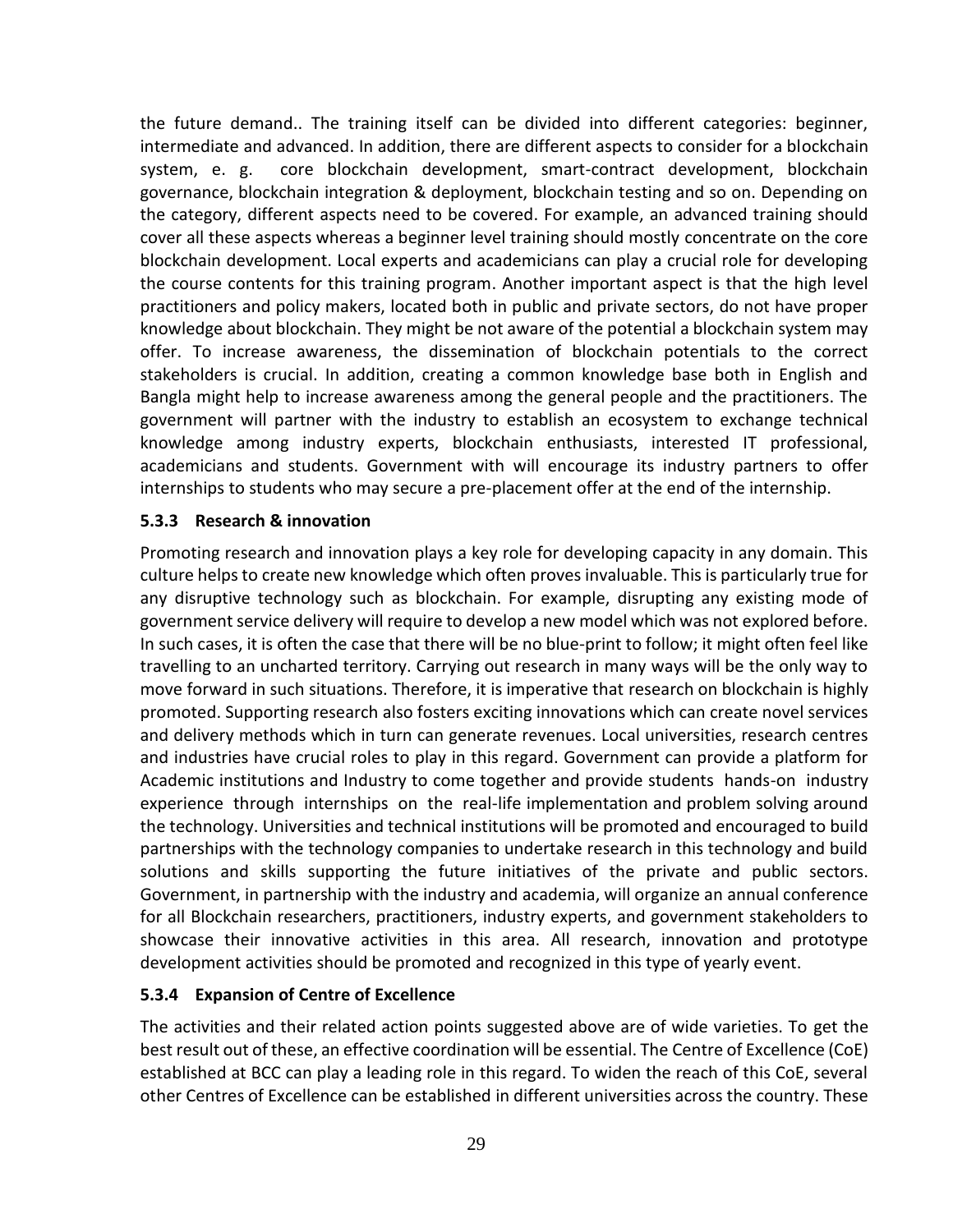other Centres of Excellence will function under the authority of BCC CoE which will strictly control different aspects of activities carried out in these centres. These centres can be the focal point by which research and innovation can be expanded across the country. These centres can also take initiatives to sign MoU (Memorandum of Understanding) with different universities, research centres, forums societies and other public and private organisations, both at home and abroad. This will help the CoE to initiate different joint initiatives, research programs and knowledge exchange programs as suggested above.

# <span id="page-29-0"></span>**6. Strategic Goals**

To fulfil the desire of a blockchain-enabled nation, we must strive to achieve the outlined visions and take appropriate measures to address the agendas. In this section, we outline a synopsis of strategic next steps that will be essential to accomplish what we desire. These strategic steps have been transformed into a series of long, mid and short-term goals which we present next. Transforming strategic steps into measurable goals is often useful as goals are easy to track and achieve in comparison to, say for example, visions and agendas which can be abstract. Finally, we have transformed those goals into concrete action points.

## <span id="page-29-1"></span>**6.1 Short-term Goals: Foundational**

It might be difficult to put a numerical value in the time-span of a particular goal, however, a numerical time-span is often useful to strategize how to achieve goals within the stipulated duration. With this in mind, goals that will require less than two years (by 2021) to achieve will be regarded as short-term goals. Short-term goals are easier to achieve and are mostly preparatory in nature. These goals can be used to formulate plans, carry out feasibility tests, develop capacities and increase awareness. These goals are presented next.

- **SG-1** Prioritising use-cases for each application domain.
- **SG-2** Creating a feasibility framework to carry out feasibility analysis for prioritised usecases.
- **SG-3** Developing capacity by promoting education and research, arranging training and increasing awareness.
- **SG-4** Exploring the ways, a national blockchain platform can be developed, deployed, maintained and provisioned.
- **SG-5** Analysing how different government services can be integrated with the national blockchain platform and piloting different projects to facilitate this.
- **SG-6** Formulating plans to integrate other online services from the private companies with the national blockchain platform or with their corresponding blockchain networks.
- **SG-7** Expanding the national Centre of Excellence with blockchain-based initiatives.
- **SG-8** Facilitating blockchain based innovations and start-ups.
- **SG-9** Allocating appropriate funds for these activities.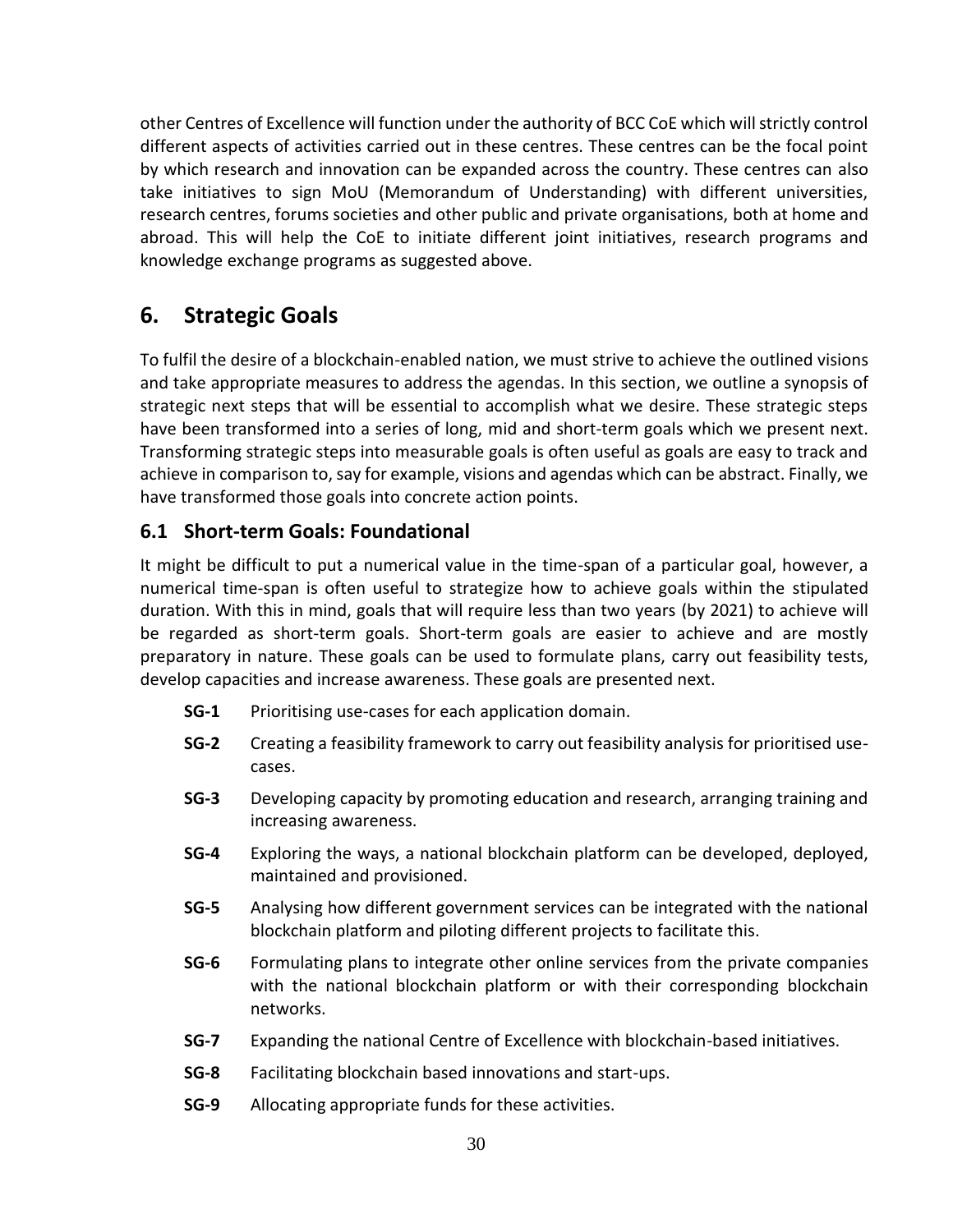**SG-10** Developing blockchain-friendly legal and policy frameworks to ensure a fast and smooth execution of all blockchain-related activities.

## <span id="page-30-0"></span>**6.2 Mid-term Goals: Transitional**

In a similar fashion, goals that will require three to four years (by 2025) to achieve will be regarded as mid-term goals. Mid-term goals can act as a bridge between short and long-term goals and can be used to facilitate the transition of the technological and cultural paradigm shift: from the existing legacy systems towards blockchain-enabled systems. These goals are presented next.

- **MG-1** Realising a national blockchain platform integrated with the national information infrastructure so as to create a resilient infrastructure for different services.
- **MG-2** Integrating at least half of the relevant government services with the blockchain platform.
- **MG-3** Integrating a certain portion of private services in the national blockchain platform. Alternatively, if the private companies have already equipped themselves with their own blockchain platforms, it is to take appropriate measures to integrate their platforms with the national blockchain platform.
- **MG-4** Promoting research and analysing impacts about public blockchain outsourcing opportunities and adoption in a few application domains upon feasibility.
- **MG-5** Promoting blockchain innovations with additional rewards and subsidies so as to create demands for blockchain resources.
- **MG-6** Expanding the scope of blockchain research and education in different universities by facilitating graduate programmes such as Master's and PhD in the blockchain domains.
- **MG-7** Reduce intermediary as much as possible, particularly in the agricultural and financial sectors.
- **MG-8** Creating a thriving environment for blockchain so as to enable a smooth integration with other cutting-edge technologies such as IoT, AI and Big Data.
- **MG-9** Allocating enough funds to carry out these activities.

## <span id="page-30-1"></span>**6.3 Long-term Goals: Sustainability and Continuity**

Within the scope of this document, goals which would require a significant time-span to achieve are regarded as long-term goals. Intuitively, we consider a goal as a long-term goal if it will require ten to ten years (by 2030) to accomplish. These goals will attempt to achieve a nationwide technological paradigm shift that will be essential for a sustainable development growth. We have formulated a number of such long-term goals which are presented next.

**LG-1** Developing a blockchain-supported national infrastructure which is resilient against the modern security and privacy threats and can be used for a wide-variety of applications.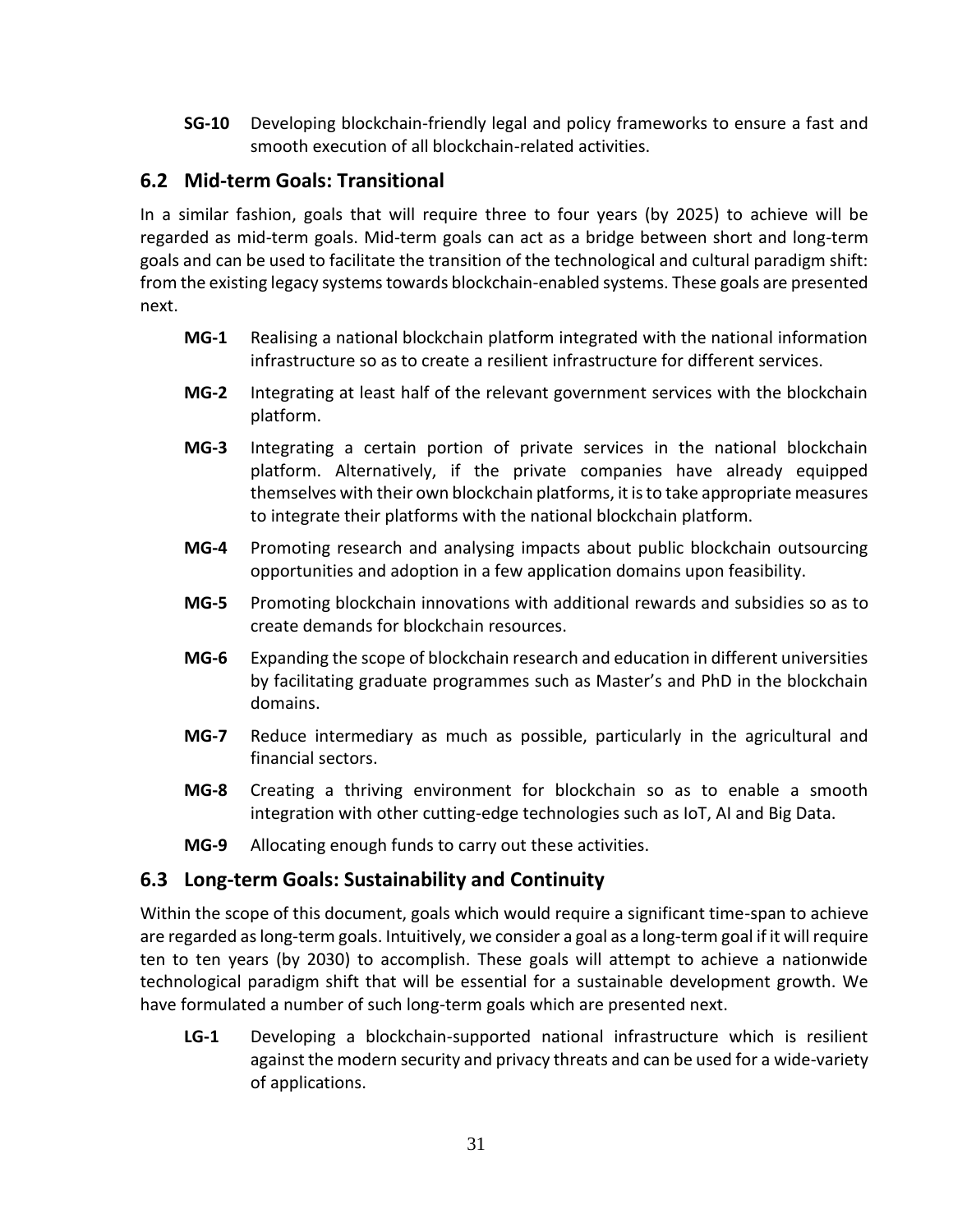- **LG-2** Adopting e-Governance at all aspects of the government covering all modes. The blockchain-supported national infrastructure can act as the backbone to support e-Governance mechanisms.
- **LG-3** Facilitating fair competitions and ensuring accountability and transparency for a wide range of applications using the blockchain-based infrastructure.
- **LG-4** Allocating appropriate funds for achieving these goals.

## <span id="page-31-0"></span>**6.4 Action Points**

Next, we have transformed the mid and short-term goals into concrete action points. The transformed actions points are presented in Table 1. It is to be noted that the action points do not embody any long-term goal as such a goal is often visionary in nature. The expectation is that achieving the mid-term and short-term goals and expanding them in a sustainable fashion for a long period of time will eventually enable the realisation of long-term goals. Each action point in Table 2 also highlights the challenge (if any and a '-' signifies not applicable) it aims to address and the responsible government body who will take charge of initiate and execute the respective action point.

| <b>Action</b><br>Point | <b>Description</b>                                                                                                                                                                                                                                                                                                                                                                                                                                                               | <b>Goals</b> | Challenge<br><b>Mitigation</b> | <b>Responsible Body</b>                |
|------------------------|----------------------------------------------------------------------------------------------------------------------------------------------------------------------------------------------------------------------------------------------------------------------------------------------------------------------------------------------------------------------------------------------------------------------------------------------------------------------------------|--------------|--------------------------------|----------------------------------------|
| $AP-1$                 | Form a blockchain working group<br>with the participation of key<br>personnel from different sectors<br>drive different blockchain<br>to<br>activities within the country.                                                                                                                                                                                                                                                                                                       | $SG-1$       | Technical<br>expertise         | ICT Division, ICT<br><b>Industries</b> |
| $AP-2$                 | Create a database/collection of<br>blockchain experts within the<br>Country. The database/collection<br>should contain<br>their<br>CVs<br>highlighting<br>their<br>detail<br>experiences of working<br>in<br>different blockchain projects. In<br>addition, the database/collection<br>should emphasise the blockchain<br>systems they are familiar with.<br>This database/collection will act<br>as the focal point in order to<br>identify an expert should any<br>need arise. | $SG-1$       | Technical<br>expertise         | ICT Division, ICT<br>Industries        |
| $AP-3$                 | Select a subset of prioritised use-<br>covering<br>different<br>cases<br>application domains. For this we                                                                                                                                                                                                                                                                                                                                                                        | $SG-1$       | Technical<br>expertise         | <b>ICT Division</b>                    |

|  | Table 2: Transformed action points for short-term and mid-term goals |  |
|--|----------------------------------------------------------------------|--|
|  |                                                                      |  |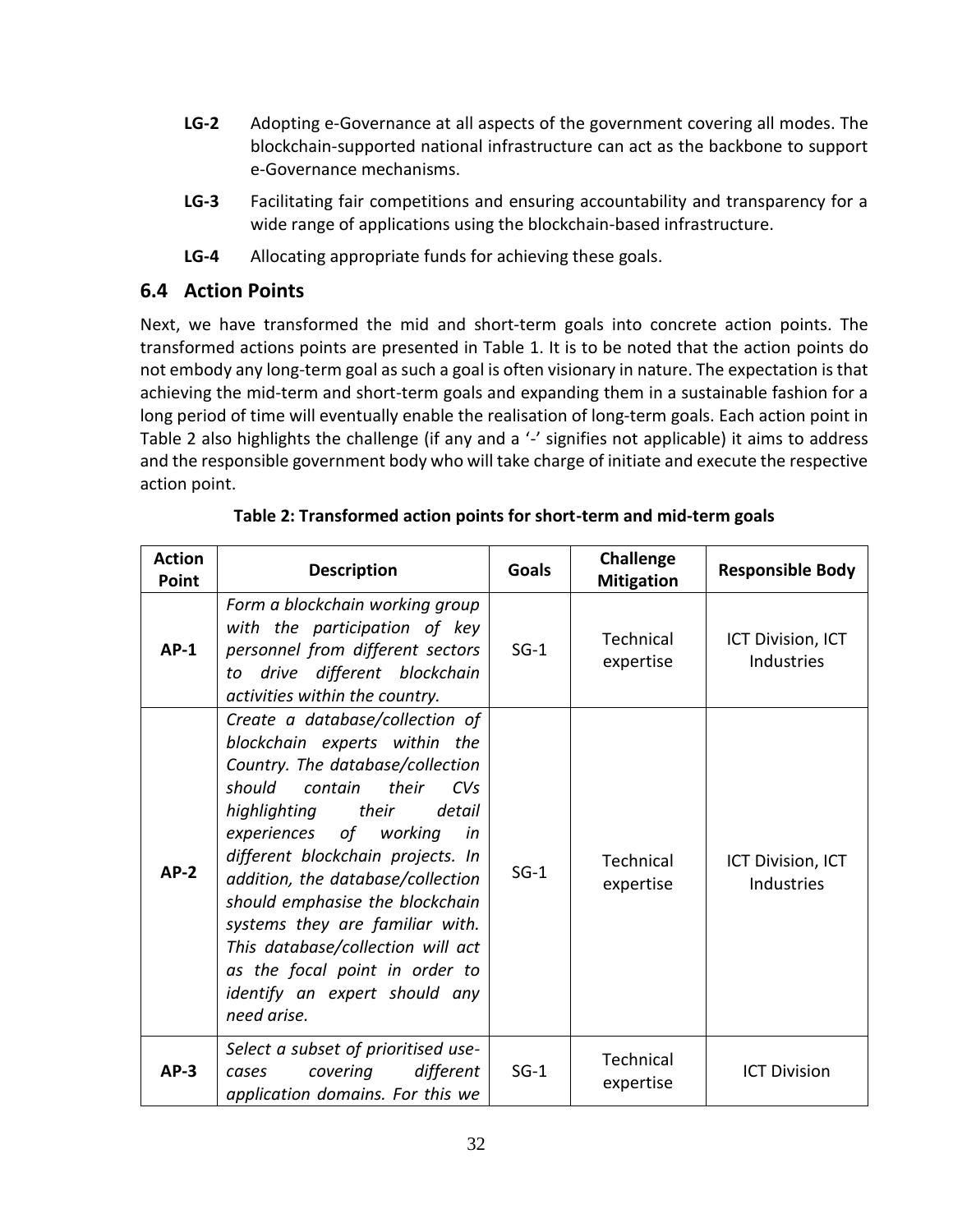|             | should utilise the blockchain<br>feasibility framework (AP-4, see<br>below), if it is already available.                                                                                                                                                                                                                           |        |                           |                                              |
|-------------|------------------------------------------------------------------------------------------------------------------------------------------------------------------------------------------------------------------------------------------------------------------------------------------------------------------------------------|--------|---------------------------|----------------------------------------------|
| $AP-4$      | Formulate a blockchain feasibility<br>framework which can evaluate<br>the feasibility of blockchain<br>technology for a particular use-<br>Different<br>additional<br>case.<br>capabilities,<br><b>SWOT</b><br>such<br>as<br>analysis, threat modelling and<br>risk analysis, can be integrated<br>with the feasibility framework. | $SG-2$ | Support<br>infrastructure | ICT Division,<br>Academia, ICT<br>Industries |
| <b>AP-5</b> | Identify the potential universities,<br>research centres and private<br>organisations who are actively<br>involved in blockchain research<br>and development.                                                                                                                                                                      | $SG-3$ |                           | ICT Division,<br>Academia, ICT<br>Industries |
| $AP-6$      | Increase the capacity of the<br>identified and other universities<br>and research centres so that they<br>can carry out advanced research<br>on blockchain.                                                                                                                                                                        | $SG-3$ |                           | ICT Division, UGC,<br>Academia               |
| $AP-7$      | With the help of local experts and<br>academicians, develop<br>course<br>contents for blockchain training<br>considering different categories<br>and aspects. To save money, it is<br>strongly recommended that the<br>majority of the trainings are<br>carried out in Bangladesh.                                                 | $SG-3$ | Capacity<br>increase      | ICT Division,<br>Academia, iCT<br>Industries |
| $AP-8$      | A separate training program can<br>be initiated which will train only<br>trainers.<br>bootstrap<br>this<br>To<br>process, a small batch of trainers<br>and practitioners can be sent<br>abroad for their initial training,<br>only if such facility is unavailable<br>in Bangladesh.                                               | $SG-3$ | Capacity<br>increase      | <b>ICT Division</b>                          |
| $AP-9$      | Accreditation and certification<br>are effective tools to promote the<br>training program and to ensure                                                                                                                                                                                                                            | $SG-3$ | Capacity<br>increase      | <b>ICT Division</b>                          |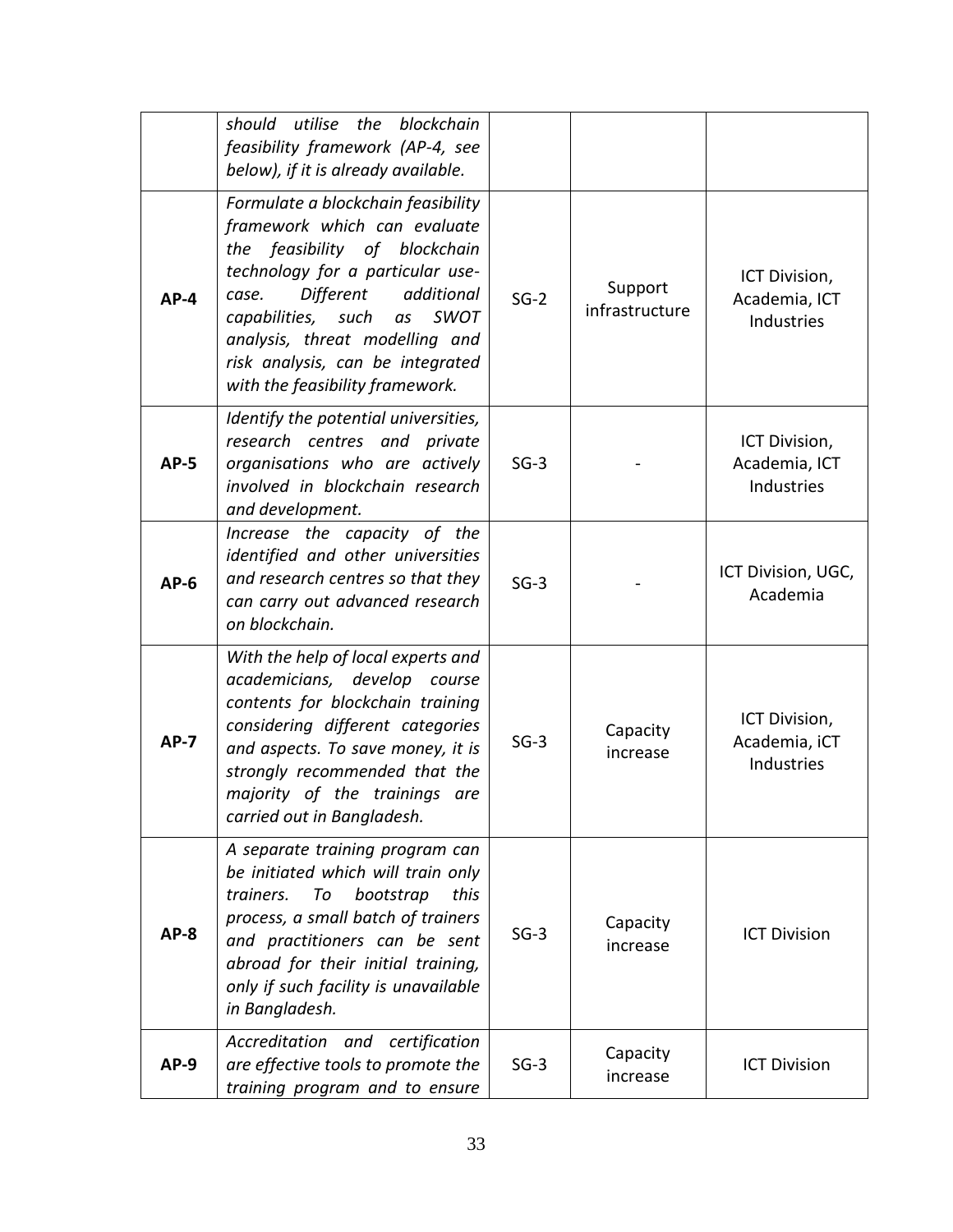|              | its quality. This will also help to<br>recognise a pool of trained<br>resources. If this is considered, a<br>set of rules and respective policies<br>need to be defined.                                                                                                                                                                                                  |        |                                                           |                                              |
|--------------|---------------------------------------------------------------------------------------------------------------------------------------------------------------------------------------------------------------------------------------------------------------------------------------------------------------------------------------------------------------------------|--------|-----------------------------------------------------------|----------------------------------------------|
| AP-10        | A separate training program,<br>with<br>appropriate<br>contents,<br>targeting different policy makers<br>and high-level practitioners of<br>different public and private<br>organisations should be planned<br>and executed.                                                                                                                                              | $SG-3$ | Capacity<br>increase                                      | ICT Division, ICT<br>Industries,<br>Academia |
| AP-11        | To increase the awareness on the<br>potential of the blockchain<br>technology, organise seminars,<br>round-table meetings, dialogue<br>exchange programs,<br>focused<br>group meetings and so on among<br>different stakeholders.                                                                                                                                         | $SG-3$ | Awareness<br>increase/<br>Organisational<br>acceptability | <b>ICT Division</b>                          |
| <b>AP-12</b> | Create a knowledge base, both in<br>English and Bangla, on blockchain<br>fundamentals<br>and<br>different<br>aspects for different stakeholders<br>and networks. This knowledge<br>base can even be made available<br>for all citizens of the country so<br>that a country-wide awareness on<br>blockchain is created.                                                    | $SG-3$ | Capacity<br>increase                                      | ICT Division,<br>Academia, ICT<br>Industries |
| <b>AP-13</b> | Develop and introduce blockchain<br>courses at the Bachelor level in<br>syllabus of technology-<br>the<br>oriented and business-related<br>subjects at different universities<br>and colleges that provide higher<br>degrees. Facilitate blockchain-<br>focused research and graduate<br>programs at Master's and PhD<br>level in top universities<br>- of<br>Bangladesh. | $SG-3$ | Capacity<br>increase                                      | UGC, Academia                                |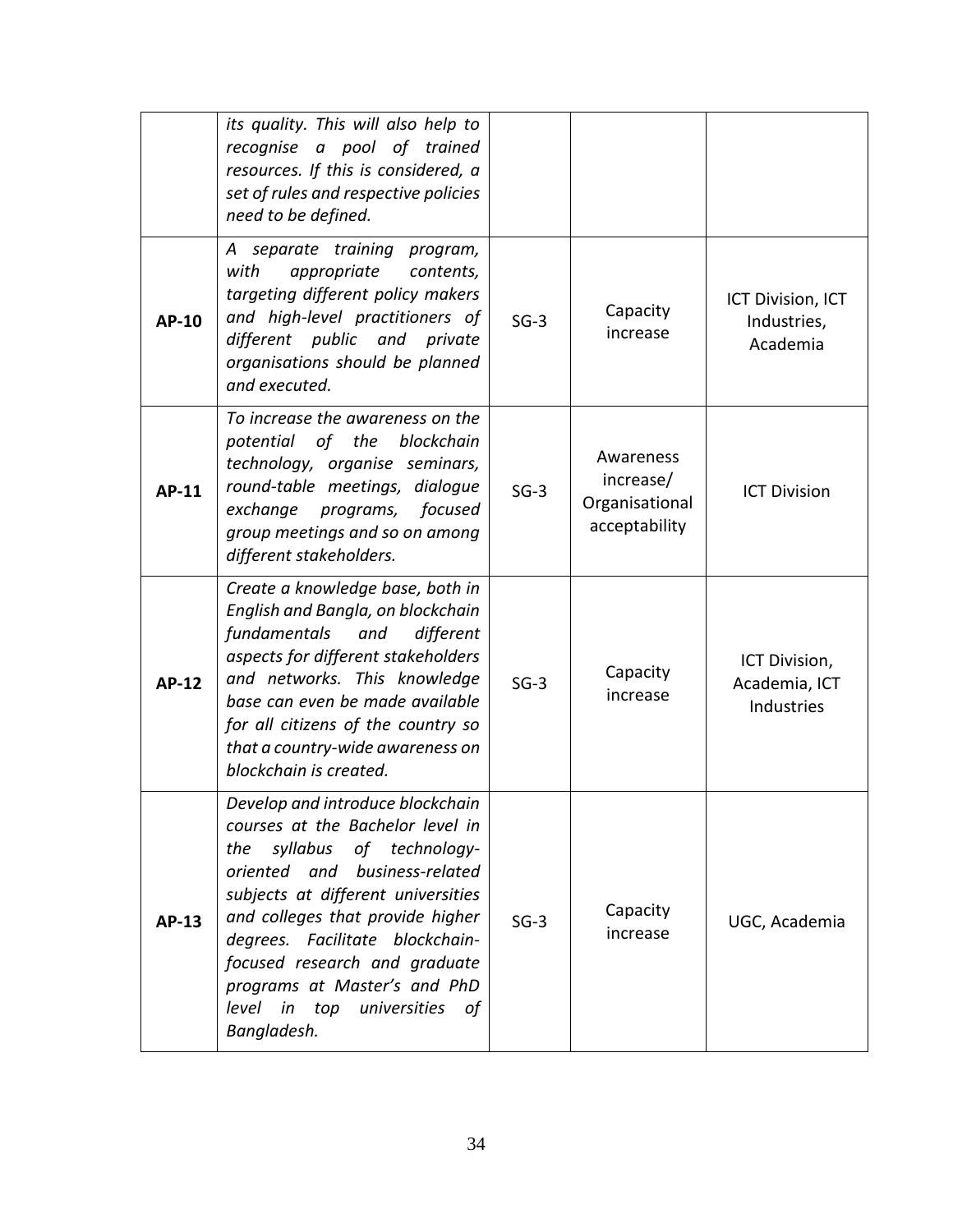| AP-14        | Initiate and<br>support a joint<br>internship program between the<br>academia and industry for the<br>the<br>real-life<br>students<br>on<br>implementation<br>problem<br>and<br>solving around the technology.                                                                                                                 | $SG-3$            | Capacity<br>increase                      | ICT Division,<br>Academia, ICT<br>Industries |
|--------------|--------------------------------------------------------------------------------------------------------------------------------------------------------------------------------------------------------------------------------------------------------------------------------------------------------------------------------|-------------------|-------------------------------------------|----------------------------------------------|
| <b>AP-15</b> | Organize an annual conference<br>for all Blockchain researchers,<br>practitioners, industry experts,<br>stakeholders<br>government<br>to<br>showcase<br>their<br>innovative<br>activities involving blockchain.                                                                                                                | $SG-3$            | Awareness<br>increase                     | <b>ICT Division</b>                          |
| AP-16        | Develop and deploy a national<br>blockchain platform so that it can<br>leveraged<br>be<br>provide<br>to<br>Blockchain-as-a-Service (BAAS) to<br>different universities, research<br>centres and organisations. The<br>National Data Centre would be<br>the ideal place to host this<br>platform with their associated<br>data. | $SG-4,$<br>$SG-6$ | Support<br>infrastructure                 | ICT Division,<br>Academia                    |
| <b>AP-17</b> | Formulate strategies and policies<br>defining how this blockchain<br>platform can be effectively shared<br>among many entities without<br>compromising<br>the<br>associated<br>privacy issues.                                                                                                                                 | $SG-4,$<br>$SG-5$ | Support<br>infrastructure                 | Cabinet Division,<br><b>ICT Division</b>     |
| <b>AP-18</b> | Create<br>privacy-preserving<br>$\alpha$<br>framework, using any existing<br>solution<br>using<br>advanced<br>or<br>cryptographic solutions such as<br>Zero-knowledge Proof, to ensure<br>and guarantee privacy of each<br>organisation and their associated<br>data<br>while<br>national<br>using<br>blockchain platform      | $SG-4$            | Privacy                                   | <b>ICT Division</b>                          |
| AP-19        | Collect and analyse performance<br>data of the blockchain platform<br>and tweak different parameters                                                                                                                                                                                                                           | $SG-4$            | Support<br>infrastructure/<br>Scalability | <b>ICT Division</b>                          |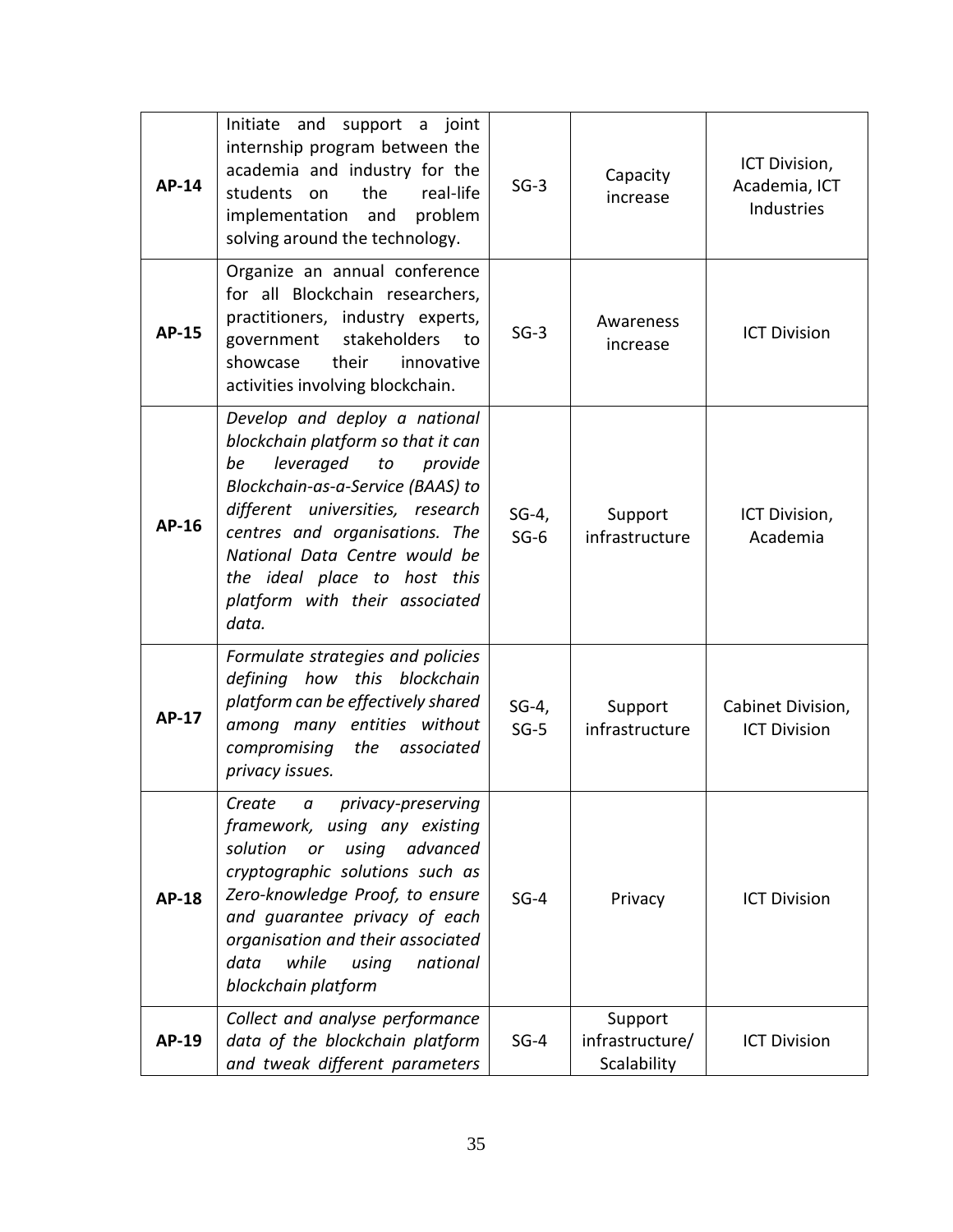|              | until a satisfactory level<br>0f<br>performance is achieved.                                                                                                                                                                                                                            |         |                                                             |                                          |
|--------------|-----------------------------------------------------------------------------------------------------------------------------------------------------------------------------------------------------------------------------------------------------------------------------------------|---------|-------------------------------------------------------------|------------------------------------------|
| <b>AP-20</b> | inter-operability<br>Develop<br>an<br>framework which can be plugged<br>with the<br>national blockchain<br>platform. This will ensure that the<br>blockchain platform can interact<br>with other (possibly private)<br>blockchain platforms.                                            | $SG-5$  | Interoperabilit                                             | <b>ICT Division</b>                      |
| <b>AP-21</b> | Define governance rules to select<br>the responsible authorities and<br>maintain the blockchain platform<br>in a continuous seamless fashion.                                                                                                                                           | $SG-5$  | Support<br>infrastructure/<br>Governance                    | Cabinet Division,<br><b>ICT Division</b> |
| <b>AP-22</b> | Design and expose APIs with<br>respect to the platform for any<br>application<br>as<br>well<br>for<br>as<br>the<br>managing<br>underlying<br>blockchain.<br>The platform can<br>utilise the national e-service bus<br>(BNDA) to expose these APIs in<br>order to ensure their security. | $SG-5$  | Support<br>infrastructure/<br>Legacy systems<br>integration | <b>ICT Division</b>                      |
| <b>AP-23</b> | To widen the capacity of CoE at<br>BCC, establish other subordinate<br>Centres of Excellences in different<br>universities across the country.                                                                                                                                          | $SG-7$  | Capacity<br>increase                                        | <b>ICT Division</b>                      |
| <b>AP-24</b> | Provide substantial incentives to<br>any organisation which innovates<br>novel and disruptive services<br>which<br>have<br>far-reaching<br>implications for Bangladesh.                                                                                                                 | $SG-8$  | Capacity<br>increase/<br>Organisational<br>acceptability    | <b>ICT Division</b>                      |
| <b>AP-25</b> | Allocate funds to initiate and<br>carry out blockchain innovations<br>of ministries.                                                                                                                                                                                                    | $SG-9$  |                                                             | Ministry of<br>Finance                   |
| <b>AP-26</b> | Develop a blockchain-friendly<br>regulatory framework that will<br>help to tackle any legal issues and<br>accelerate innovations.                                                                                                                                                       | $SG-10$ | Regulatory<br>framework                                     | Cabinet Division,<br><b>ICT Division</b> |
| <b>AP-27</b> | Formulate a blockchain-focused<br>policy framework which will pave<br>the<br>blockchain<br>down<br>ways<br>technology can be<br>leveraged,                                                                                                                                              | $SG-10$ | Policy<br>framework                                         | <b>ICT Division</b>                      |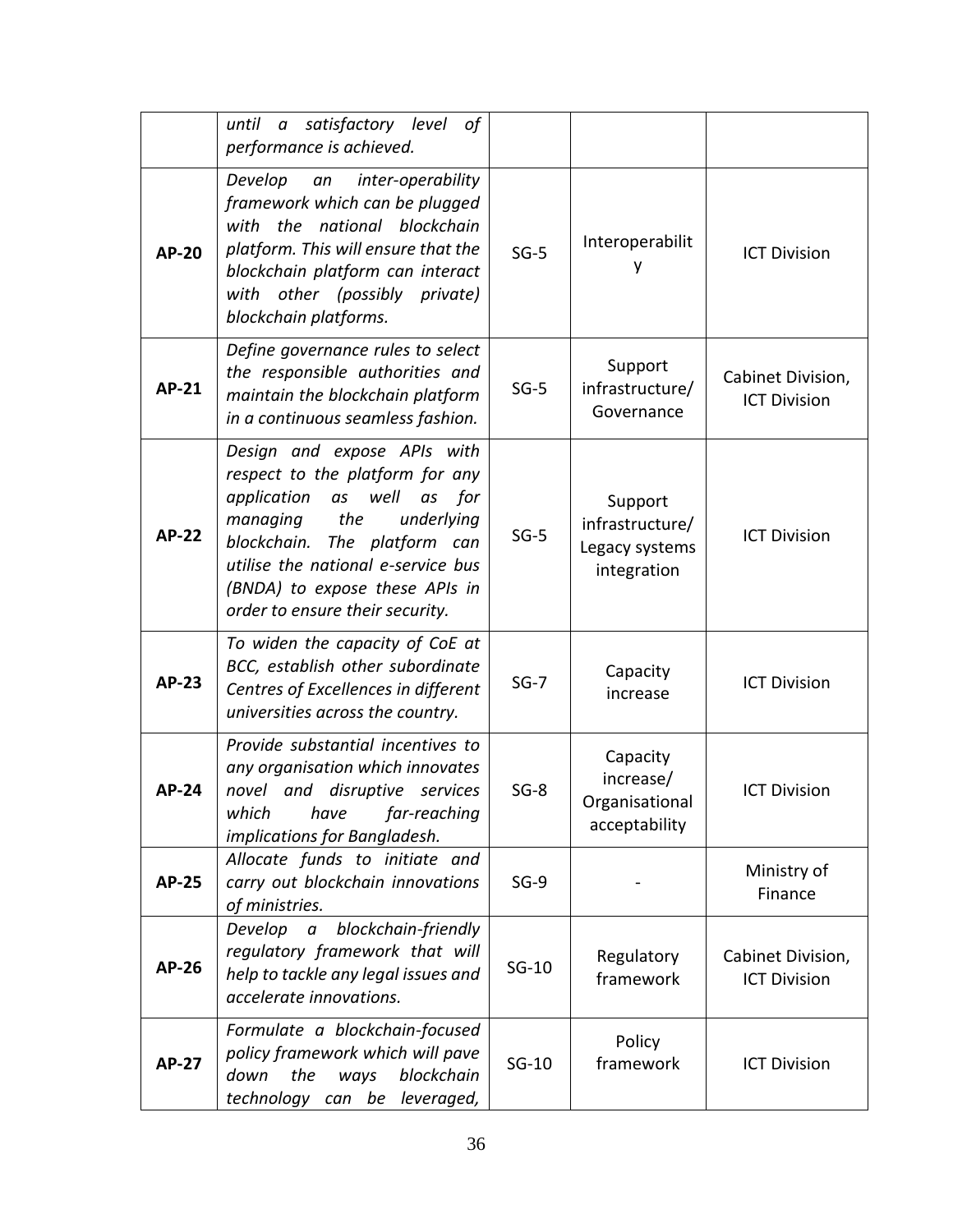|              | integrated and provisioned in<br>different application domains.                                                                                                                                                                                                                                                                                                                                |                               |                      |                                                         |
|--------------|------------------------------------------------------------------------------------------------------------------------------------------------------------------------------------------------------------------------------------------------------------------------------------------------------------------------------------------------------------------------------------------------|-------------------------------|----------------------|---------------------------------------------------------|
| <b>AP-28</b> | <b>Initiate</b><br>plans<br>to<br>migrate/integrate<br>$\boldsymbol{a}$<br>certain<br>portion of public and private<br>services with a blockchain system.<br>For public services, the proposed<br>national blockchain framework<br>will be the ideal choice for<br>integration. On the other hand,<br>private services can opt in for<br>their<br>preferred<br>approved<br>blockchain systems. | $MG-1$ ,<br>$MG-2,$<br>$MG-3$ | Migration            | <b>ICT Division</b>                                     |
| AP-29        | Analyse the impact of opening up<br>cryptocurrency in a restricted<br>fashion for application adoption.                                                                                                                                                                                                                                                                                        | $MG-4$                        |                      | ICT Division, ICT<br>Industries                         |
| AP-30        | Investigate how to open up in a<br>restricted<br>fashion<br>for<br>the<br>software industries without being<br>an enabler for criminal activities.                                                                                                                                                                                                                                             | $MG-4$                        |                      | <b>ICT Division</b>                                     |
| AP-31        | Research<br>outsourcing<br>opportunities<br>the<br>public<br>in<br>blockchain domain and explore<br>how to seize these opportunities.                                                                                                                                                                                                                                                          | $MG-4$                        |                      | <b>ICT Division</b>                                     |
| <b>AP-32</b> | Promote blockchain research and<br>innovation<br>by<br>allocating<br>funds,<br>additional<br>substantial<br>rewards and subsidies so as to<br>create demands for blockchain<br>resources.                                                                                                                                                                                                      | $MG-5$                        | Capacity<br>increase | Ministry of<br>Finance, ICT<br>Division                 |
| <b>AP-33</b> | Expanding<br>the<br>οf<br>scopes<br>blockchain<br>research<br>and<br>education in different universities<br>facilitating<br>by<br>graduate<br>programmes such as Master's<br>PhD<br>in the blockchain<br>and<br>domains.                                                                                                                                                                       | $MG-6$                        | Capacity<br>increase | UGC, Academia,                                          |
| <b>AP-34</b> | financial<br>Target some<br>and<br>agricultural domains to embrace<br>blockchain-based solutions<br>to                                                                                                                                                                                                                                                                                         | $MG-7$                        |                      | Ministry of<br>Finance, Ministry<br>of Agriculture, ICT |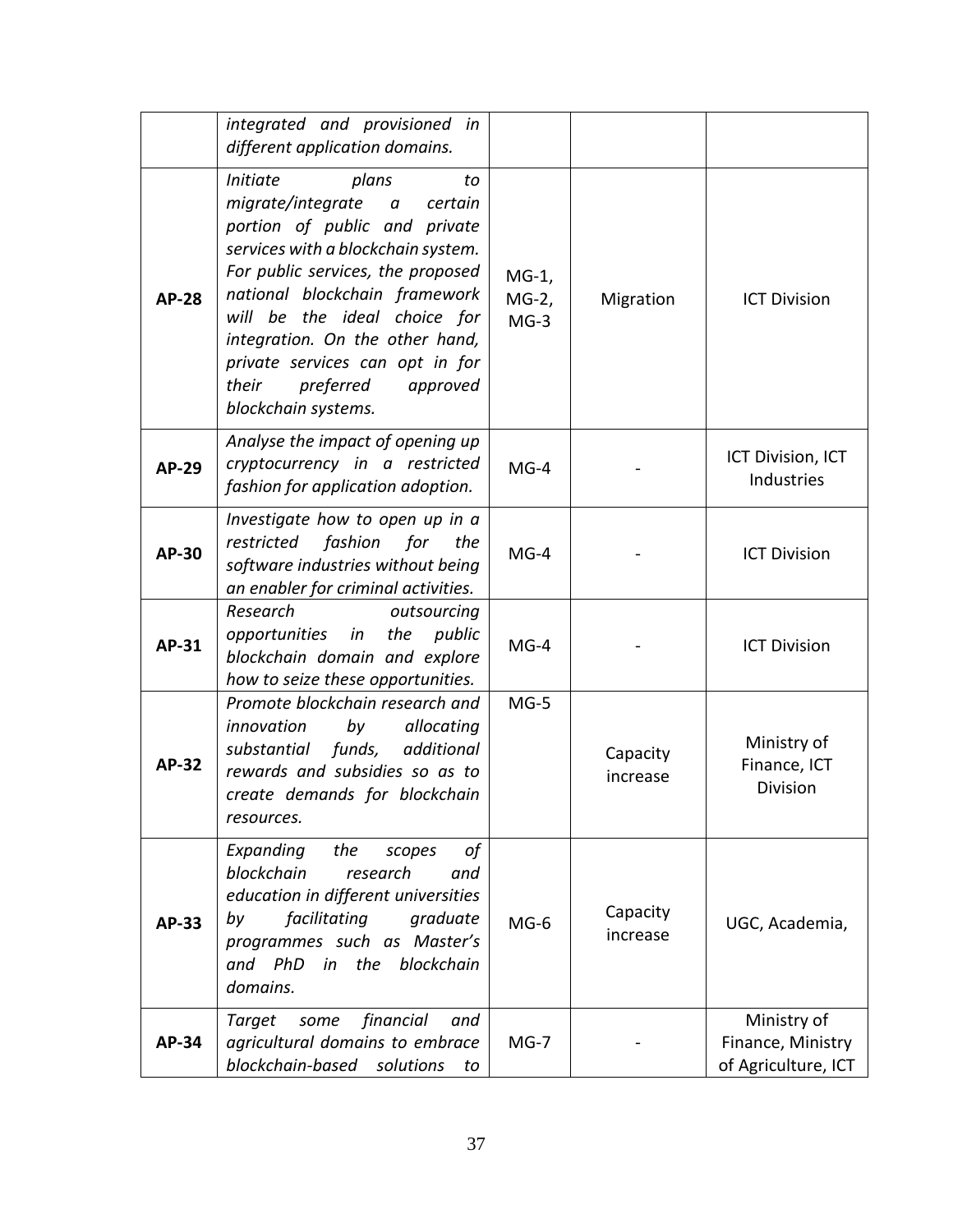|       | remove intermediaries as much<br>as possible.                                                                                                                      |        | Division and all<br>other Ministries |
|-------|--------------------------------------------------------------------------------------------------------------------------------------------------------------------|--------|--------------------------------------|
| AP-34 | Creating a thriving environment<br>for blockchain so as to enable a<br>smooth integration with other<br>cutting-edge technologies such as<br>IoT, AI and Big Data. | $MG-8$ | <b>ICT Division</b>                  |
| AP-36 | Allocate funds to initiate and<br>carry out blockchain innovations<br>of ministries.                                                                               | $MG-9$ | Ministry of<br>Finance               |

## <span id="page-37-0"></span>**7. Conclusion**

The Fourth Industrial Revolution will entirely depend on a few cutting edge technologies. This revolution will introduce new challenges as well as exciting opportunities. Tackling these challenges and exploiting the opportunity will solely rely on the effective usage of these emerging technologies. Countries who are better equipped and prepared to embrace these emerging technologies will have a greater chance of success in this upcoming revolution. Blockchain is often considered as the foundational technology for this revolution. Realising its potential, many countries around the world are exploring the ways blockchain technology can be effectively leveraged.

Bangladesh, unfortunately, is lagging behind in this regard. There have been a few explorations in sporadic fashion by different public and private organisations and universities in Bangladesh. However, they are mostly preparatory in nature and not properly coordinated. To accelerate this process, the government is planning a series of steps. The release of this document is the first official effort from the Government of Bangladesh towards that goal. It recognises the need to explore blockchain technology in order to advance its technical capacity, increase efficiencies in e-Governances and foster innovations. The document highlights our extraordinary ambition: to guide Bangladesh into a blockchain-enabled nation. With this vision in mind, this document explores different aspects of this vision with a particular focus on formulating the strategies and different long, mid and short-term goals to achieve this vision.

Going forward, the next steps would be to take appropriate measures for the initiation and execution of the action points by different government agencies in a controlled and coordinated way. The LICT (Leveraging ICT for Growth, Employment and Governance) department of Bangladesh Computer Council (BCC) can take the coordinating role in this regard.

It is important to realise this is an extremely fast moving domain where technologies are changing at an unprecedented rate. Therefore, we must act fast, otherwise, we may not be able to prepare ourselves for the fourth industrial revolution in due time. We hope that this document will be the perfect start to accelerate our journey towards a blockchain-enabled nation and to prepare us for an exciting time ahead.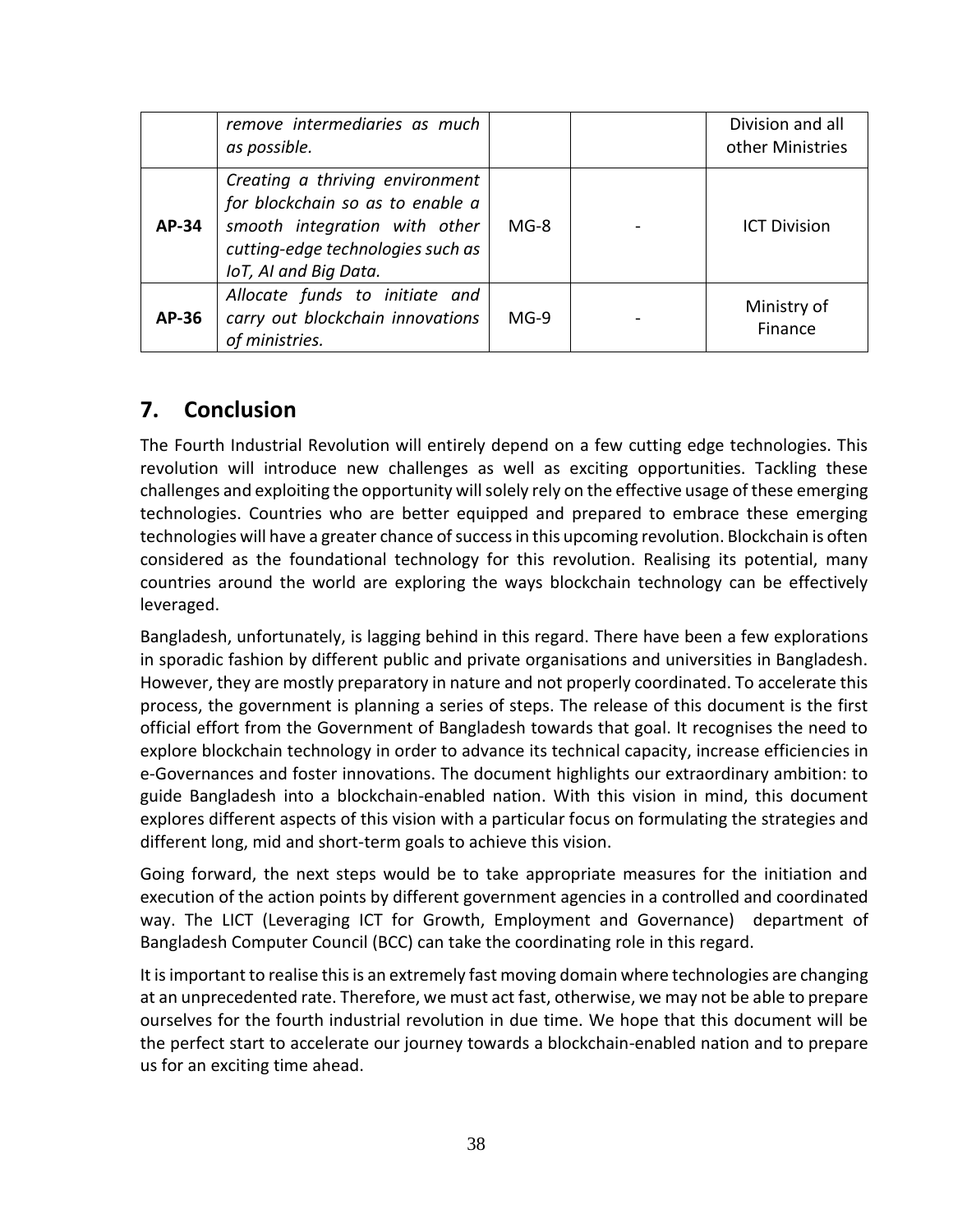## <span id="page-38-0"></span>**References**

- Bitcoin Website, 2019. [Online]. Available: https://bitcoin.org/en/. Accessed on 12 December, 2019.
- Cantillon, S. Medium, 4 November 2016. [Online]. Available: https://medium.com/marinosoftware/blockchain-and-identity-revolutionising-kyc-for-financial-institutions-96f4bd8e508f. Accessed on: 18 December 2019.
- Fortney, L. Investopedia, 2019. [Online]. Available: https://www.investopedia.com/terms b/blockchain.asp. Accessed on: 16 December 2019.
- Food and Agriculture Organization of the United Nation and International Telecommunication Union. E-agriculture in action**:** Blockchain for agriculture: Opportunities and Challenges. 2019. [Online] Available: http://www.fao.org/3/CA2906EN/ca2906en.pdf. Accessed on 18 December 2019
- Fintech Futures. Credit rating processes could get better with blockchain tech. 25 April 2018. [Online] Available: https://www.fintechfutures.com/2018/04/credit-rating-processescould-get-better-with-blockchain-tech/. Accessed on: 18 December 2019.
- Hertz, L. How will Blockchain Agriculture revolutionize the Food Supply from farm to plate? 30 April 2019. [Online]. Available: https://hackernoon.com/how-will-blockchainagriculture-revolutionize-the-food-supply-from-farm-to-plate-f8fe488d9bae. Accessed on: 18 December 2019.
- Islam, M. S. Land verification system using Blockchain Technology in Bangladesh. Medium, 11 November 2019. [Online]. Available: https://medium.com/coinmonks/land-verificationsystem-using-blockchain-technology-in-bangladesh-f718ebd39f13. Accessed on: December 18. 2019.
- Lee, S. Forbes, 3 August 2018. [Online]. Available: https://www.forbes.com/sites/shermanlee /2018/08/13/a-decentralized-reputation-system-how-blockchain-can-restore-trust-inonline-markets/#744b22cc481a. Accessed on: 18 December 2019.
- Ludy, L. and John, Joel. Investments in Blockchain 2019: \$23.7 Billion raised by 3738 blockchain companies since 2013. Outlier Ventures, August, 2019. [Online]. Available: https://outlierventures.io/research/investments-in-blockchains-2019-23-7-billionraised-by-3738-blockchain-companies-since-2013/. Accessed on 3 January, 2020.
- M. J. M. Chowdhury, M. S. Ferdous, K. Biswas, N. Chowdhury, A. S. M. Kayes, M. Alazab, P. Watters. "A Comparative Analysis of Distributed Ledger Technology Platforms," in IEEE Access, vol. 7, pp. 167930-167943, 2019.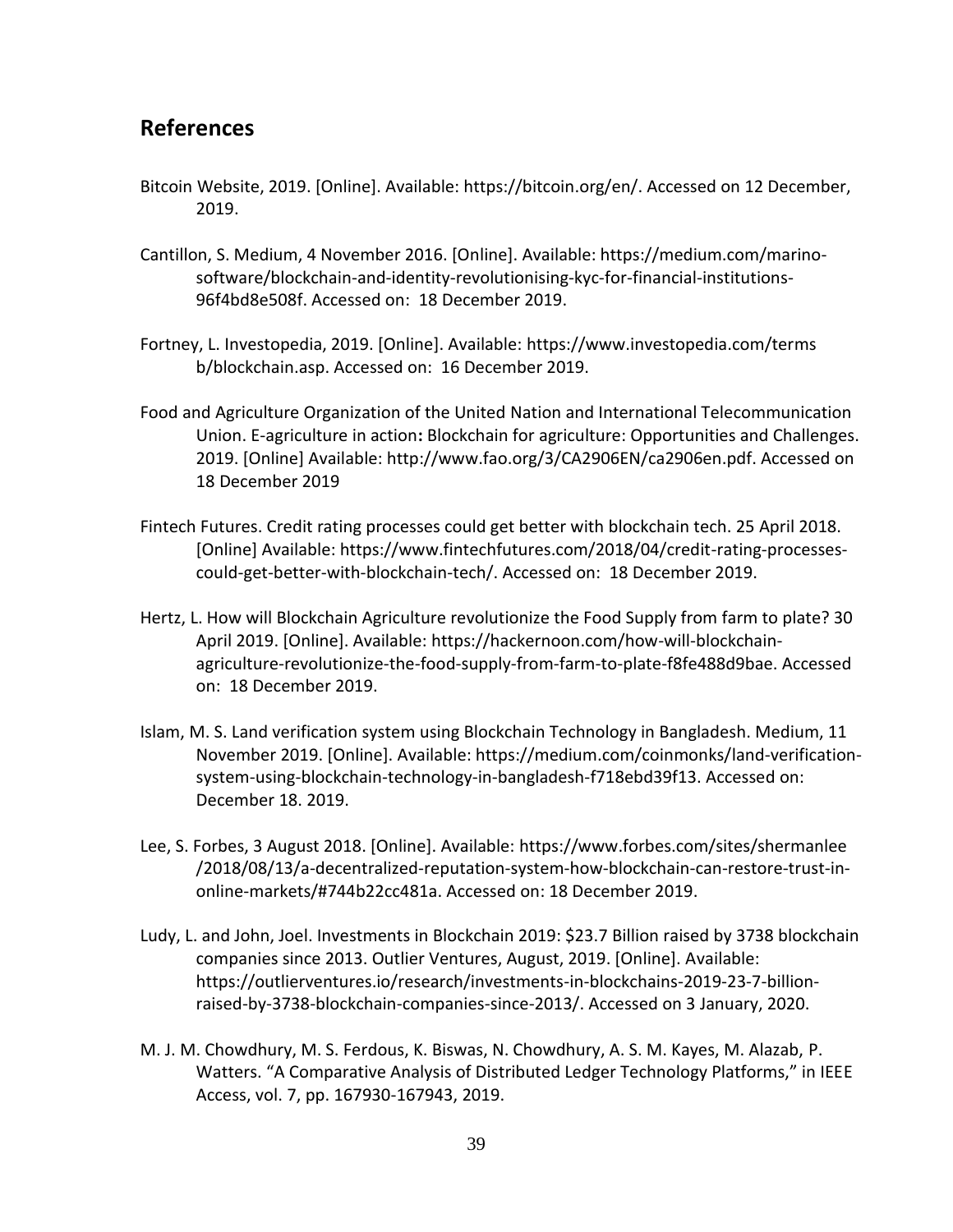- Sustainable Development Goals. UNDP, 2019. [Online]. Available: https://www.bd.undp.org/content/bangladesh/en/home/sustainable-developmentgoals.html. Accessed on 31 December, 2019
- Silitschanu , P. Streamlining Trade Finance With Blockchain Technology. 2019. [Online] Available: https://www.americanexpress.com/us/foreign-exchange/articles/blockchaintechnology-to-streamline-trade-finance. Accessed on 18 December 2019.
- Shroff, R. medium, 2019. [Online] Available: https://medium.com/swlh/blockchain-ininsurance-use-cases-and-implementations-a42a00ebcd91. Accessed on 18 December 2019.
- UNCTAD. Digital Economy Report 2019, 2019. [Online]. Available[: https://unctad.org/en/pages/](https://unctad.org/en/pages/) PublicationWebflyer.aspx?publicationid=2466. Accessed on 26 December, 2019.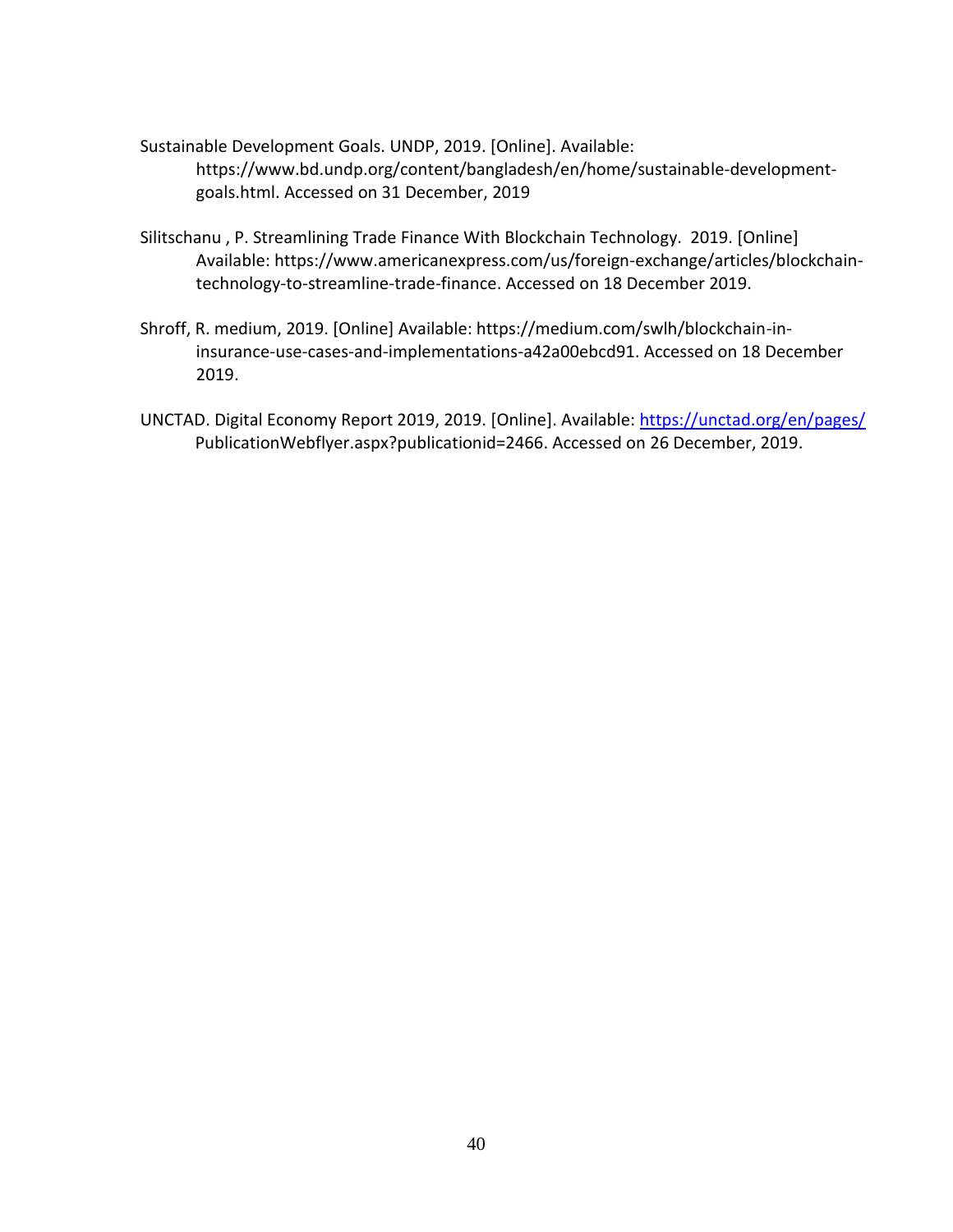## <span id="page-40-0"></span>**Appendix: Government Blockchain Initiatives in Other Countries**

Currently, new ecosystems are developing blockchain solutions to create innovative business models to replace traditional ones, which are occurring in most jurisdictions globally. Realising its potential, many governments around the world are exploring the ways this technology can advance and improve different aspects of their governance. In this section we summarise a few such initiatives around the world.

#### <span id="page-40-1"></span>**Asia**

In the year 2016 Japan's Ministry of Economy (METI) published a report about the effect of blockchain technology on policy recommendations. Numerous initiatives have been undertaken by the Japanese Government following this statement. For example: The evolution of clear and fair laws in order to regulate cryptocurrency exchanges or legal explanation of bitcoin being an asset and a payment method. Due to these revolutions in 2018 Japan's biggest energy firm TEPCO invested in a British Blockchain startup. There are also companies which are actually working as brokerages spearheading the venture into new cutting edge technologies like the blockchain. These companies include: 7 SBI, Rakuten, Nomura and Daiwa etc. In addition to this SBI launched its Ripple blockchain-based payment app for consumers<sup>1</sup>.

China has put great emphasis on developing use cases by taking an initiative of rapidly adopting Blockchain Technology throughout the country. China's current president Xi Jinping personally urged the greater need of developing blockchain in front of the Communist Party of China Central Committee. This sentiment became the headline of the front page of the People's Dailies. The article was on "*Placing Blockchain as one of the countries core initiatives, with a target on key breakthroughs".* Along with this the national TV station CCTV-2 aired various segments regarding the discussions on blockchain technology emphasizing on solely blockchain and bitcoin not being the key focus of China<sup>2</sup>. China is exploring blockchain technology to such an extent that currently the Chinese Government has more than 500 (five hundred) blockchain based open projects<sup>3</sup>.

Malaysian government took their first attempt of movement on blockchain in the year 2015 with Security Commission and Bank Negara Malaysia. These Primary initiatives were directed to the financial system via fintech development. According to the MBA statistics by undertaking digital strategies like blockchain a 15-20% increase in GDP can be expected. To drive the blockchain technology forward and to engage both government and public in this digital strategy MaGIC an innovation centre under MED and Malaysian Blockchain Associations worked as catalysts<sup>4,5</sup>.

<sup>1</sup> https://www.eu-japan.eu/sites/default/files/publications/docs/blockchaininjapan-martagonzalez.pdf

<sup>2</sup> https://boxmining.com/china-blockchain-initiative/

<sup>3</sup> https://consensys.net/blog/enterprise-blockchain/which-governments-are-using-blockchain-right-now/

<sup>4</sup> https://www.malaysia.gov.my/portal/content/30633

<sup>5</sup> https://www.opengovasia.com/malaysia-welcomes-blockchain-advancement/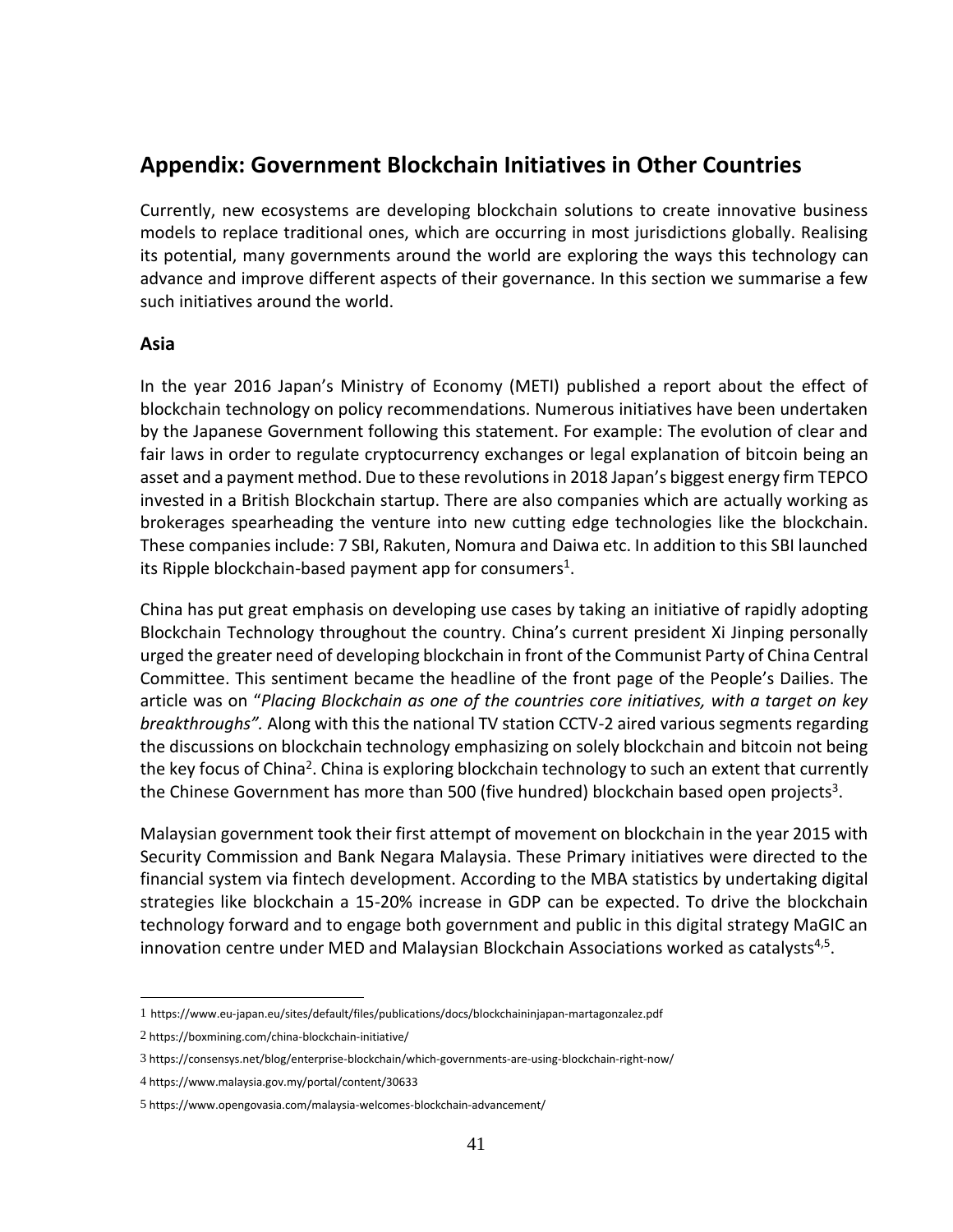The government of Singapore is promoting the widespread usage of cryptocurrencies unlike China<sup>6</sup>. It has not only introduced various tax benefits and legislation to help companies that utilise blockchain, but it has also allocated funds to accelerate the adoption of this disruptive technology. The Singaporean Central Bank Monetary Authority has started to explore the potentials of blockchain technology in its central banking initiatives. This project has successfully implemented real-time gross settlement systems and introduced greater privacy and ease of settlements.

The Government of the Socialist Republic of Vietnam has decided to build a brand-new infrastructure project based on the blockchain platform to transform its smart city. Blockchain will be used for communications, energy, transportation and payments to increase efficiency in the smart city project and streamline all the activities for greater transparency<sup>7</sup>.

Israel is leading the blockchain initiatives in the Middle East<sup>6</sup>. Also, spurred by their government, the private sector has aggressively rallied behind this technology. Most of the digital assets such as cryptocurrencies are actively being promoted, and the government has invested heavily behind research and development of type of blockchain systems. An Israeli governmental agency has already started to use blockchain to improve their messaging services. Due to proper regulations adopted by the Israeli government, many start-up companies are using blockchain in the cyber security, shipping, data storage as well as other industries. The efforts of the Israeli government have helped Israel to be one of the leading countries in Asia that has adopted blockchain to shore up their data security and traceability initiatives.

The United Arab Emirates Government has started the Smart Dubai project which will see them leveraging the technologies of blockchain and A.I. to turn Dubai into a technologically advanced city<sup>3</sup>. The Emirates Blockchain Strategy 2021 aims to capitalise on the blockchain technology to transform 50 per cent of government transactions into the blockchain platform by 2021.

The Government of India is exploring the blockchain technology in their voting platform and is consulting with the citizens of India for policy-making decisions<sup>3</sup>. The government is actively researching the future potential of this technology to be used in sectors such as the banking and financial industry. The state of Maharashtra partnered up with a hybrid open-source platform based on the blockchain technology to complete a project on the land records of the state.

#### <span id="page-41-0"></span>**North America**

The United States of America being the biggest economy in the world has been one of the first countries to adopt the blockchain technology<sup>3</sup>. The Homeland Security department which acts on behalf of the US government has awarded a contract to implement blockchain technology to improve the data capabilities of Border Security. The FDA (Food and Drug Administration) has also awarded another contract to enhance the real-time sharing of data between two health departments.

<sup>6</sup> https://www2.deloitte.com/content/dam/Deloitte/se/Documents/risk/DI\_2019-global-blockchain-survey.pdf

<sup>7</sup> https://www.ledgerinsights.com/vietnam-smart-city-blockchain-framework/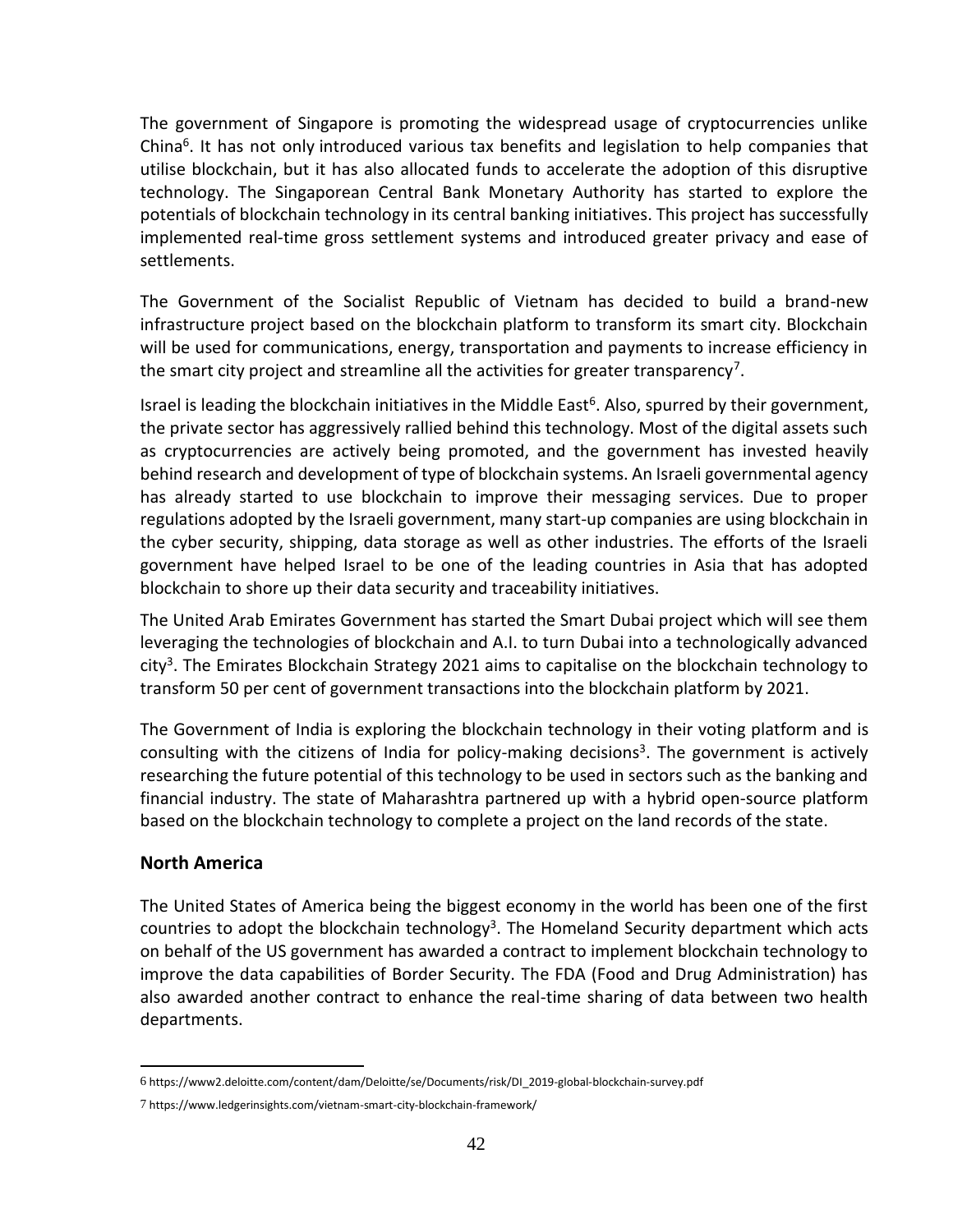The Canadian government has already started using blockchain to issue digital CVs for its employees and secure the data permanently. Other state governments in Canada have collaborated to form the Verifiable Organizations Network, which is a framework to enhance data integrity between businesses to conduct their operations reliably<sup>3</sup>.

The Government of Mexico is using the blockchain technology to verify bids placed in the public procurement sector<sup>3</sup>. Several departments are also utilising this decentralised network to reduce corruption inside the government.

#### <span id="page-42-0"></span>**Europe**

The Government of the United Kingdom conducted a successful pilot project on the blockchain's system of distributed ledger to ensure greater compliance in the food sector. This technology is also being used for land registration and to buy and sell properties in the country<sup>8</sup>. The Ministry of Justice, in a joint project with the Cabinet Office and Police, also has explored how blockchain technology can be utilised for securing digital evidence<sup>9</sup>.

The Liberal Alliance party in Denmark was the first country that used the blockchain technology in order to successfully conduct a democratic election<sup>3</sup>.

The Estonian government started exploring the possibilities of blockchain since 2008<sup>3</sup>. It has used blockchain to store almost 99 percent of its data and conduct more than 90 percent of all its services online. Due to the utilisation of this technology on a national level, the country enjoys faster judicial proceedings than many other developed nations.

Malta is the first country in the world with clearly established regulatory frameworks for DLTs, ICOs and virtual currencies<sup>10</sup>. They have introduced legislation along with other initiatives that will start attracting various Fintech companies to its shores. The country has already been praised for its activities in the crypto space. A Blockchain island will be created that will attract investments which will enable this initiative to be a grand success.

#### <span id="page-42-1"></span>**Africa**

The Government of Ethiopia is using blockchain to improve farming practices in the country and enhance productivity in the agricultural sector<sup>3</sup>.

The Ghanaian government has started a project, and the purpose of this project is to allow its citizens the ability to register land that is supported by the blockchain network<sup>3</sup>.

10 https://iconfinancemalta.blob.core.windows.net/libx-128-public/Tags/General/Malta%20Destination%20Blockchain%20Island.pdf

<sup>8</sup> https://cointelegraph.com/news/uk-food-standard-agency-completes-blockchain-pilot-for-food-supply-chain

<sup>9</sup> https://insidehmcts.blog.gov.uk/2018/08/23/how-were-investigating-digital-ledger-technologies-to-secure-digital-evidence/